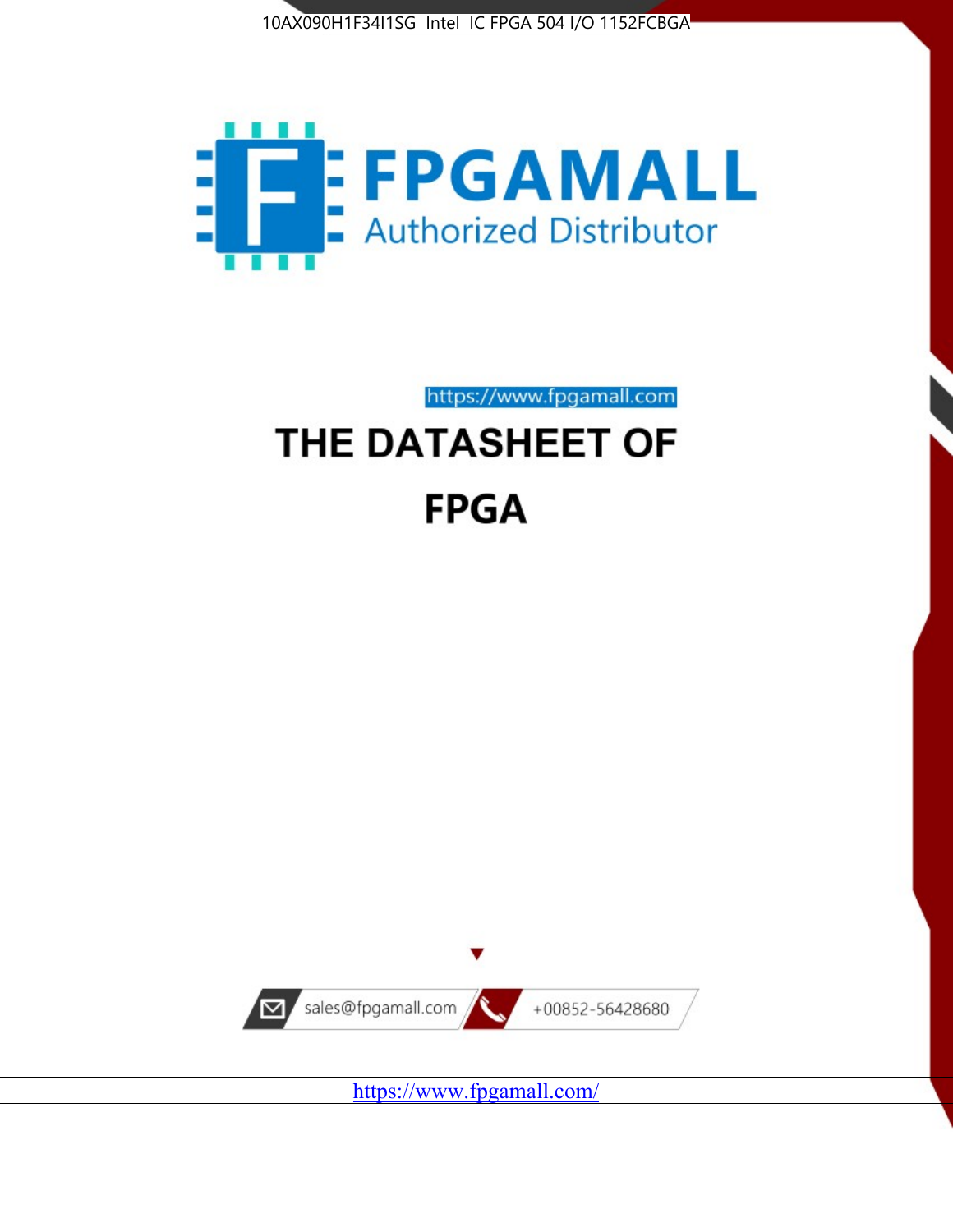10AX090H1F34I1SG Intel IC FPGA 504 I/O 1152FCBGA



# **Intel® Arria® 10 Device Overview**



**A10-OVERVIEW | 2018.12.06** Latest document on the web: **[PDF](https://www.intel.com/content/dam/www/programmable/us/en/pdfs/literature/hb/arria-10/a10_overview.pdf)** | **[HTML](https://www.intel.com/content/www/us/en/programmable/documentation/sam1403480274650.html)**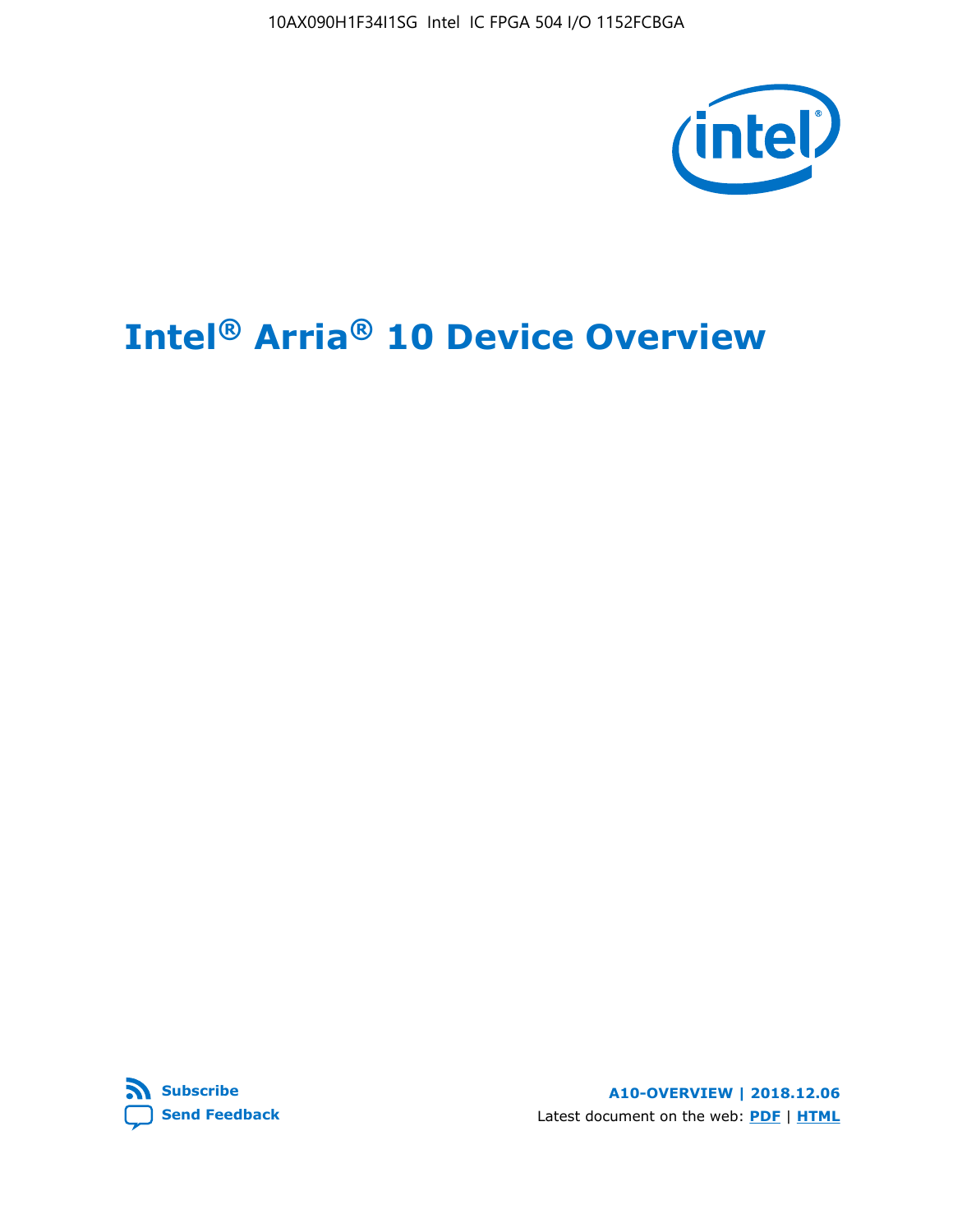

**Contents** 

# **Contents**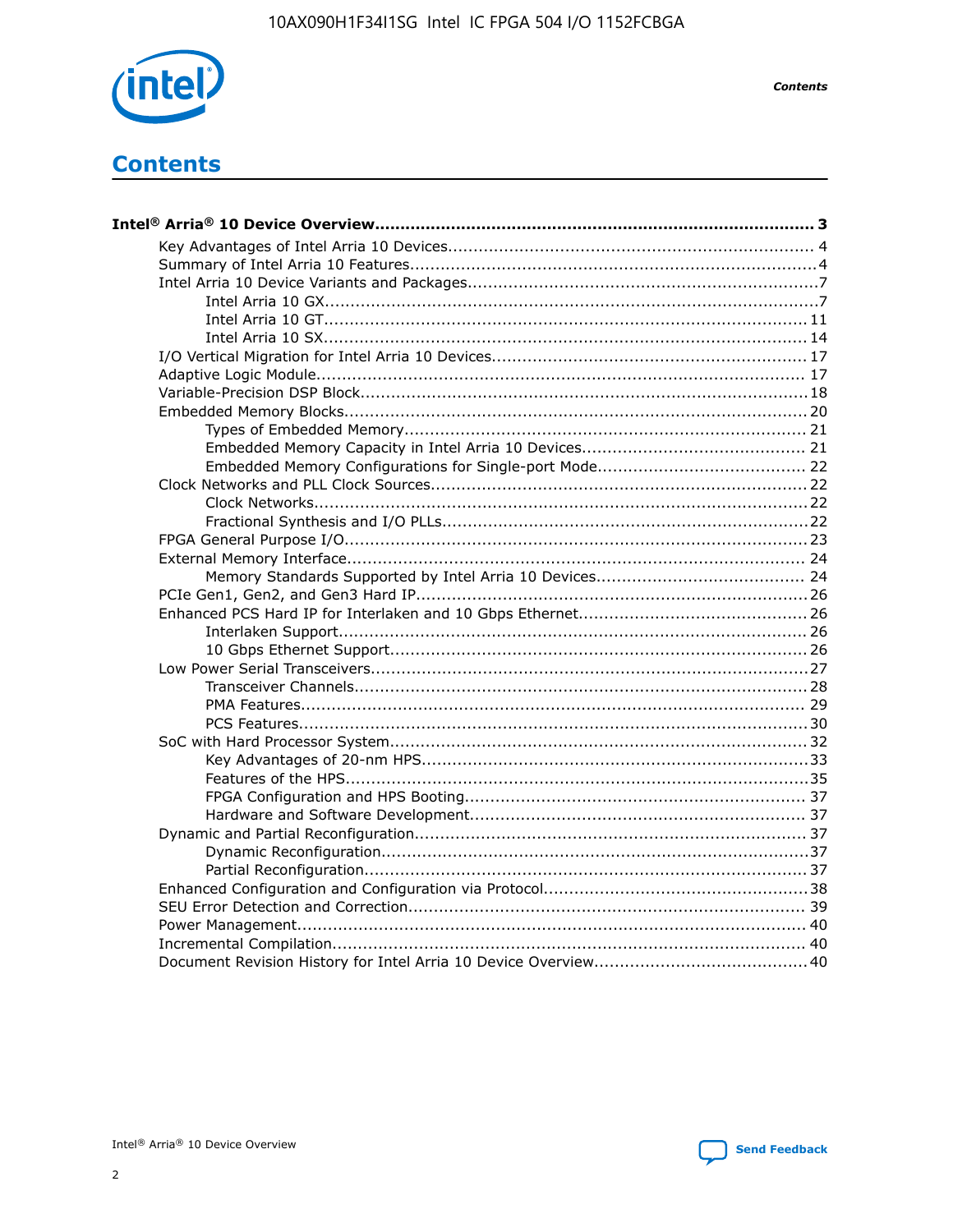**A10-OVERVIEW | 2018.12.06**

**[Send Feedback](mailto:FPGAtechdocfeedback@intel.com?subject=Feedback%20on%20Intel%20Arria%2010%20Device%20Overview%20(A10-OVERVIEW%202018.12.06)&body=We%20appreciate%20your%20feedback.%20In%20your%20comments,%20also%20specify%20the%20page%20number%20or%20paragraph.%20Thank%20you.)**



# **Intel® Arria® 10 Device Overview**

The Intel<sup>®</sup> Arria<sup>®</sup> 10 device family consists of high-performance and power-efficient 20 nm mid-range FPGAs and SoCs.

Intel Arria 10 device family delivers:

- Higher performance than the previous generation of mid-range and high-end FPGAs.
- Power efficiency attained through a comprehensive set of power-saving technologies.

The Intel Arria 10 devices are ideal for high performance, power-sensitive, midrange applications in diverse markets.

| <b>Market</b>         | <b>Applications</b>                                                                                               |
|-----------------------|-------------------------------------------------------------------------------------------------------------------|
| Wireless              | Channel and switch cards in remote radio heads<br>٠<br>Mobile backhaul<br>٠                                       |
| Wireline              | 40G/100G muxponders and transponders<br>٠<br>100G line cards<br>٠<br>Bridging<br>٠<br>Aggregation<br>٠            |
| <b>Broadcast</b>      | Studio switches<br>٠<br>Servers and transport<br>٠<br>Videoconferencing<br>٠<br>Professional audio and video<br>٠ |
| Computing and Storage | Flash cache<br>٠<br>Cloud computing servers<br>٠<br>Server acceleration<br>٠                                      |
| Medical               | Diagnostic scanners<br>٠<br>Diagnostic imaging<br>٠                                                               |
| Military              | Missile guidance and control<br>٠<br>Radar<br>٠<br>Electronic warfare<br>٠<br>Secure communications<br>٠          |

#### **Table 1. Sample Markets and Ideal Applications for Intel Arria 10 Devices**

#### **Related Information**

- [Intel Arria 10 Device Handbook: Known Issues](http://www.altera.com/support/kdb/solutions/rd07302013_646.html) Lists the planned updates to the *Intel Arria 10 Device Handbook* chapters.
- [Intel Arria 10 GX/GT Device Errata and Design Recommendations](https://www.intel.com/content/www/us/en/programmable/documentation/agz1493851706374.html#yqz1494433888646)
- [Intel Arria 10 SX Device Errata and Design Recommendations](https://www.intel.com/content/www/us/en/programmable/documentation/cru1462832385668.html#cru1462832558642)

Intel Corporation. All rights reserved. Intel, the Intel logo, Altera, Arria, Cyclone, Enpirion, MAX, Nios, Quartus and Stratix words and logos are trademarks of Intel Corporation or its subsidiaries in the U.S. and/or other countries. Intel warrants performance of its FPGA and semiconductor products to current specifications in accordance with Intel's standard warranty, but reserves the right to make changes to any products and services at any time without notice. Intel assumes no responsibility or liability arising out of the application or use of any information, product, or service described herein except as expressly agreed to in writing by Intel. Intel customers are advised to obtain the latest version of device specifications before relying on any published information and before placing orders for products or services. \*Other names and brands may be claimed as the property of others.

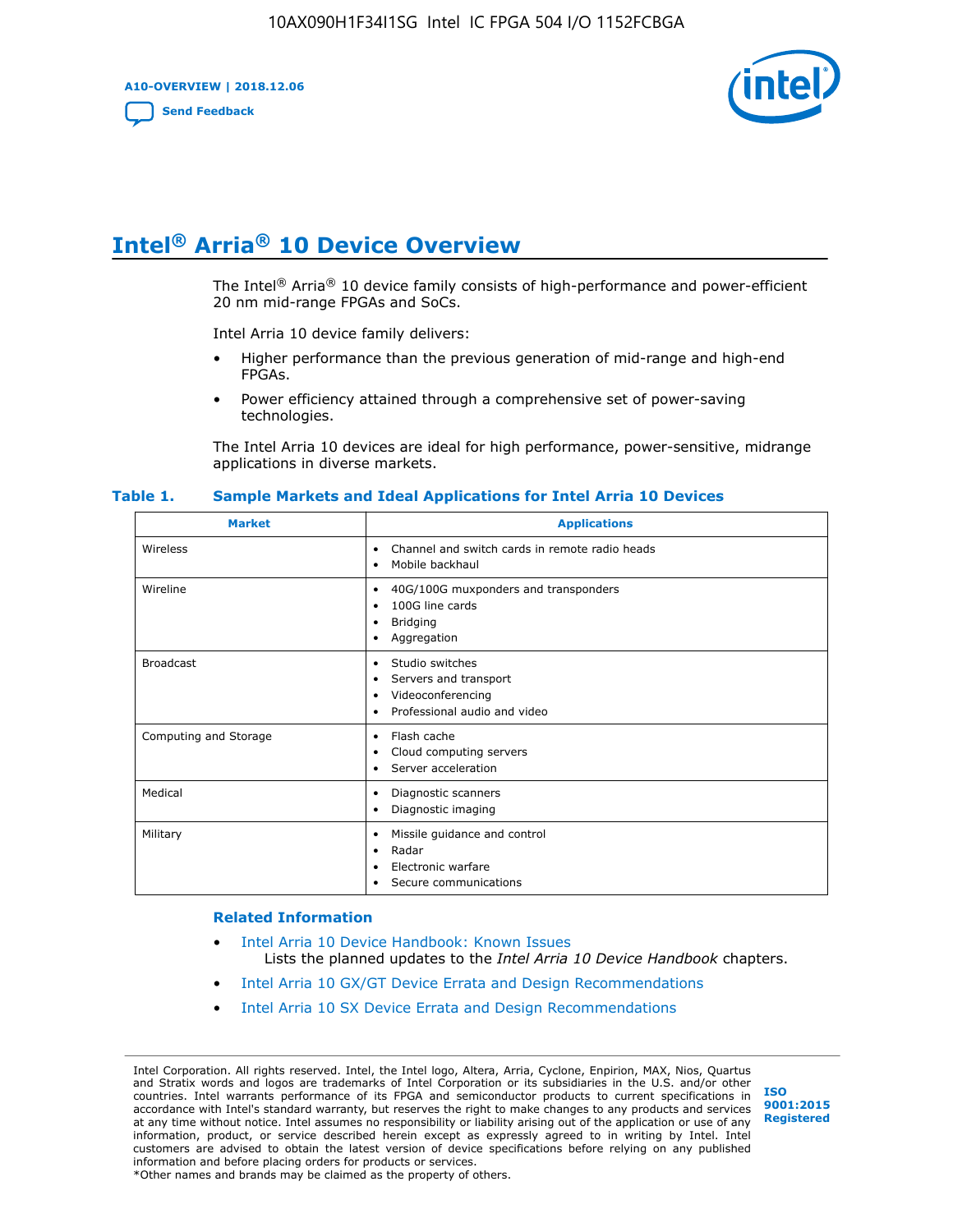

# **Key Advantages of Intel Arria 10 Devices**

# **Table 2. Key Advantages of the Intel Arria 10 Device Family**

| <b>Advantage</b>                                                                                          | <b>Supporting Feature</b>                                                                                                                                                                                                                                                                                                |
|-----------------------------------------------------------------------------------------------------------|--------------------------------------------------------------------------------------------------------------------------------------------------------------------------------------------------------------------------------------------------------------------------------------------------------------------------|
| Enhanced core architecture                                                                                | Built on TSMC's 20 nm process technology<br>٠<br>60% higher performance than the previous generation of mid-range FPGAs<br>٠<br>15% higher performance than the fastest previous-generation FPGA<br>٠                                                                                                                    |
| High-bandwidth integrated<br>transceivers                                                                 | Short-reach rates up to 25.8 Gigabits per second (Gbps)<br>٠<br>Backplane capability up to 12.5 Gbps<br>٠<br>Integrated 10GBASE-KR and 40GBASE-KR4 Forward Error Correction (FEC)<br>٠                                                                                                                                   |
| Improved logic integration and<br>hard IP blocks                                                          | 8-input adaptive logic module (ALM)<br>٠<br>Up to 65.6 megabits (Mb) of embedded memory<br>٠<br>Variable-precision digital signal processing (DSP) blocks<br>Fractional synthesis phase-locked loops (PLLs)<br>Hard PCI Express Gen3 IP blocks<br>Hard memory controllers and PHY up to 2,400 Megabits per second (Mbps) |
| Second generation hard<br>processor system (HPS) with<br>integrated ARM* Cortex*-A9*<br>MPCore* processor | Tight integration of a dual-core ARM Cortex-A9 MPCore processor, hard IP, and an<br>٠<br>FPGA in a single Intel Arria 10 system-on-a-chip (SoC)<br>Supports over 128 Gbps peak bandwidth with integrated data coherency between<br>$\bullet$<br>the processor and the FPGA fabric                                        |
| Advanced power savings                                                                                    | Comprehensive set of advanced power saving features<br>٠<br>Power-optimized MultiTrack routing and core architecture<br>٠<br>Up to 40% lower power compared to previous generation of mid-range FPGAs<br>٠<br>Up to 60% lower power compared to previous generation of high-end FPGAs<br>٠                               |

# **Summary of Intel Arria 10 Features**

### **Table 3. Summary of Features for Intel Arria 10 Devices**

| <b>Feature</b>                  | <b>Description</b>                                                                                                                                                                                                                                                                                                                                                                                 |
|---------------------------------|----------------------------------------------------------------------------------------------------------------------------------------------------------------------------------------------------------------------------------------------------------------------------------------------------------------------------------------------------------------------------------------------------|
| Technology                      | TSMC's 20-nm SoC process technology<br>Allows operation at a lower $V_{\text{CC}}$ level of 0.82 V instead of the 0.9 V standard $V_{\text{CC}}$ core voltage                                                                                                                                                                                                                                      |
| Packaging                       | 1.0 mm ball-pitch Fineline BGA packaging<br>٠<br>0.8 mm ball-pitch Ultra Fineline BGA packaging<br>Multiple devices with identical package footprints for seamless migration between different<br><b>FPGA</b> densities<br>Devices with compatible package footprints allow migration to next generation high-end<br>Stratix $@10$ devices<br>RoHS, leaded $(1)$ , and lead-free (Pb-free) options |
| High-performance<br>FPGA fabric | Enhanced 8-input ALM with four registers<br>Improved multi-track routing architecture to reduce congestion and improve compilation time<br>Hierarchical core clocking architecture<br>Fine-grained partial reconfiguration                                                                                                                                                                         |
| Internal memory<br>blocks       | M20K-20-Kb memory blocks with hard error correction code (ECC)<br>Memory logic array block (MLAB)-640-bit memory                                                                                                                                                                                                                                                                                   |
|                                 | continued                                                                                                                                                                                                                                                                                                                                                                                          |



<sup>(1)</sup> Contact Intel for availability.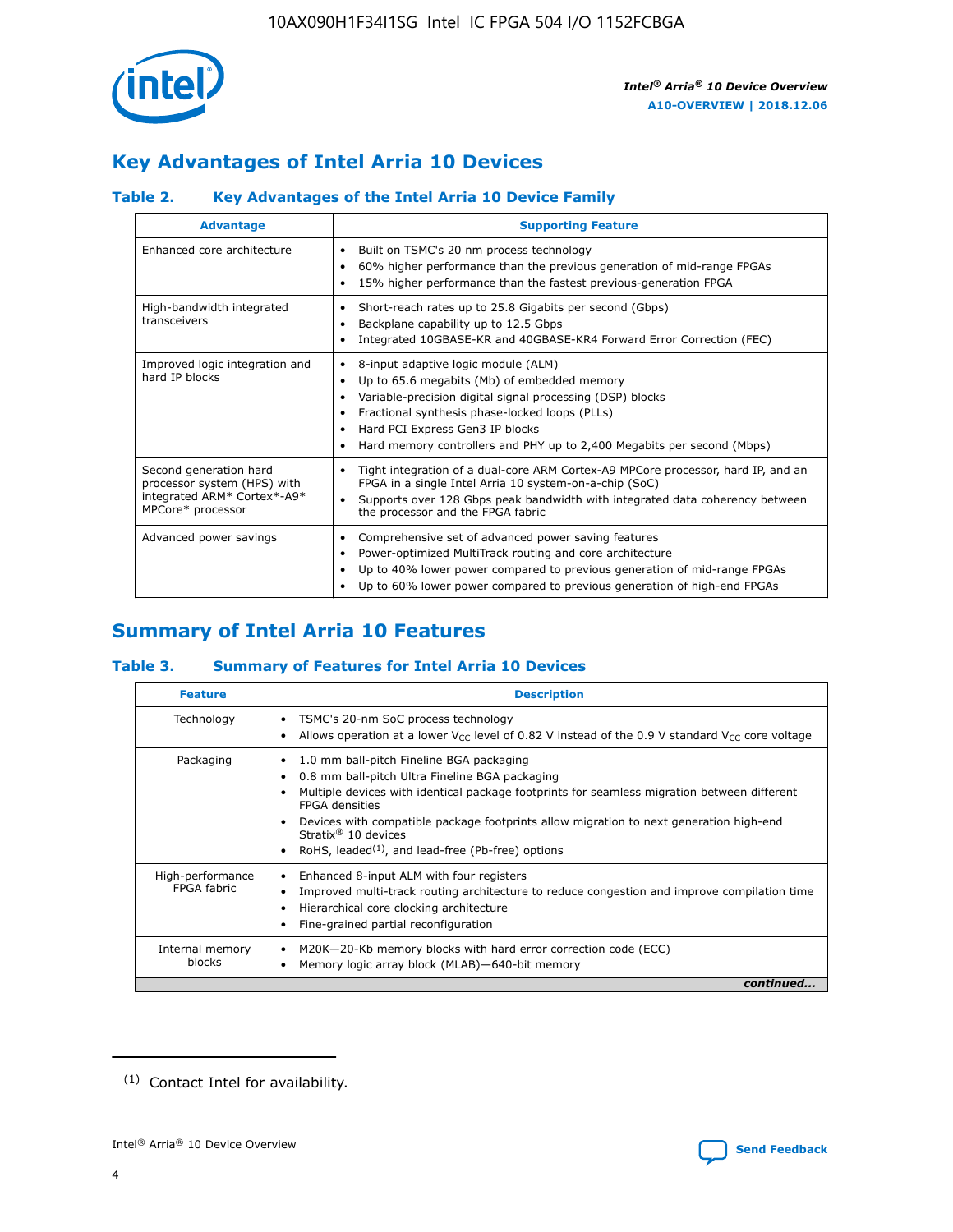$\mathsf{r}$ 



| <b>Feature</b>                         |                                                                                                                | <b>Description</b>                                                                                                                                                                                                                                                                                                                                                                                                                                                                                                                                                                                                                                                                                                                                                                                                                     |
|----------------------------------------|----------------------------------------------------------------------------------------------------------------|----------------------------------------------------------------------------------------------------------------------------------------------------------------------------------------------------------------------------------------------------------------------------------------------------------------------------------------------------------------------------------------------------------------------------------------------------------------------------------------------------------------------------------------------------------------------------------------------------------------------------------------------------------------------------------------------------------------------------------------------------------------------------------------------------------------------------------------|
| Embedded Hard IP<br>blocks             | Variable-precision DSP                                                                                         | Native support for signal processing precision levels from $18 \times 19$ to<br>54 x 54<br>Native support for 27 x 27 multiplier mode<br>64-bit accumulator and cascade for systolic finite impulse responses<br>(FIRs)<br>Internal coefficient memory banks<br>$\bullet$<br>Preadder/subtractor for improved efficiency<br>Additional pipeline register to increase performance and reduce<br>power<br>Supports floating point arithmetic:<br>- Perform multiplication, addition, subtraction, multiply-add,<br>multiply-subtract, and complex multiplication.<br>- Supports multiplication with accumulation capability, cascade<br>summation, and cascade subtraction capability.<br>- Dynamic accumulator reset control.<br>- Support direct vector dot and complex multiplication chaining<br>multiply floating point DSP blocks. |
|                                        | Memory controller                                                                                              | DDR4, DDR3, and DDR3L                                                                                                                                                                                                                                                                                                                                                                                                                                                                                                                                                                                                                                                                                                                                                                                                                  |
|                                        | PCI Express*                                                                                                   | PCI Express (PCIe*) Gen3 (x1, x2, x4, or x8), Gen2 (x1, x2, x4, or x8)<br>and Gen1 (x1, x2, x4, or x8) hard IP with complete protocol stack,<br>endpoint, and root port                                                                                                                                                                                                                                                                                                                                                                                                                                                                                                                                                                                                                                                                |
|                                        | Transceiver I/O                                                                                                | 10GBASE-KR/40GBASE-KR4 Forward Error Correction (FEC)<br>PCS hard IPs that support:<br>$\bullet$<br>- 10-Gbps Ethernet (10GbE)<br>- PCIe PIPE interface<br>$-$ Interlaken<br>- Gbps Ethernet (GbE)<br>- Common Public Radio Interface (CPRI) with deterministic latency<br>support<br>- Gigabit-capable passive optical network (GPON) with fast lock-<br>time support<br>13.5G JESD204b<br>$\bullet$<br>8B/10B, 64B/66B, 64B/67B encoders and decoders<br>Custom mode support for proprietary protocols                                                                                                                                                                                                                                                                                                                               |
| Core clock networks                    | $\bullet$<br>$\bullet$                                                                                         | Up to 800 MHz fabric clocking, depending on the application:<br>- 667 MHz external memory interface clocking with 2,400 Mbps DDR4 interface<br>- 800 MHz LVDS interface clocking with 1,600 Mbps LVDS interface<br>Global, regional, and peripheral clock networks<br>Clock networks that are not used can be gated to reduce dynamic power                                                                                                                                                                                                                                                                                                                                                                                                                                                                                            |
| Phase-locked loops<br>(PLLs)           | High-resolution fractional synthesis PLLs:<br>$\bullet$<br>Integer PLLs:<br>- Adjacent to general purpose I/Os | - Precision clock synthesis, clock delay compensation, and zero delay buffering (ZDB)<br>- Support integer mode and fractional mode<br>- Fractional mode support with third-order delta-sigma modulation<br>- Support external memory and LVDS interfaces                                                                                                                                                                                                                                                                                                                                                                                                                                                                                                                                                                              |
| FPGA General-purpose<br>$I/Os$ (GPIOs) | On-chip termination (OCT)                                                                                      | 1.6 Gbps LVDS-every pair can be configured as receiver or transmitter<br>1.2 V to 3.0 V single-ended LVTTL/LVCMOS interfacing                                                                                                                                                                                                                                                                                                                                                                                                                                                                                                                                                                                                                                                                                                          |
| <b>External Memory</b><br>Interface    |                                                                                                                | Hard memory controller- DDR4, DDR3, and DDR3L support<br>$-$ DDR4 $-$ speeds up to 1,200 MHz/2,400 Mbps<br>- DDR3-speeds up to 1,067 MHz/2,133 Mbps<br>Soft memory controller—provides support for RLDRAM $3^{(2)}$ , QDR IV $^{(2)}$ , and QDR II+<br>continued                                                                                                                                                                                                                                                                                                                                                                                                                                                                                                                                                                       |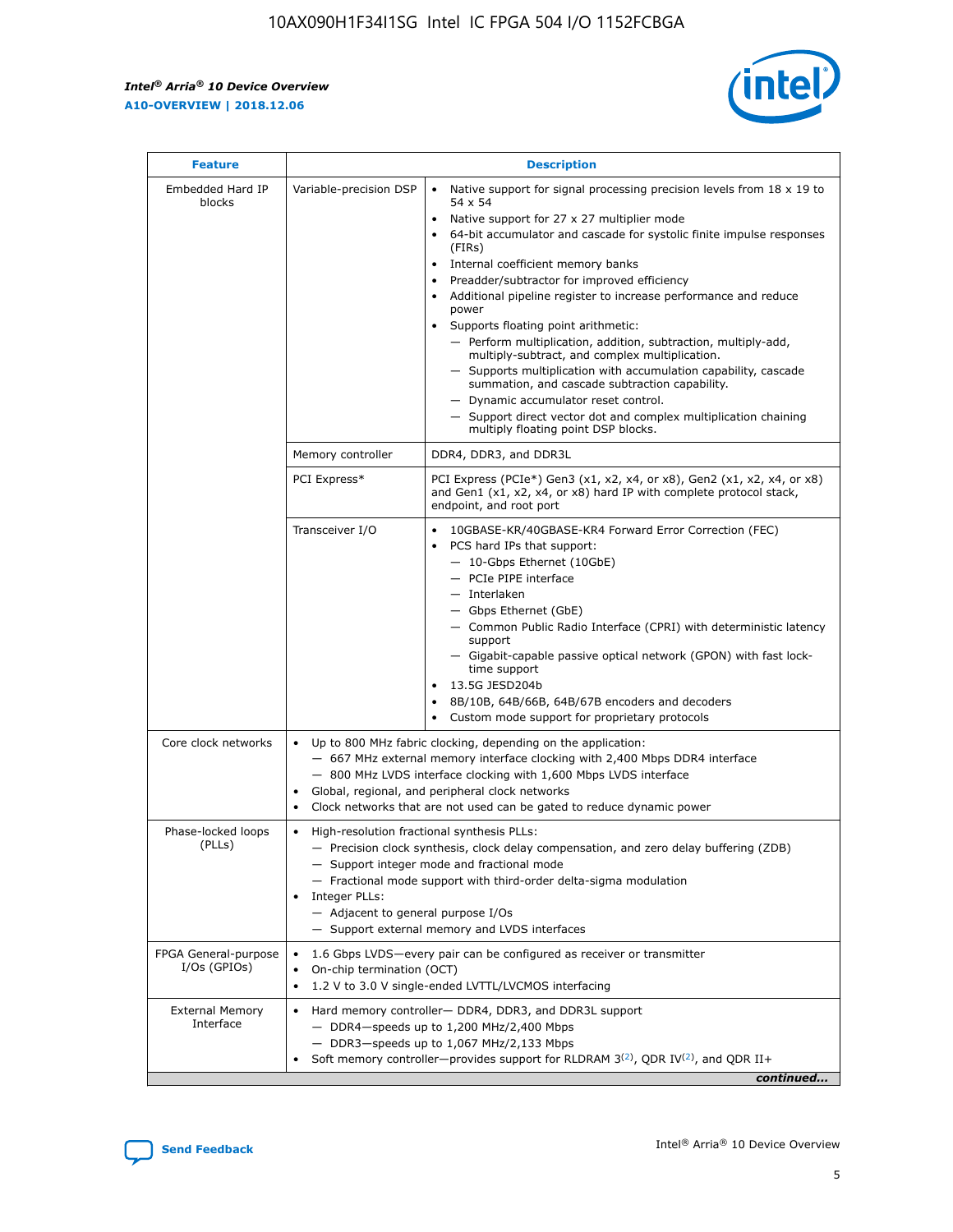

| <b>Feature</b>                                    | <b>Description</b>                                                                                                                                                                                                                                                                                                                                                                                                                                                                                                                                                                                                                             |
|---------------------------------------------------|------------------------------------------------------------------------------------------------------------------------------------------------------------------------------------------------------------------------------------------------------------------------------------------------------------------------------------------------------------------------------------------------------------------------------------------------------------------------------------------------------------------------------------------------------------------------------------------------------------------------------------------------|
| Low-power serial<br>transceivers                  | • Continuous operating range:<br>- Intel Arria 10 GX-1 Gbps to 17.4 Gbps<br>- Intel Arria 10 GT-1 Gbps to 25.8 Gbps<br>Backplane support:<br>$-$ Intel Arria 10 GX-up to 12.5<br>$-$ Intel Arria 10 GT-up to 12.5<br>Extended range down to 125 Mbps with oversampling<br>ATX transmit PLLs with user-configurable fractional synthesis capability<br>• Electronic Dispersion Compensation (EDC) support for XFP, SFP+, QSFP, and CFP optical<br>module<br>• Adaptive linear and decision feedback equalization<br>Transmitter pre-emphasis and de-emphasis<br>$\bullet$<br>Dynamic partial reconfiguration of individual transceiver channels |
| <b>HPS</b><br>(Intel Arria 10 SX<br>devices only) | Processor and system<br>Dual-core ARM Cortex-A9 MPCore processor-1.2 GHz CPU with<br>$\bullet$<br>1.5 GHz overdrive capability<br>256 KB on-chip RAM and 64 KB on-chip ROM<br>$\bullet$<br>System peripherals-general-purpose timers, watchdog timers, direct<br>memory access (DMA) controller, FPGA configuration manager, and<br>clock and reset managers<br>• Security features—anti-tamper, secure boot, Advanced Encryption<br>Standard (AES) and authentication (SHA)<br>ARM CoreSight* JTAG debug access port, trace port, and on-chip<br>trace storage                                                                                |
|                                                   | <b>External interfaces</b><br>Hard memory interface—Hard memory controller (2,400 Mbps DDR4,<br>$\bullet$<br>and 2,133 Mbps DDR3), Quad serial peripheral interface (QSPI) flash<br>controller, NAND flash controller, direct memory access (DMA)<br>controller, Secure Digital/MultiMediaCard (SD/MMC) controller<br>Communication interface-10/100/1000 Ethernet media access<br>control (MAC), USB On-The-GO (OTG) controllers, I <sup>2</sup> C controllers,<br>UART 16550, serial peripheral interface (SPI), and up to 62<br>HPS GPIO interfaces (48 direct-share I/Os)                                                                  |
|                                                   | High-performance ARM AMBA* AXI bus bridges that support<br>Interconnects to core<br>$\bullet$<br>simultaneous read and write<br>HPS-FPGA bridges—include the FPGA-to-HPS, HPS-to-FPGA, and<br>$\bullet$<br>lightweight HPS-to-FPGA bridges that allow the FPGA fabric to issue<br>transactions to slaves in the HPS, and vice versa<br>Configuration bridge that allows HPS configuration manager to<br>configure the core logic via dedicated 32-bit configuration port<br>FPGA-to-HPS SDRAM controller bridge-provides configuration<br>interfaces for the multiport front end (MPFE) of the HPS SDRAM<br>controller                         |
| Configuration                                     | Tamper protection—comprehensive design protection to protect your valuable IP investments<br>Enhanced 256-bit advanced encryption standard (AES) design security with authentication<br>$\bullet$<br>Configuration via protocol (CvP) using PCIe Gen1, Gen2, or Gen3<br>continued                                                                                                                                                                                                                                                                                                                                                              |

<sup>(2)</sup> Intel Arria 10 devices support this external memory interface using hard PHY with soft memory controller.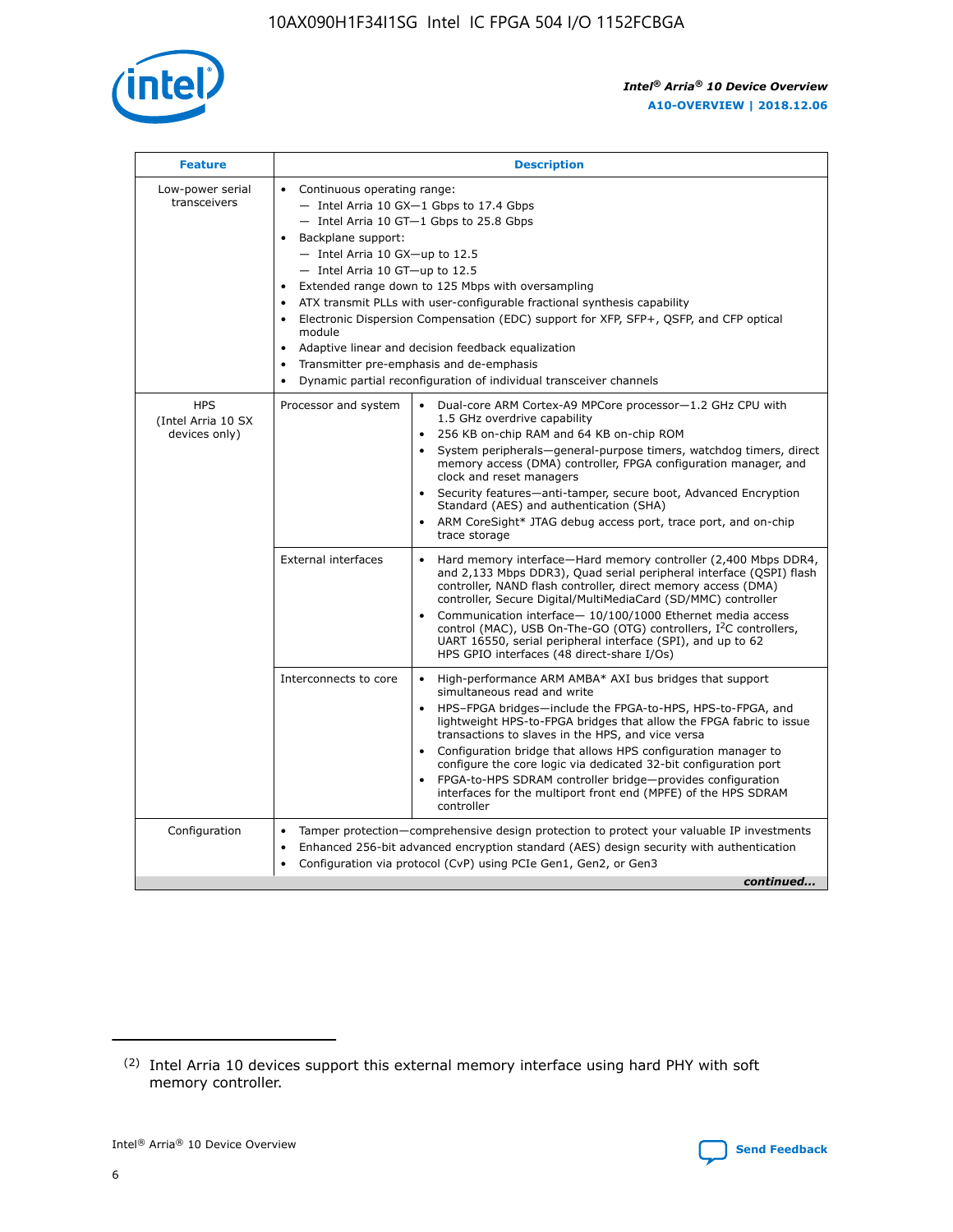

| <b>Feature</b>     | <b>Description</b>                                                                                                                                                                                               |
|--------------------|------------------------------------------------------------------------------------------------------------------------------------------------------------------------------------------------------------------|
|                    | Dynamic reconfiguration of the transceivers and PLLs<br>Fine-grained partial reconfiguration of the core fabric<br>Active Serial x4 Interface<br>$\bullet$                                                       |
| Power management   | SmartVID<br>Low static power device options<br>Programmable Power Technology<br>Intel Quartus <sup>®</sup> Prime integrated power analysis                                                                       |
| Software and tools | Intel Quartus Prime design suite<br>Transceiver toolkit<br>Platform Designer system integration tool<br>DSP Builder for Intel FPGAs<br>OpenCL <sup>™</sup> support<br>Intel SoC FPGA Embedded Design Suite (EDS) |

### **Related Information**

[Intel Arria 10 Transceiver PHY Overview](https://www.intel.com/content/www/us/en/programmable/documentation/nik1398707230472.html#nik1398706768037) Provides details on Intel Arria 10 transceivers.

# **Intel Arria 10 Device Variants and Packages**

### **Table 4. Device Variants for the Intel Arria 10 Device Family**

| <b>Variant</b>    | <b>Description</b>                                                                                                                                                                                                     |
|-------------------|------------------------------------------------------------------------------------------------------------------------------------------------------------------------------------------------------------------------|
| Intel Arria 10 GX | FPGA featuring 17.4 Gbps transceivers for short reach applications with 12.5 backplane driving<br>capability.                                                                                                          |
| Intel Arria 10 GT | FPGA featuring:<br>17.4 Gbps transceivers for short reach applications with 12.5 backplane driving capability.<br>25.8 Gbps transceivers for supporting CAUI-4 and CEI-25G applications with CFP2 and CFP4<br>modules. |
| Intel Arria 10 SX | SoC integrating ARM-based HPS and FPGA featuring 17.4 Gbps transceivers for short reach<br>applications with 12.5 backplane driving capability.                                                                        |

# **Intel Arria 10 GX**

This section provides the available options, maximum resource counts, and package plan for the Intel Arria 10 GX devices.

The information in this section is correct at the time of publication. For the latest information and to get more details, refer to the Intel FPGA Product Selector.

### **Related Information**

#### [Intel FPGA Product Selector](http://www.altera.com/products/selector/psg-selector.html) Provides the latest information on Intel products.

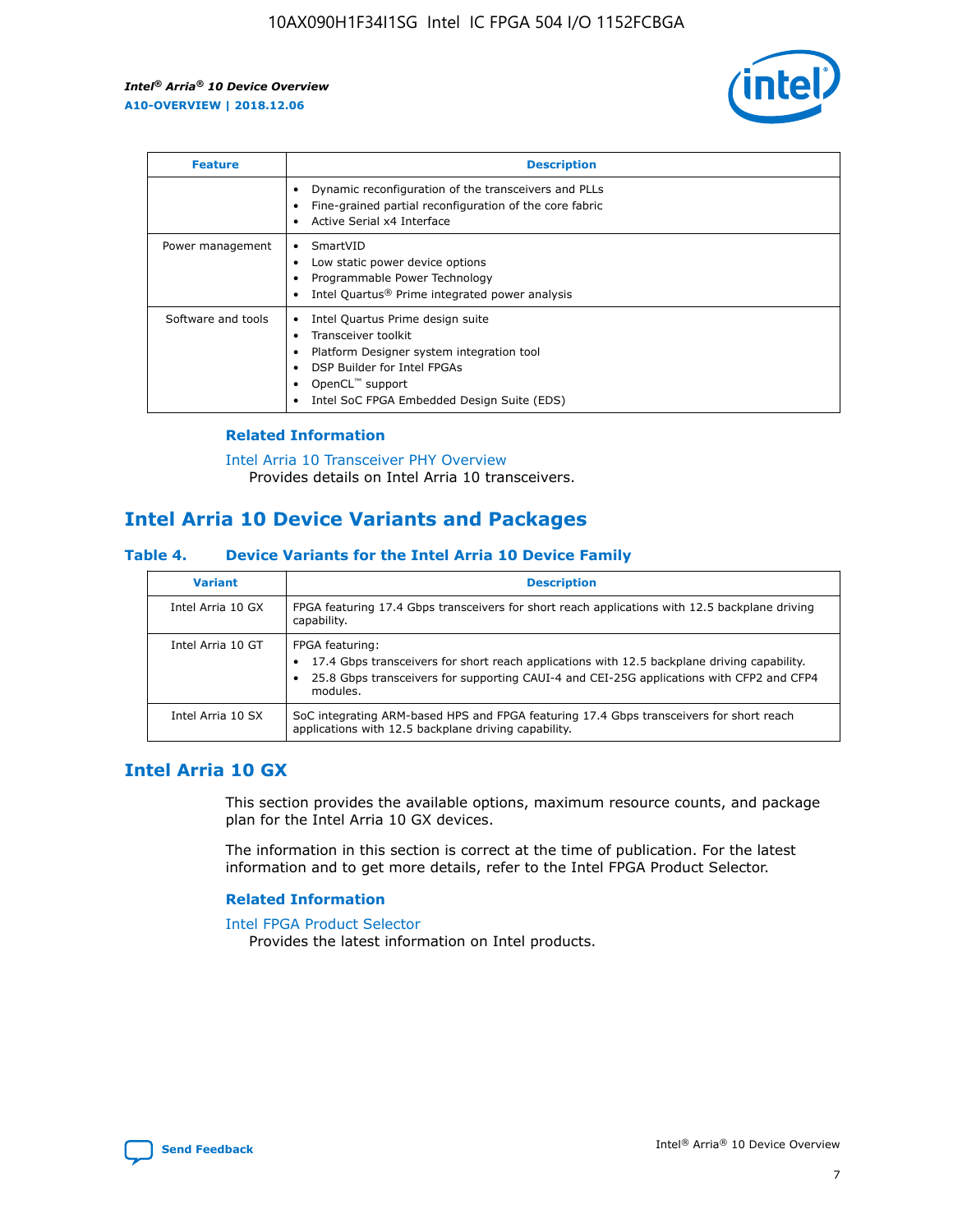

# **Available Options**





### **Related Information**

[Transceiver Performance for Intel Arria 10 GX/SX Devices](https://www.intel.com/content/www/us/en/programmable/documentation/mcn1413182292568.html#mcn1413213965502) Provides more information about the transceiver speed grade.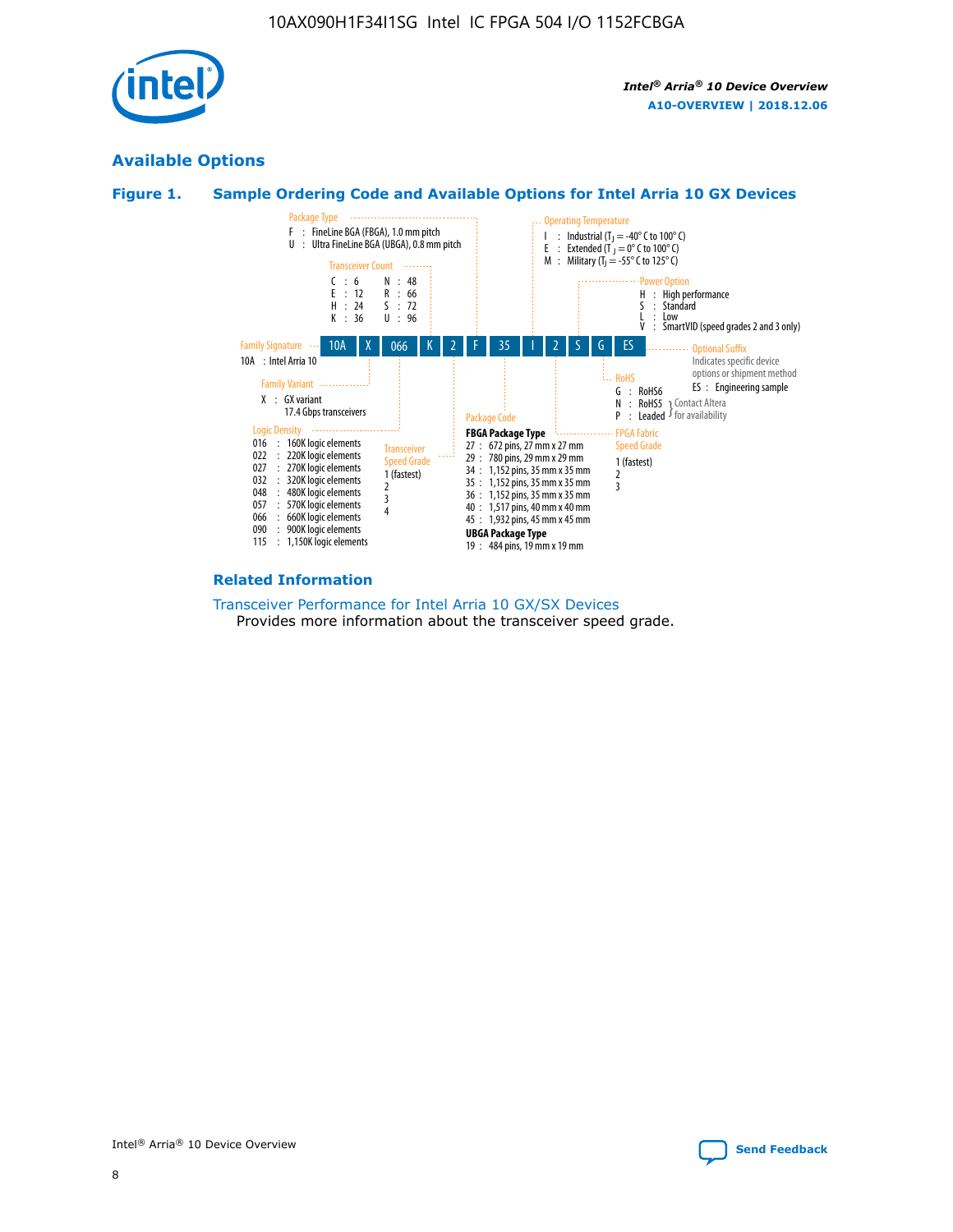

# **Maximum Resources**

### **Table 5. Maximum Resource Counts for Intel Arria 10 GX Devices (GX 160, GX 220, GX 270, GX 320, and GX 480)**

| <b>Resource</b>         |                              | <b>Product Line</b> |                                                 |                    |                |                |  |  |
|-------------------------|------------------------------|---------------------|-------------------------------------------------|--------------------|----------------|----------------|--|--|
|                         |                              | <b>GX 160</b>       | <b>GX 220</b><br><b>GX 270</b><br><b>GX 320</b> |                    |                | <b>GX 480</b>  |  |  |
| Logic Elements (LE) (K) |                              | 160                 | 220                                             | 270                | 320            | 480            |  |  |
| <b>ALM</b>              |                              | 61,510              | 80,330                                          | 101,620            | 119,900        | 183,590        |  |  |
| Register                |                              | 246,040             | 321,320                                         | 406,480<br>479,600 |                | 734,360        |  |  |
| Memory (Kb)             | M <sub>20</sub> K            | 8,800               | 11,740                                          | 15,000             | 17,820         | 28,620         |  |  |
|                         | <b>MLAB</b>                  | 1,050               | 1,690                                           | 2,452              | 2,727          | 4,164          |  |  |
|                         | Variable-precision DSP Block |                     | 192                                             | 830<br>985         |                | 1,368          |  |  |
| 18 x 19 Multiplier      |                              | 312                 | 384                                             | 1,970<br>1,660     |                | 2,736          |  |  |
| PLL                     | Fractional<br>Synthesis      | 6                   | 6                                               | 8                  | 8              | 12             |  |  |
|                         | I/O                          | 6                   | 6                                               | 8                  | 8              | 12             |  |  |
| 17.4 Gbps Transceiver   |                              | 12                  | 12                                              | 24                 | 24             | 36             |  |  |
| GPIO <sup>(3)</sup>     |                              | 288                 | 288                                             | 384                | 384            | 492            |  |  |
| LVDS Pair $(4)$         |                              | 120                 | 120                                             | 168                | 168            | 222            |  |  |
| PCIe Hard IP Block      |                              | 1                   | 1                                               | 2                  | $\overline{2}$ | $\overline{2}$ |  |  |
| Hard Memory Controller  |                              | 6                   | 6                                               | 8                  | 8              | 12             |  |  |

<sup>(4)</sup> Each LVDS I/O pair can be used as differential input or output.



<sup>(3)</sup> The number of GPIOs does not include transceiver I/Os. In the Intel Quartus Prime software, the number of user I/Os includes transceiver I/Os.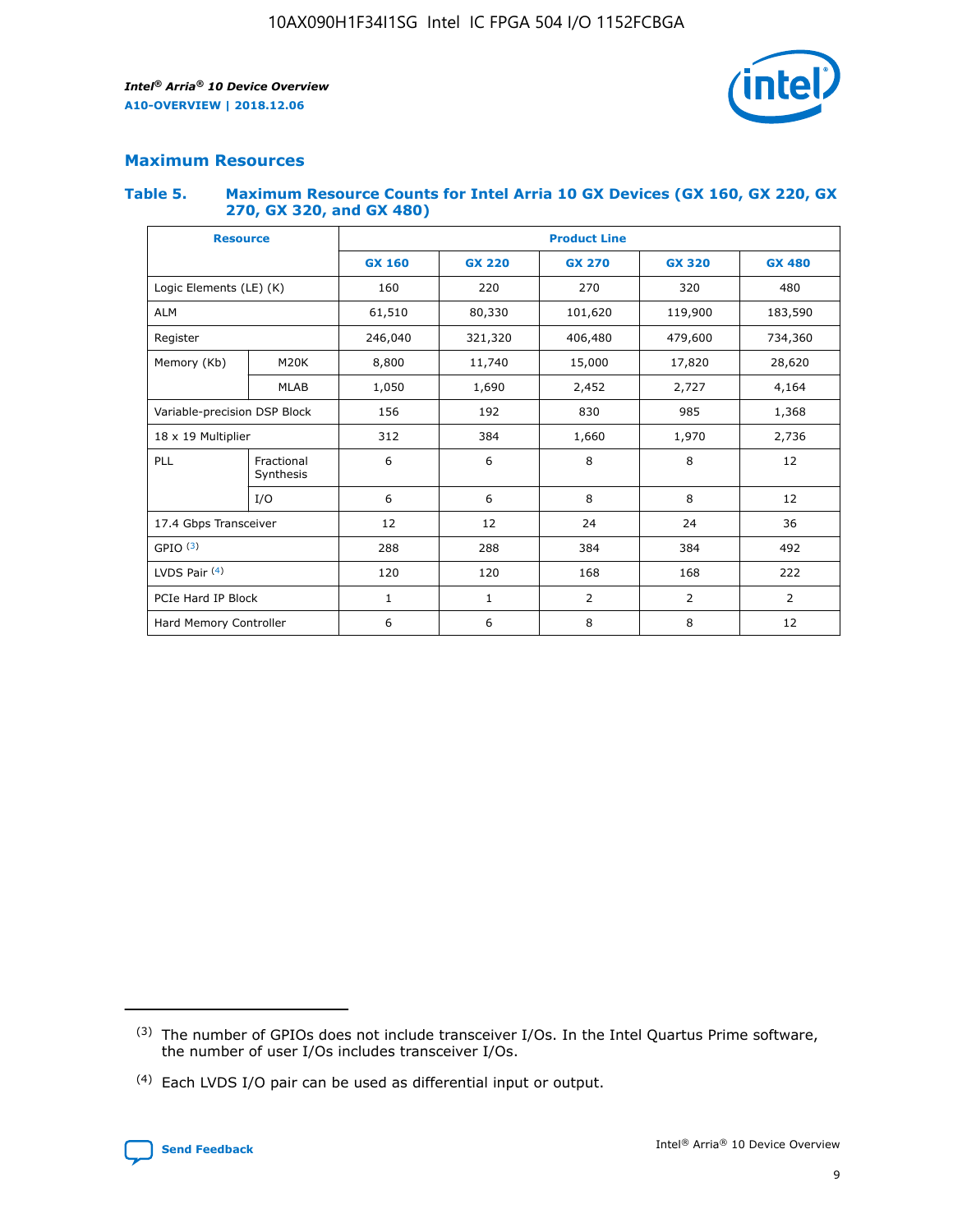

### **Table 6. Maximum Resource Counts for Intel Arria 10 GX Devices (GX 570, GX 660, GX 900, and GX 1150)**

|                              | <b>Resource</b>           | <b>Product Line</b> |                |                |                |  |  |  |
|------------------------------|---------------------------|---------------------|----------------|----------------|----------------|--|--|--|
|                              |                           | <b>GX 570</b>       | <b>GX 660</b>  | <b>GX 900</b>  | <b>GX 1150</b> |  |  |  |
| Logic Elements (LE) (K)      |                           | 570                 | 660            | 900            | 1,150          |  |  |  |
| <b>ALM</b>                   |                           | 217,080             | 251,680        | 339,620        | 427,200        |  |  |  |
| Register                     |                           | 868,320             | 1,006,720      | 1,358,480      | 1,708,800      |  |  |  |
| Memory (Kb)                  | <b>M20K</b>               | 36,000              | 42,620         | 48,460         | 54,260         |  |  |  |
|                              | <b>MLAB</b>               | 5,096               | 5,788          | 9,386          | 12,984         |  |  |  |
| Variable-precision DSP Block |                           | 1,523               | 1,687          | 1,518          | 1,518          |  |  |  |
|                              | $18 \times 19$ Multiplier |                     | 3,374          | 3,036          | 3,036          |  |  |  |
| PLL                          | Fractional<br>Synthesis   | 16                  | 16             | 32             | 32             |  |  |  |
|                              | I/O                       | 16                  | 16             | 16             | 16             |  |  |  |
| 17.4 Gbps Transceiver        |                           | 48                  | 48             | 96             | 96             |  |  |  |
| GPIO <sup>(3)</sup>          |                           | 696                 | 696            | 768            | 768            |  |  |  |
| LVDS Pair $(4)$              |                           | 324                 | 324            | 384            | 384            |  |  |  |
| PCIe Hard IP Block           |                           | 2                   | $\overline{2}$ | $\overline{4}$ | 4              |  |  |  |
| Hard Memory Controller       |                           | 16                  | 16             | 16             | 16             |  |  |  |

# **Package Plan**

# **Table 7. Package Plan for Intel Arria 10 GX Devices (U19, F27, and F29)**

Refer to I/O and High Speed I/O in Intel Arria 10 Devices chapter for the number of 3 V I/O, LVDS I/O, and LVDS channels in each device package.

| <b>Product Line</b> | <b>U19</b><br>$(19 \text{ mm} \times 19 \text{ mm})$<br>484-pin UBGA) |          |             |         | <b>F27</b><br>(27 mm × 27 mm,<br>672-pin FBGA) |             | <b>F29</b><br>(29 mm × 29 mm,<br>780-pin FBGA) |          |             |  |
|---------------------|-----------------------------------------------------------------------|----------|-------------|---------|------------------------------------------------|-------------|------------------------------------------------|----------|-------------|--|
|                     | 3 V I/O                                                               | LVDS I/O | <b>XCVR</b> | 3 V I/O | <b>LVDS I/O</b>                                | <b>XCVR</b> | 3 V I/O                                        | LVDS I/O | <b>XCVR</b> |  |
| GX 160              | 48                                                                    | 192      | 6           | 48      | 192                                            | 12          | 48                                             | 240      | 12          |  |
| GX 220              | 48                                                                    | 192      | 6           | 48      | 192                                            | 12          | 48                                             | 240      | 12          |  |
| GX 270              |                                                                       |          |             | 48      | 192                                            | 12          | 48                                             | 312      | 12          |  |
| GX 320              |                                                                       |          |             | 48      | 192                                            | 12          | 48                                             | 312      | 12          |  |
| GX 480              |                                                                       |          |             |         |                                                |             | 48                                             | 312      | 12          |  |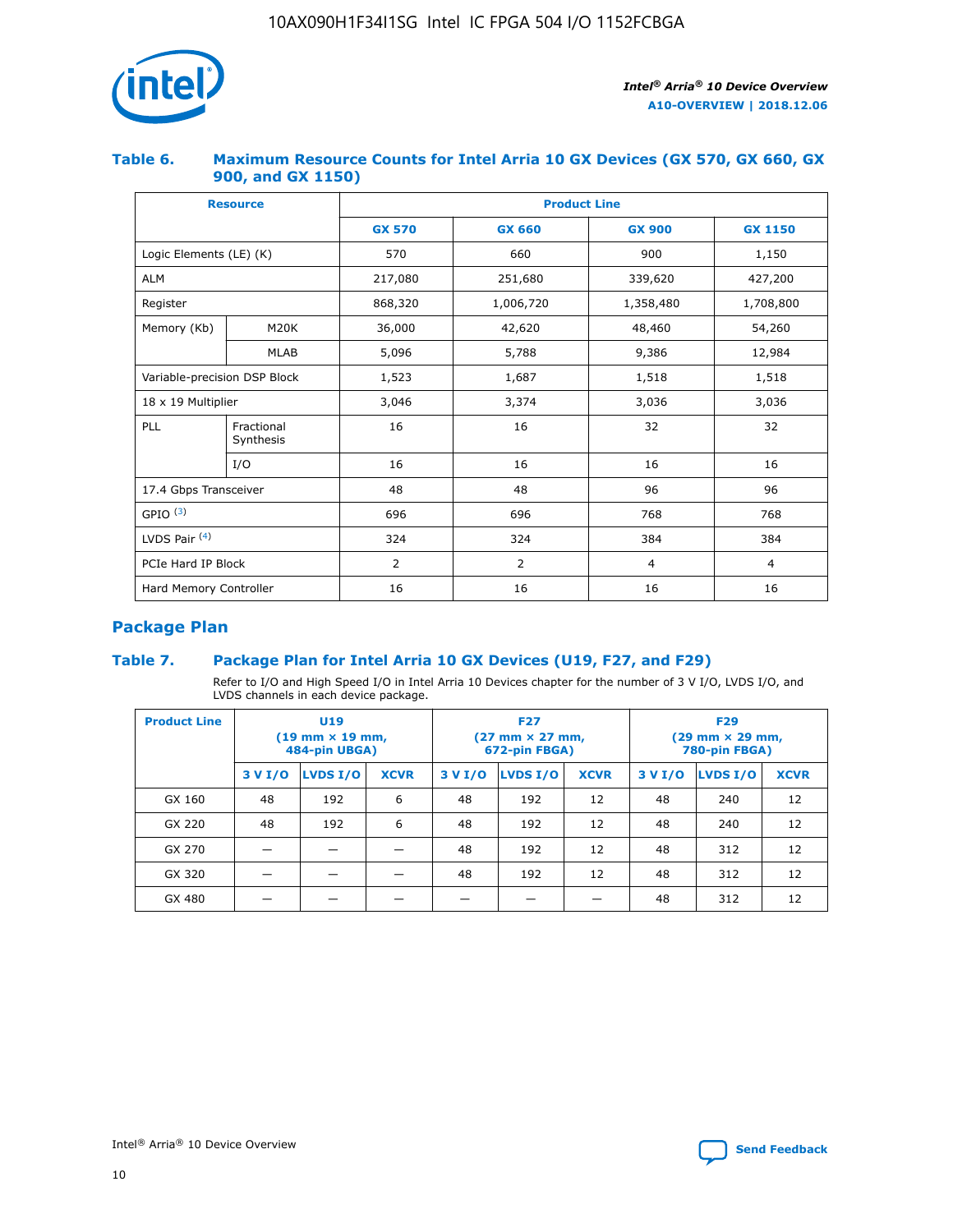

### **Table 8. Package Plan for Intel Arria 10 GX Devices (F34, F35, NF40, and KF40)**

Refer to I/O and High Speed I/O in Intel Arria 10 Devices chapter for the number of 3 V I/O, LVDS I/O, and LVDS channels in each device package.

| <b>Product Line</b> | <b>F34</b><br>$(35 \text{ mm} \times 35 \text{ mm})$<br><b>1152-pin FBGA)</b> |                    | <b>F35</b><br>$(35 \text{ mm} \times 35 \text{ mm})$<br><b>1152-pin FBGA)</b> |           | <b>KF40</b><br>$(40$ mm $\times$ 40 mm,<br>1517-pin FBGA) |             |           | <b>NF40</b><br>$(40 \text{ mm} \times 40 \text{ mm})$<br>1517-pin FBGA) |             |           |                    |             |
|---------------------|-------------------------------------------------------------------------------|--------------------|-------------------------------------------------------------------------------|-----------|-----------------------------------------------------------|-------------|-----------|-------------------------------------------------------------------------|-------------|-----------|--------------------|-------------|
|                     | 3V<br>I/O                                                                     | <b>LVDS</b><br>I/O | <b>XCVR</b>                                                                   | 3V<br>I/O | <b>LVDS</b><br>I/O                                        | <b>XCVR</b> | 3V<br>I/O | <b>LVDS</b><br>I/O                                                      | <b>XCVR</b> | 3V<br>I/O | <b>LVDS</b><br>I/O | <b>XCVR</b> |
| GX 270              | 48                                                                            | 336                | 24                                                                            | 48        | 336                                                       | 24          |           |                                                                         |             |           |                    |             |
| GX 320              | 48                                                                            | 336                | 24                                                                            | 48        | 336                                                       | 24          |           |                                                                         |             |           |                    |             |
| GX 480              | 48                                                                            | 444                | 24                                                                            | 48        | 348                                                       | 36          |           |                                                                         |             |           |                    |             |
| GX 570              | 48                                                                            | 444                | 24                                                                            | 48        | 348                                                       | 36          | 96        | 600                                                                     | 36          | 48        | 540                | 48          |
| GX 660              | 48                                                                            | 444                | 24                                                                            | 48        | 348                                                       | 36          | 96        | 600                                                                     | 36          | 48        | 540                | 48          |
| GX 900              |                                                                               | 504                | 24                                                                            | –         |                                                           | -           |           |                                                                         |             |           | 600                | 48          |
| GX 1150             |                                                                               | 504                | 24                                                                            |           |                                                           |             |           |                                                                         |             |           | 600                | 48          |

### **Table 9. Package Plan for Intel Arria 10 GX Devices (RF40, NF45, SF45, and UF45)**

Refer to I/O and High Speed I/O in Intel Arria 10 Devices chapter for the number of 3 V I/O, LVDS I/O, and LVDS channels in each device package.

| <b>Product Line</b> | <b>RF40</b><br>$(40$ mm $\times$ 40 mm,<br>1517-pin FBGA) |                    |             | <b>NF45</b><br>$(45 \text{ mm} \times 45 \text{ mm})$<br><b>1932-pin FBGA)</b> |                    |             | <b>SF45</b><br>$(45 \text{ mm} \times 45 \text{ mm})$<br><b>1932-pin FBGA)</b> |                    |             | <b>UF45</b><br>$(45 \text{ mm} \times 45 \text{ mm})$<br><b>1932-pin FBGA)</b> |                    |             |
|---------------------|-----------------------------------------------------------|--------------------|-------------|--------------------------------------------------------------------------------|--------------------|-------------|--------------------------------------------------------------------------------|--------------------|-------------|--------------------------------------------------------------------------------|--------------------|-------------|
|                     | 3V<br>I/O                                                 | <b>LVDS</b><br>I/O | <b>XCVR</b> | 3 V<br>I/O                                                                     | <b>LVDS</b><br>I/O | <b>XCVR</b> | 3 V<br>I/O                                                                     | <b>LVDS</b><br>I/O | <b>XCVR</b> | 3V<br>I/O                                                                      | <b>LVDS</b><br>I/O | <b>XCVR</b> |
| GX 900              |                                                           | 342                | 66          | _                                                                              | 768                | 48          |                                                                                | 624                | 72          |                                                                                | 480                | 96          |
| GX 1150             |                                                           | 342                | 66          | _                                                                              | 768                | 48          |                                                                                | 624                | 72          |                                                                                | 480                | 96          |

### **Related Information**

[I/O and High-Speed Differential I/O Interfaces in Intel Arria 10 Devices chapter, Intel](https://www.intel.com/content/www/us/en/programmable/documentation/sam1403482614086.html#sam1403482030321) [Arria 10 Device Handbook](https://www.intel.com/content/www/us/en/programmable/documentation/sam1403482614086.html#sam1403482030321)

Provides the number of 3 V and LVDS I/Os, and LVDS channels for each Intel Arria 10 device package.

# **Intel Arria 10 GT**

This section provides the available options, maximum resource counts, and package plan for the Intel Arria 10 GT devices.

The information in this section is correct at the time of publication. For the latest information and to get more details, refer to the Intel FPGA Product Selector.

#### **Related Information**

### [Intel FPGA Product Selector](http://www.altera.com/products/selector/psg-selector.html)

Provides the latest information on Intel products.

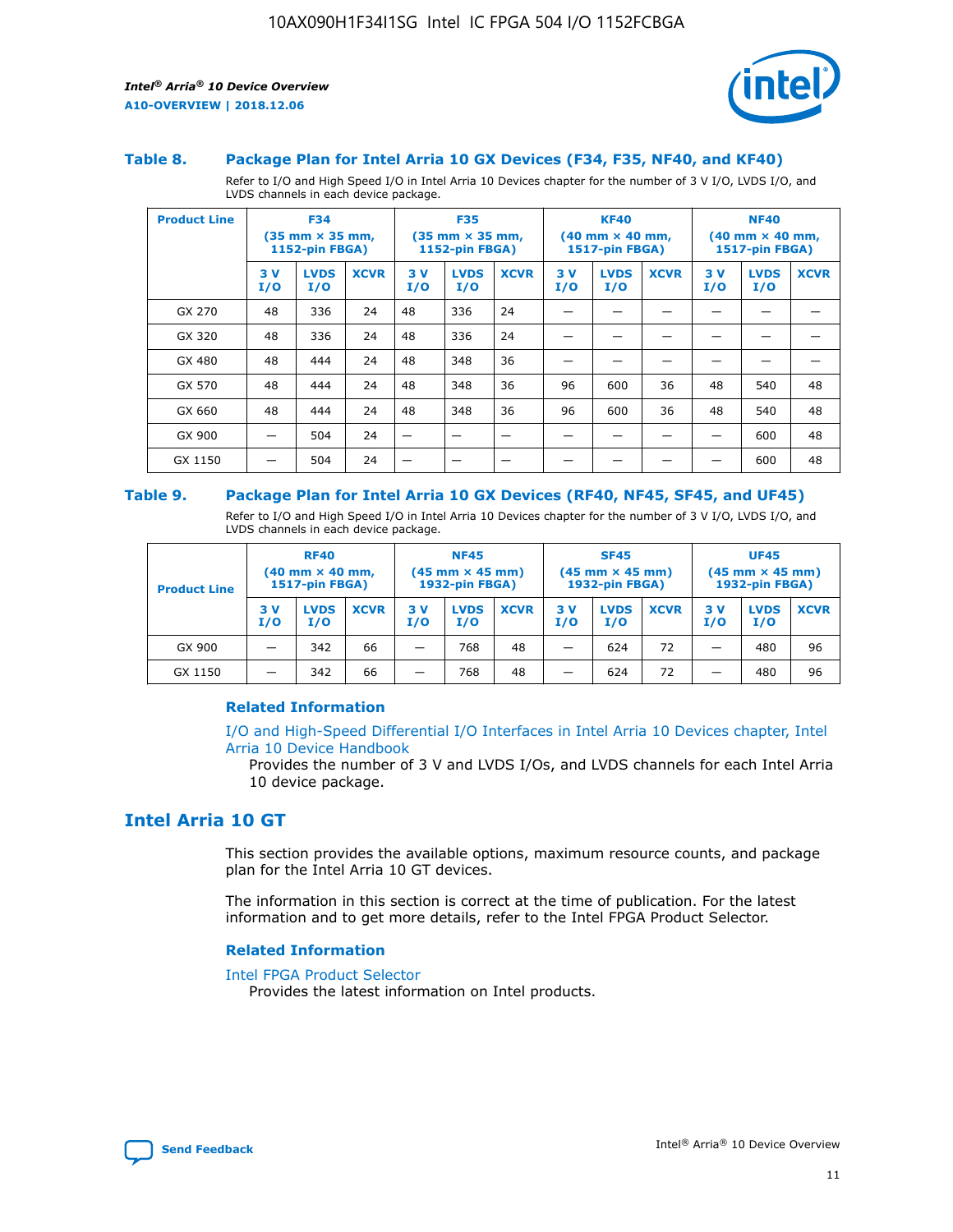

# **Available Options**

# **Figure 2. Sample Ordering Code and Available Options for Intel Arria 10 GT Devices**

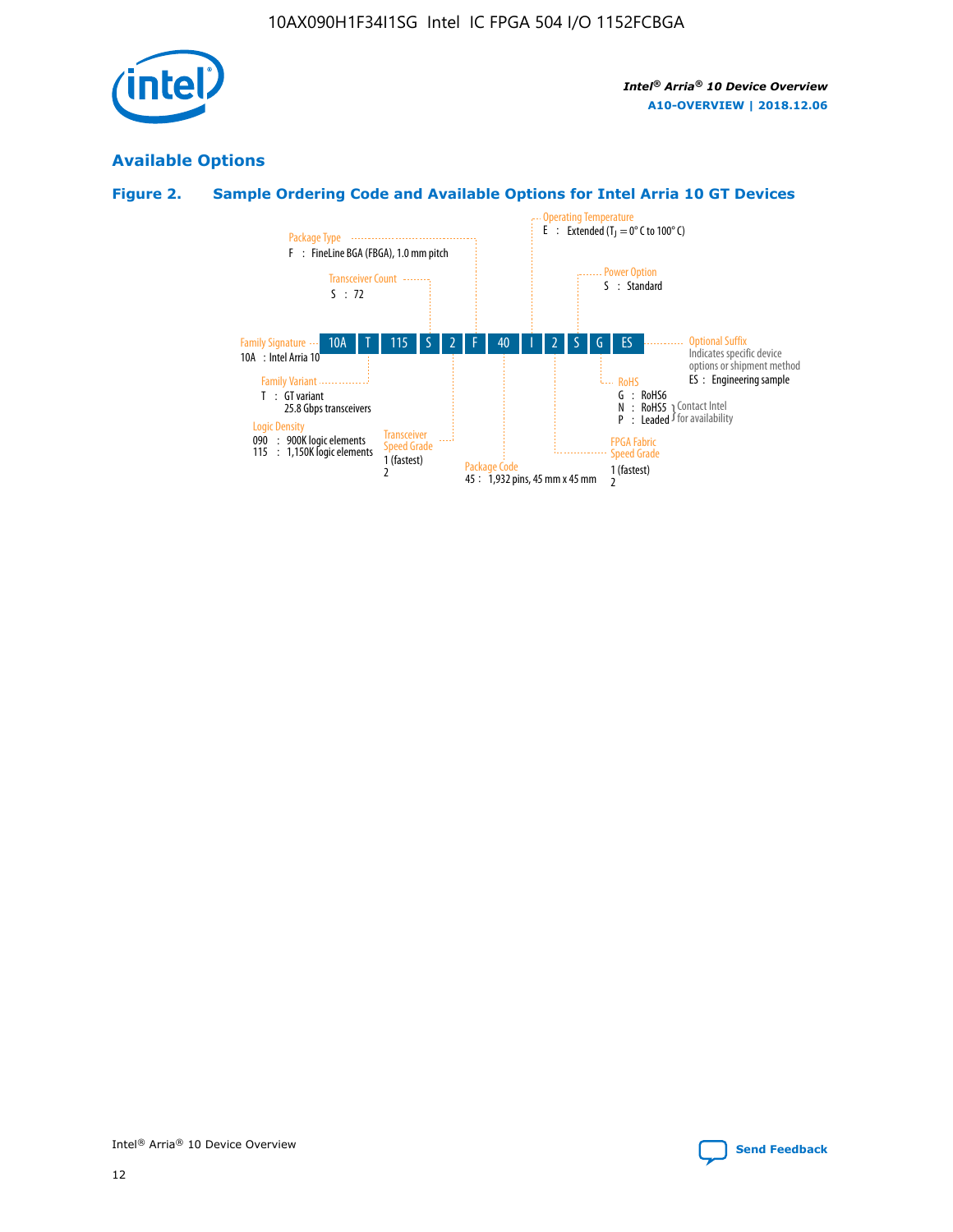

### **Maximum Resources**

### **Table 10. Maximum Resource Counts for Intel Arria 10 GT Devices**

| <b>Resource</b>              |                      | <b>Product Line</b> |                |  |
|------------------------------|----------------------|---------------------|----------------|--|
|                              |                      | <b>GT 900</b>       | <b>GT 1150</b> |  |
| Logic Elements (LE) (K)      |                      | 900                 | 1,150          |  |
| <b>ALM</b>                   |                      | 339,620             | 427,200        |  |
| Register                     |                      | 1,358,480           | 1,708,800      |  |
| Memory (Kb)                  | M20K                 | 48,460              | 54,260         |  |
|                              | <b>MLAB</b>          | 9,386               | 12,984         |  |
| Variable-precision DSP Block |                      | 1,518               | 1,518          |  |
| 18 x 19 Multiplier           |                      | 3,036               | 3,036          |  |
| PLL                          | Fractional Synthesis | 32                  | 32             |  |
|                              | I/O                  | 16                  | 16             |  |
| Transceiver                  | 17.4 Gbps            | 72(5)               | 72(5)          |  |
|                              | 25.8 Gbps            | 6                   | 6              |  |
| GPIO <sup>(6)</sup>          |                      | 624                 | 624            |  |
| LVDS Pair $(7)$              |                      | 312                 | 312            |  |
| PCIe Hard IP Block           |                      | $\overline{4}$      | $\overline{4}$ |  |
| Hard Memory Controller       |                      | 16                  | 16             |  |

### **Related Information**

#### [Intel Arria 10 GT Channel Usage](https://www.intel.com/content/www/us/en/programmable/documentation/nik1398707230472.html#nik1398707008178)

Configuring GT/GX channels in Intel Arria 10 GT devices.

### **Package Plan**

### **Table 11. Package Plan for Intel Arria 10 GT Devices**

Refer to I/O and High Speed I/O in Intel Arria 10 Devices chapter for the number of 3 V I/O, LVDS I/O, and LVDS channels in each device package.

| <b>Product Line</b> | <b>SF45</b><br>(45 mm × 45 mm, 1932-pin FBGA) |                 |             |  |  |  |
|---------------------|-----------------------------------------------|-----------------|-------------|--|--|--|
|                     | 3 V I/O                                       | <b>LVDS I/O</b> | <b>XCVR</b> |  |  |  |
| GT 900              |                                               | 624             | 72          |  |  |  |
| GT 1150             |                                               | 624             | 72          |  |  |  |

<sup>(7)</sup> Each LVDS I/O pair can be used as differential input or output.



 $(5)$  If all 6 GT channels are in use, 12 of the GX channels are not usable.

<sup>(6)</sup> The number of GPIOs does not include transceiver I/Os. In the Intel Quartus Prime software, the number of user I/Os includes transceiver I/Os.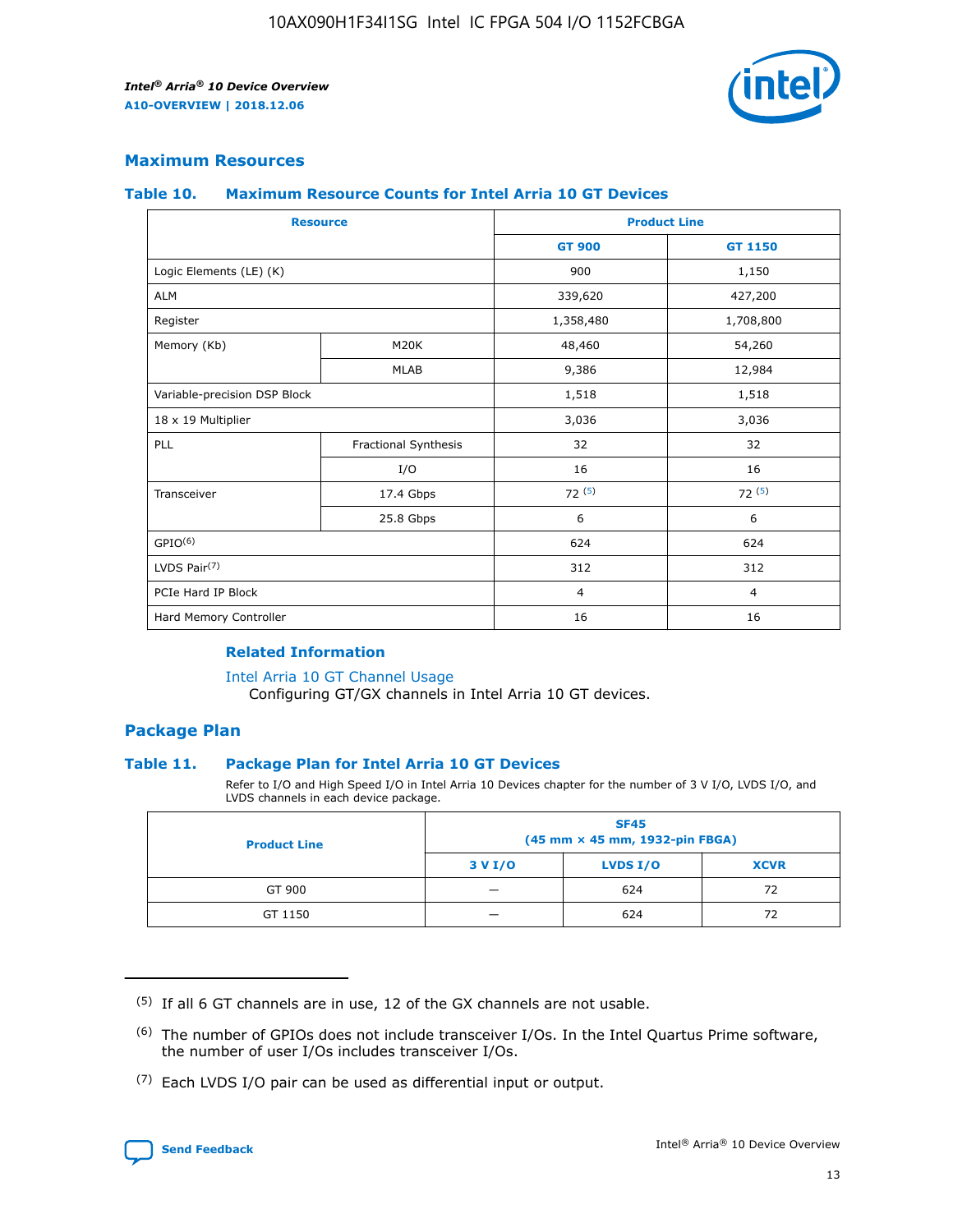

### **Related Information**

[I/O and High-Speed Differential I/O Interfaces in Intel Arria 10 Devices chapter, Intel](https://www.intel.com/content/www/us/en/programmable/documentation/sam1403482614086.html#sam1403482030321) [Arria 10 Device Handbook](https://www.intel.com/content/www/us/en/programmable/documentation/sam1403482614086.html#sam1403482030321)

Provides the number of 3 V and LVDS I/Os, and LVDS channels for each Intel Arria 10 device package.

# **Intel Arria 10 SX**

This section provides the available options, maximum resource counts, and package plan for the Intel Arria 10 SX devices.

The information in this section is correct at the time of publication. For the latest information and to get more details, refer to the Intel FPGA Product Selector.

### **Related Information**

[Intel FPGA Product Selector](http://www.altera.com/products/selector/psg-selector.html) Provides the latest information on Intel products.

### **Available Options**

#### **Figure 3. Sample Ordering Code and Available Options for Intel Arria 10 SX Devices**



#### **Related Information**

[Transceiver Performance for Intel Arria 10 GX/SX Devices](https://www.intel.com/content/www/us/en/programmable/documentation/mcn1413182292568.html#mcn1413213965502) Provides more information about the transceiver speed grade.

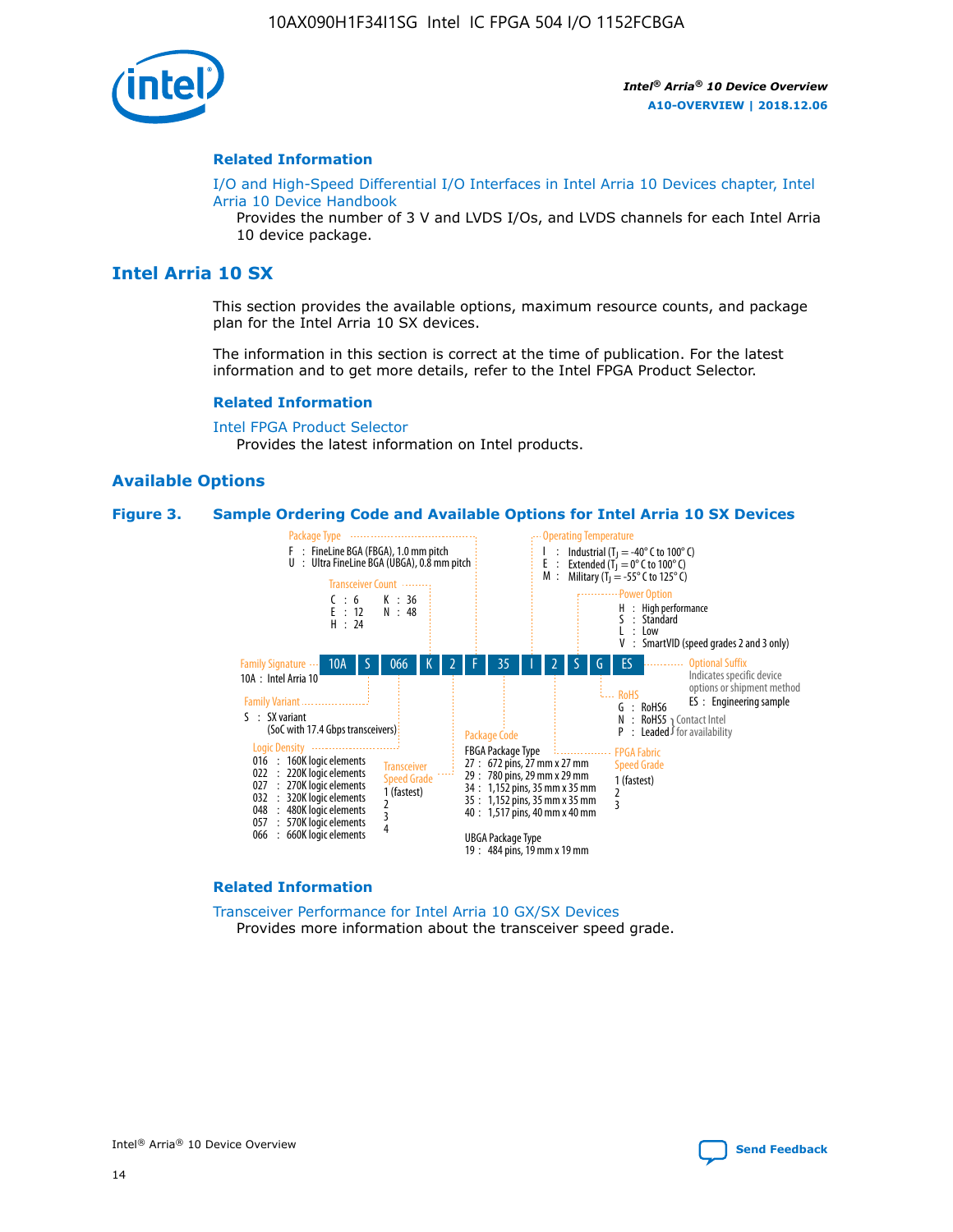

# **Maximum Resources**

### **Table 12. Maximum Resource Counts for Intel Arria 10 SX Devices**

| <b>Resource</b>                   |                         | <b>Product Line</b> |               |                |                |               |                |               |  |  |  |
|-----------------------------------|-------------------------|---------------------|---------------|----------------|----------------|---------------|----------------|---------------|--|--|--|
|                                   |                         | <b>SX 160</b>       | <b>SX 220</b> | <b>SX 270</b>  | <b>SX 320</b>  | <b>SX 480</b> | <b>SX 570</b>  | <b>SX 660</b> |  |  |  |
| Logic Elements (LE) (K)           |                         | 160                 | 220           | 270            | 320            | 480           | 570            | 660           |  |  |  |
| <b>ALM</b>                        |                         | 61,510              | 80,330        | 101,620        | 119,900        | 183,590       | 217,080        | 251,680       |  |  |  |
| Register                          |                         | 246,040             | 321,320       | 406,480        | 479,600        | 734,360       | 868,320        | 1,006,720     |  |  |  |
| Memory (Kb)                       | M <sub>20</sub> K       | 8,800               | 11,740        | 15,000         | 17,820         | 28,620        | 36,000         | 42,620        |  |  |  |
|                                   | <b>MLAB</b>             | 1,050               | 1,690         | 2,452          | 2,727          | 4,164         | 5,096          | 5,788         |  |  |  |
| Variable-precision DSP Block      |                         | 156                 | 192           | 830            | 985            | 1,368         | 1,523          | 1,687         |  |  |  |
| 18 x 19 Multiplier                |                         | 312                 | 384           | 1,660          | 1,970          | 2,736         | 3,046          | 3,374         |  |  |  |
| PLL                               | Fractional<br>Synthesis | 6                   | 6             | 8              | 8              | 12            | 16             | 16            |  |  |  |
|                                   | I/O                     | 6                   | 6             | 8              | 8              | 12            | 16             | 16            |  |  |  |
| 17.4 Gbps Transceiver             |                         | 12                  | 12            | 24             | 24             | 36            | 48             | 48            |  |  |  |
| GPIO <sup>(8)</sup>               |                         | 288                 | 288           | 384            | 384            | 492           | 696            | 696           |  |  |  |
| LVDS Pair $(9)$                   |                         | 120                 | 120           | 168            | 168            | 174           | 324            | 324           |  |  |  |
| PCIe Hard IP Block                |                         | $\mathbf{1}$        | 1             | $\overline{2}$ | $\overline{2}$ | 2             | $\overline{2}$ | 2             |  |  |  |
| Hard Memory Controller            |                         | 6                   | 6             | 8              | 8              | 12            | 16             | 16            |  |  |  |
| ARM Cortex-A9 MPCore<br>Processor |                         | Yes                 | Yes           | Yes            | Yes            | Yes           | Yes            | Yes           |  |  |  |

# **Package Plan**

### **Table 13. Package Plan for Intel Arria 10 SX Devices (U19, F27, F29, and F34)**

Refer to I/O and High Speed I/O in Intel Arria 10 Devices chapter for the number of 3 V I/O, LVDS I/O, and LVDS channels in each device package.

| <b>Product Line</b> | U19<br>$(19 \text{ mm} \times 19 \text{ mm})$<br>484-pin UBGA) |                    |             | <b>F27</b><br>$(27 \text{ mm} \times 27 \text{ mm})$ .<br>672-pin FBGA) |                    | <b>F29</b><br>$(29 \text{ mm} \times 29 \text{ mm})$ .<br>780-pin FBGA) |            |                    | <b>F34</b><br>$(35 \text{ mm} \times 35 \text{ mm})$<br><b>1152-pin FBGA)</b> |           |                    |             |
|---------------------|----------------------------------------------------------------|--------------------|-------------|-------------------------------------------------------------------------|--------------------|-------------------------------------------------------------------------|------------|--------------------|-------------------------------------------------------------------------------|-----------|--------------------|-------------|
|                     | 3V<br>I/O                                                      | <b>LVDS</b><br>I/O | <b>XCVR</b> | 3V<br>I/O                                                               | <b>LVDS</b><br>I/O | <b>XCVR</b>                                                             | 3 V<br>I/O | <b>LVDS</b><br>I/O | <b>XCVR</b>                                                                   | 3V<br>I/O | <b>LVDS</b><br>I/O | <b>XCVR</b> |
| SX 160              | 48                                                             | 144                | 6           | 48                                                                      | 192                | 12                                                                      | 48         | 240                | 12                                                                            |           |                    |             |
| SX 220              | 48                                                             | 144                | 6           | 48                                                                      | 192                | 12                                                                      | 48         | 240                | 12                                                                            |           |                    |             |
| SX 270              |                                                                |                    |             | 48                                                                      | 192                | 12                                                                      | 48         | 312                | 12                                                                            | 48        | 336                | 24          |
| SX 320              |                                                                |                    |             | 48                                                                      | 192                | 12                                                                      | 48         | 312                | 12                                                                            | 48        | 336                | 24          |
|                     |                                                                |                    |             |                                                                         |                    |                                                                         |            |                    |                                                                               |           |                    | continued   |

 $(8)$  The number of GPIOs does not include transceiver I/Os. In the Intel Quartus Prime software, the number of user I/Os includes transceiver I/Os.

 $(9)$  Each LVDS I/O pair can be used as differential input or output.

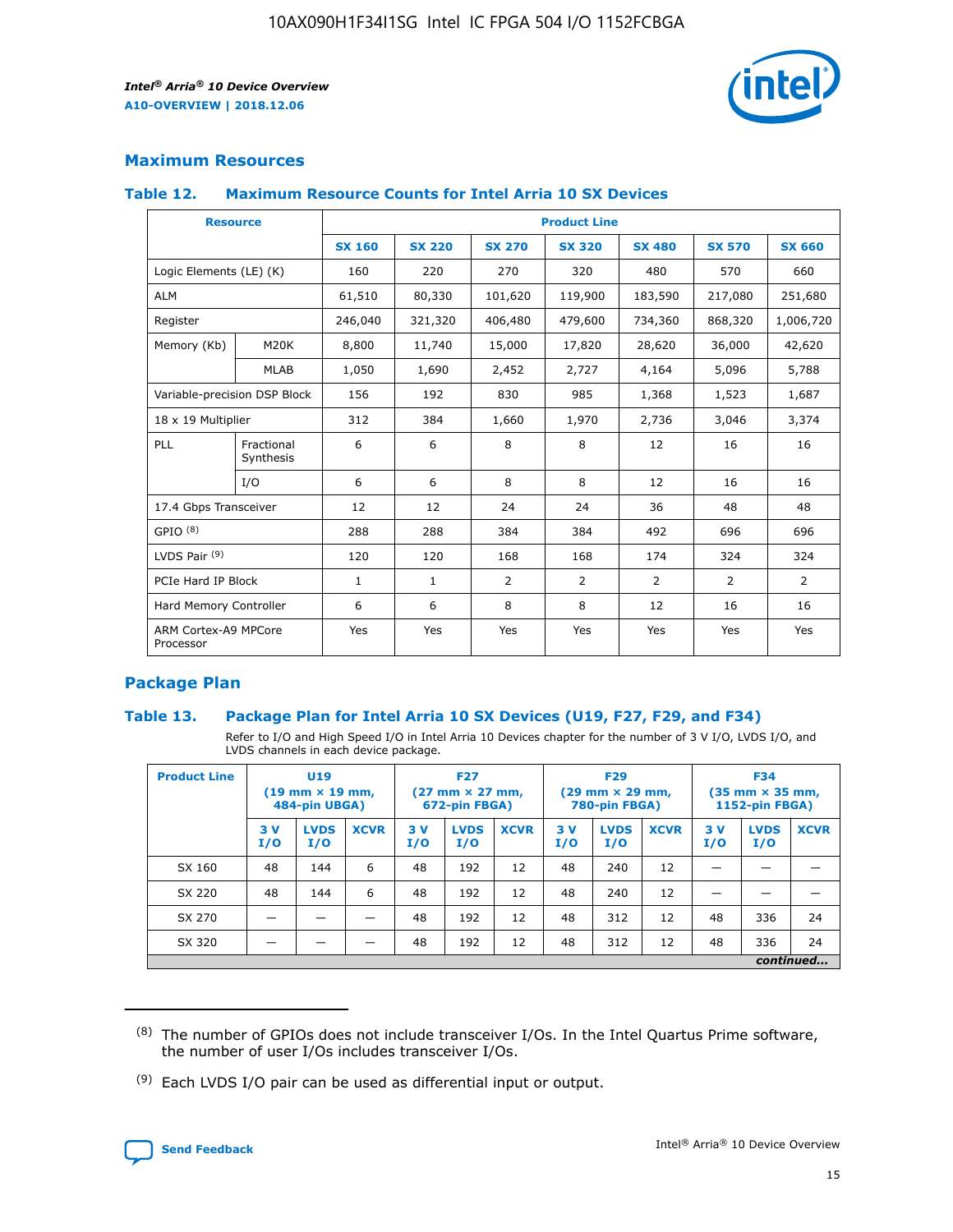

| <b>Product Line</b> | U <sub>19</sub><br>$(19 \text{ mm} \times 19 \text{ mm})$<br>484-pin UBGA) |                    | <b>F27</b><br>$(27 \text{ mm} \times 27 \text{ mm})$<br>672-pin FBGA) |            | <b>F29</b><br>$(29$ mm $\times$ 29 mm,<br>780-pin FBGA) |             |           | <b>F34</b><br>$(35$ mm $\times$ 35 mm,<br><b>1152-pin FBGA)</b> |             |            |                    |             |
|---------------------|----------------------------------------------------------------------------|--------------------|-----------------------------------------------------------------------|------------|---------------------------------------------------------|-------------|-----------|-----------------------------------------------------------------|-------------|------------|--------------------|-------------|
|                     | 3 V<br>I/O                                                                 | <b>LVDS</b><br>I/O | <b>XCVR</b>                                                           | 3 V<br>I/O | <b>LVDS</b><br>I/O                                      | <b>XCVR</b> | 3V<br>I/O | <b>LVDS</b><br>I/O                                              | <b>XCVR</b> | 3 V<br>I/O | <b>LVDS</b><br>I/O | <b>XCVR</b> |
| SX 480              |                                                                            |                    |                                                                       |            |                                                         |             | 48        | 312                                                             | 12          | 48         | 444                | 24          |
| SX 570              |                                                                            |                    |                                                                       |            |                                                         |             |           |                                                                 |             | 48         | 444                | 24          |
| SX 660              |                                                                            |                    |                                                                       |            |                                                         |             |           |                                                                 |             | 48         | 444                | 24          |

### **Table 14. Package Plan for Intel Arria 10 SX Devices (F35, KF40, and NF40)**

Refer to I/O and High Speed I/O in Intel Arria 10 Devices chapter for the number of 3 V I/O, LVDS I/O, and LVDS channels in each device package.

| <b>Product Line</b> | <b>F35</b><br>$(35 \text{ mm} \times 35 \text{ mm})$<br><b>1152-pin FBGA)</b> |          |             |                                           | <b>KF40</b><br>(40 mm × 40 mm,<br>1517-pin FBGA) |    | <b>NF40</b><br>$(40 \text{ mm} \times 40 \text{ mm})$<br>1517-pin FBGA) |          |             |  |
|---------------------|-------------------------------------------------------------------------------|----------|-------------|-------------------------------------------|--------------------------------------------------|----|-------------------------------------------------------------------------|----------|-------------|--|
|                     | 3 V I/O                                                                       | LVDS I/O | <b>XCVR</b> | <b>LVDS I/O</b><br><b>XCVR</b><br>3 V I/O |                                                  |    | 3 V I/O                                                                 | LVDS I/O | <b>XCVR</b> |  |
| SX 270              | 48                                                                            | 336      | 24          |                                           |                                                  |    |                                                                         |          |             |  |
| SX 320              | 48                                                                            | 336      | 24          |                                           |                                                  |    |                                                                         |          |             |  |
| SX 480              | 48                                                                            | 348      | 36          |                                           |                                                  |    |                                                                         |          |             |  |
| SX 570              | 48                                                                            | 348      | 36          | 96<br>36<br>600                           |                                                  | 48 | 540                                                                     | 48       |             |  |
| SX 660              | 48                                                                            | 348      | 36          | 96                                        | 600                                              | 36 | 48                                                                      | 540      | 48          |  |

# **Related Information**

[I/O and High-Speed Differential I/O Interfaces in Intel Arria 10 Devices chapter, Intel](https://www.intel.com/content/www/us/en/programmable/documentation/sam1403482614086.html#sam1403482030321) [Arria 10 Device Handbook](https://www.intel.com/content/www/us/en/programmable/documentation/sam1403482614086.html#sam1403482030321)

Provides the number of 3 V and LVDS I/Os, and LVDS channels for each Intel Arria 10 device package.

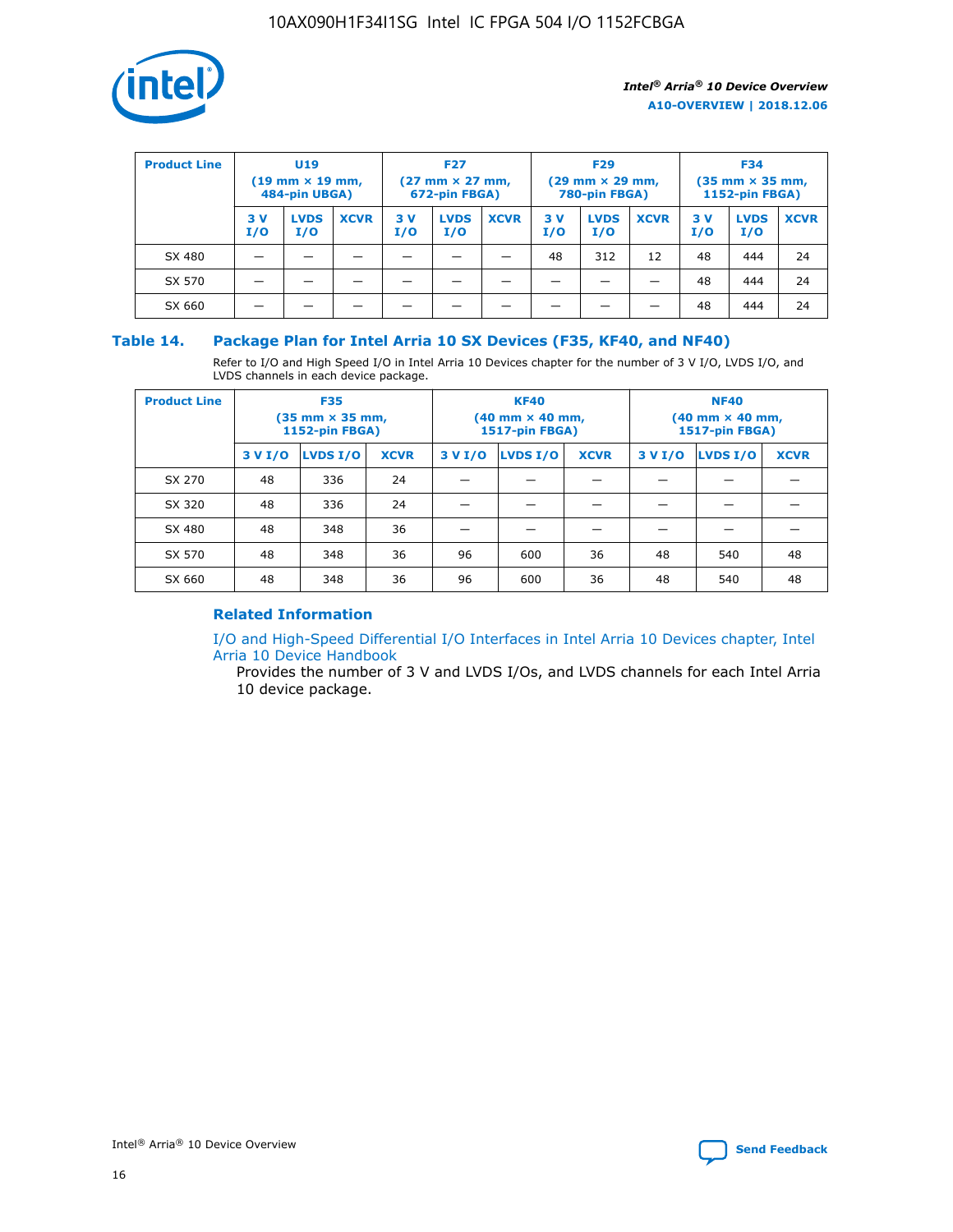

# **I/O Vertical Migration for Intel Arria 10 Devices**

### **Figure 4. Migration Capability Across Intel Arria 10 Product Lines**

- The arrows indicate the migration paths. The devices included in each vertical migration path are shaded. Devices with fewer resources in the same path have lighter shades.
- To achieve the full I/O migration across product lines in the same migration path, restrict I/Os and transceivers usage to match the product line with the lowest I/O and transceiver counts.
- An LVDS I/O bank in the source device may be mapped to a 3 V I/O bank in the target device. To use memory interface clock frequency higher than 533 MHz, assign external memory interface pins only to banks that are LVDS I/O in both devices.
- There may be nominal 0.15 mm package height difference between some product lines in the same package type.
	- **Variant Product Line Package U19 F27 F29 F34 F35 KF40 NF40 RF40 NF45 SF45 UF45** Intel® Arria® 10 GX GX 160 GX 220 GX 270 GX 320 GX 480 GX 570 GX 660 GX 900 GX 1150 Intel Arria 10 GT GT 900 GT 1150 Intel Arria 10 SX SX 160 SX 220 SX 270 SX 320 SX 480 SX 570 SX 660
- Some migration paths are not shown in the Intel Quartus Prime software **Pin Migration View**.

*Note:* To verify the pin migration compatibility, use the **Pin Migration View** window in the Intel Quartus Prime software Pin Planner.

# **Adaptive Logic Module**

Intel Arria 10 devices use a 20 nm ALM as the basic building block of the logic fabric.

The ALM architecture is the same as the previous generation FPGAs, allowing for efficient implementation of logic functions and easy conversion of IP between the device generations.

The ALM, as shown in following figure, uses an 8-input fracturable look-up table (LUT) with four dedicated registers to help improve timing closure in register-rich designs and achieve an even higher design packing capability than the traditional two-register per LUT architecture.

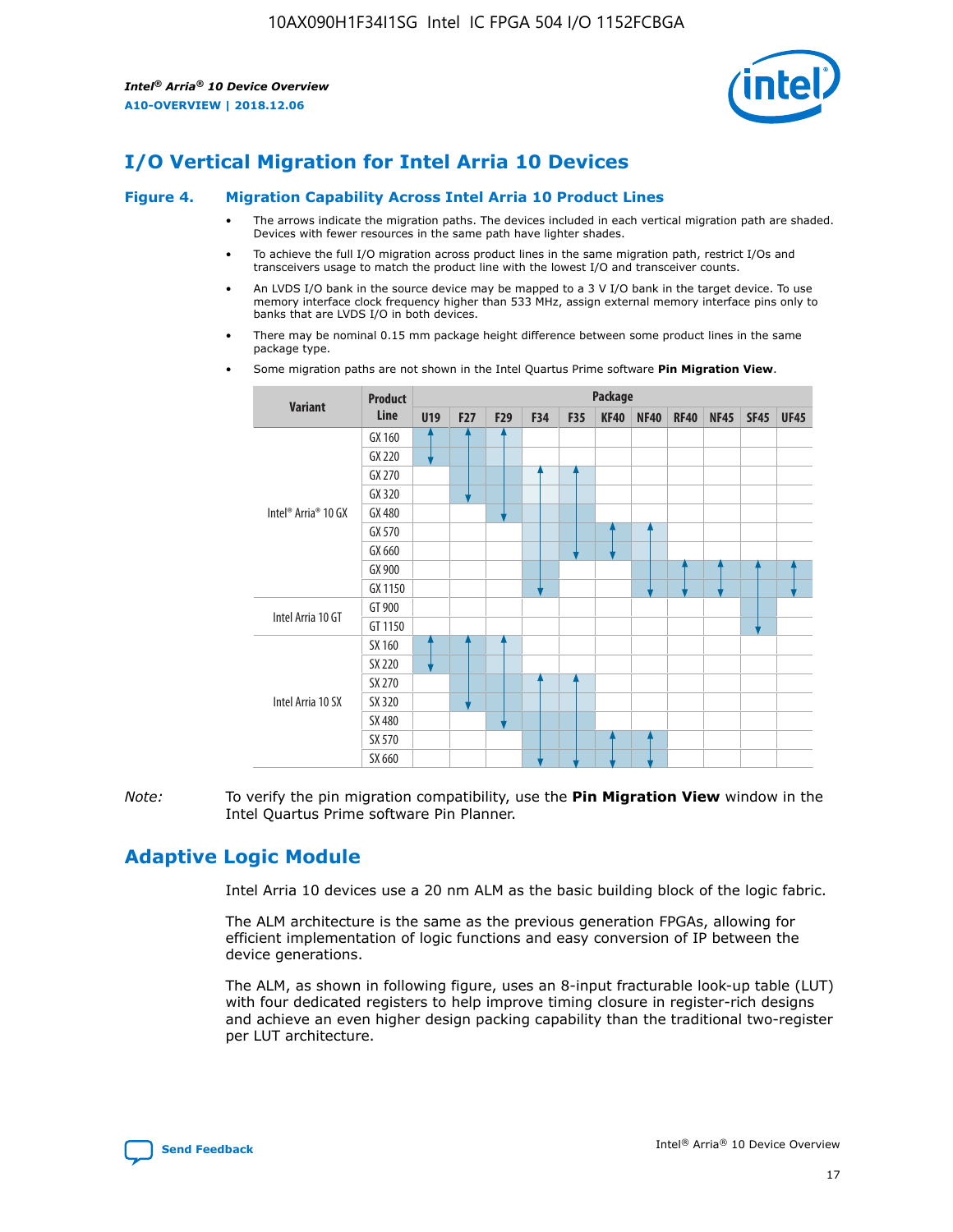

**Figure 5. ALM for Intel Arria 10 Devices**



The Intel Quartus Prime software optimizes your design according to the ALM logic structure and automatically maps legacy designs into the Intel Arria 10 ALM architecture.

# **Variable-Precision DSP Block**

The Intel Arria 10 variable precision DSP blocks support fixed-point arithmetic and floating-point arithmetic.

Features for fixed-point arithmetic:

- High-performance, power-optimized, and fully registered multiplication operations
- 18-bit and 27-bit word lengths
- Two 18 x 19 multipliers or one 27 x 27 multiplier per DSP block
- Built-in addition, subtraction, and 64-bit double accumulation register to combine multiplication results
- Cascading 19-bit or 27-bit when pre-adder is disabled and cascading 18-bit when pre-adder is used to form the tap-delay line for filtering applications
- Cascading 64-bit output bus to propagate output results from one block to the next block without external logic support
- Hard pre-adder supported in 19-bit and 27-bit modes for symmetric filters
- Internal coefficient register bank in both 18-bit and 27-bit modes for filter implementation
- 18-bit and 27-bit systolic finite impulse response (FIR) filters with distributed output adder
- Biased rounding support

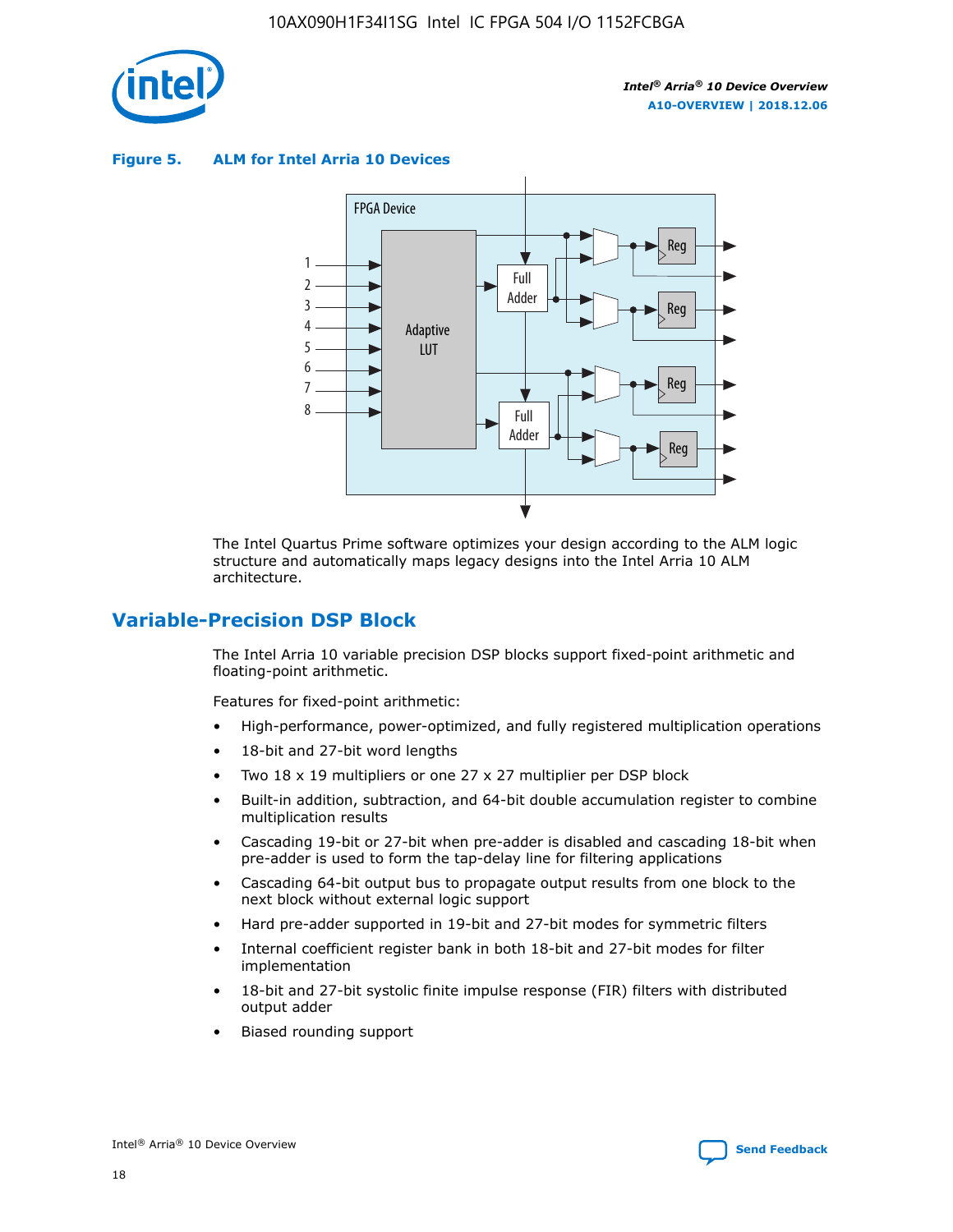

Features for floating-point arithmetic:

- A completely hardened architecture that supports multiplication, addition, subtraction, multiply-add, and multiply-subtract
- Multiplication with accumulation capability and a dynamic accumulator reset control
- Multiplication with cascade summation capability
- Multiplication with cascade subtraction capability
- Complex multiplication
- Direct vector dot product
- Systolic FIR filter

### **Table 15. Variable-Precision DSP Block Configurations for Intel Arria 10 Devices**

| <b>Usage Example</b>                                       | <b>Multiplier Size (Bit)</b>    | <b>DSP Block Resources</b> |
|------------------------------------------------------------|---------------------------------|----------------------------|
| Medium precision fixed point                               | Two 18 x 19                     |                            |
| High precision fixed or Single precision<br>floating point | One 27 x 27                     |                            |
| Fixed point FFTs                                           | One 19 x 36 with external adder |                            |
| Very high precision fixed point                            | One 36 x 36 with external adder |                            |
| Double precision floating point                            | One 54 x 54 with external adder | 4                          |

#### **Table 16. Resources for Fixed-Point Arithmetic in Intel Arria 10 Devices**

The table lists the variable-precision DSP resources by bit precision for each Intel Arria 10 device.

| <b>Variant</b>  | <b>Product Line</b> | Variable-<br>precision<br><b>DSP Block</b> | <b>Independent Input and Output</b><br><b>Multiplications Operator</b> |                                     | 18 x 19<br><b>Multiplier</b><br><b>Adder Sum</b> | $18 \times 18$<br><b>Multiplier</b><br><b>Adder</b> |
|-----------------|---------------------|--------------------------------------------|------------------------------------------------------------------------|-------------------------------------|--------------------------------------------------|-----------------------------------------------------|
|                 |                     |                                            | 18 x 19<br><b>Multiplier</b>                                           | $27 \times 27$<br><b>Multiplier</b> | <b>Mode</b>                                      | <b>Summed with</b><br>36 bit Input                  |
| AIntel Arria 10 | GX 160              | 156                                        | 312                                                                    | 156                                 | 156                                              | 156                                                 |
| GX              | GX 220              | 192                                        | 384                                                                    | 192                                 | 192                                              | 192                                                 |
|                 | GX 270              | 830                                        | 1,660                                                                  | 830                                 | 830                                              | 830                                                 |
|                 | GX 320              | 984                                        | 1,968                                                                  | 984                                 | 984                                              | 984                                                 |
|                 | GX 480              | 1,368                                      | 2,736                                                                  | 1,368                               | 1,368                                            | 1,368                                               |
|                 | GX 570              | 1,523                                      | 3,046                                                                  | 1,523                               | 1,523                                            | 1,523                                               |
|                 | GX 660              | 1,687                                      | 3,374                                                                  | 1,687                               | 1,687                                            | 1,687                                               |
|                 | GX 900              | 1,518                                      | 3,036                                                                  | 1,518                               | 1,518                                            | 1,518                                               |
|                 | GX 1150             | 1,518                                      | 3,036                                                                  | 1,518                               | 1,518                                            | 1,518                                               |
| Intel Arria 10  | GT 900              | 1,518                                      | 3,036                                                                  | 1,518                               | 1,518                                            | 1,518                                               |
| GT              | GT 1150             | 1,518                                      | 3,036                                                                  | 1,518                               | 1,518                                            | 1,518                                               |
| Intel Arria 10  | SX 160              | 156                                        | 312                                                                    | 156                                 | 156                                              | 156                                                 |
| <b>SX</b>       | SX 220              | 192                                        | 384                                                                    | 192                                 | 192                                              | 192                                                 |
|                 | SX 270              | 830                                        | 1,660                                                                  | 830                                 | 830                                              | 830                                                 |
|                 |                     |                                            |                                                                        |                                     |                                                  | continued                                           |

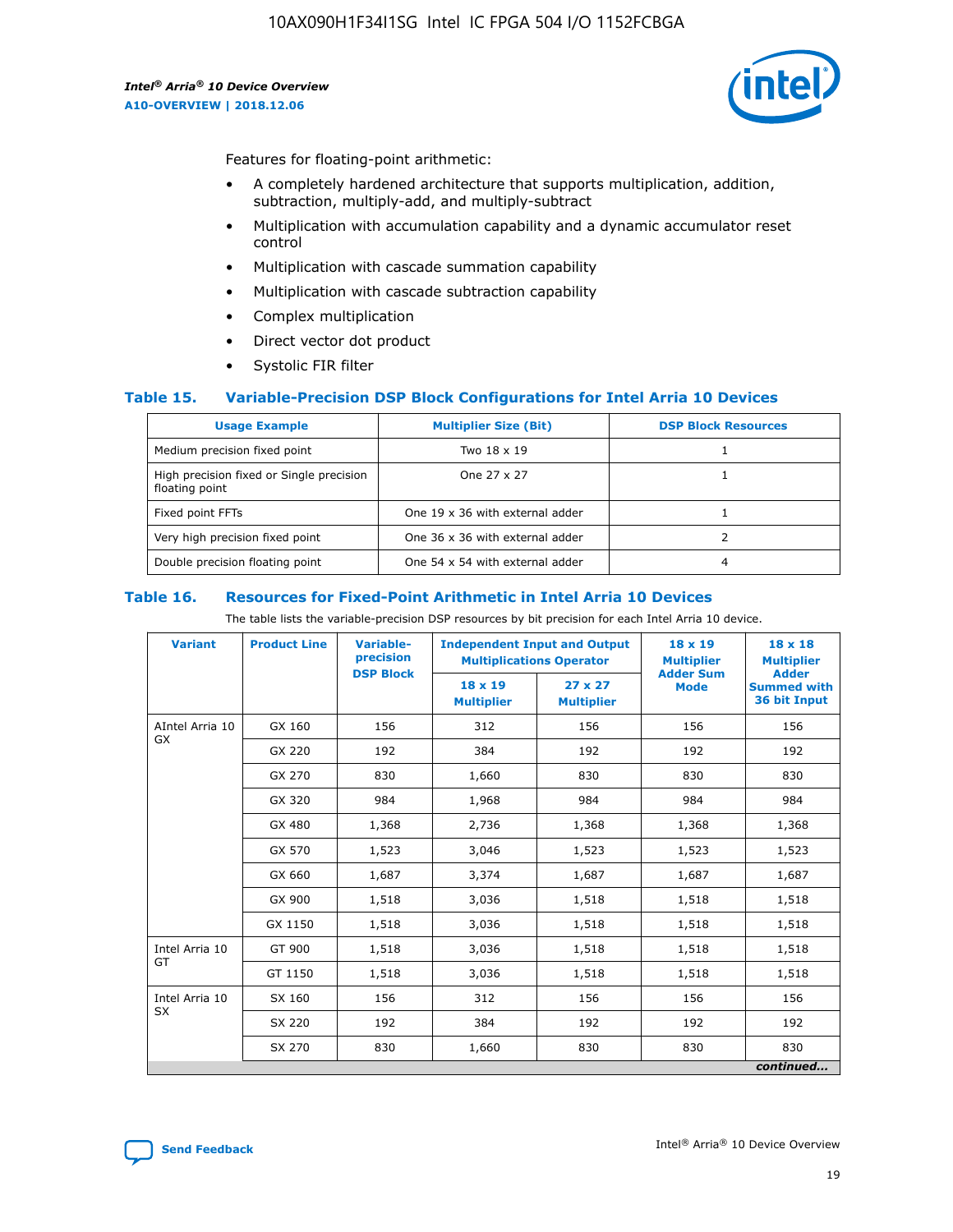

| <b>Variant</b> | <b>Product Line</b> | <b>Variable-</b><br>precision<br><b>DSP Block</b> | <b>Independent Input and Output</b><br><b>Multiplications Operator</b> |                                     | $18 \times 19$<br><b>Multiplier</b><br><b>Adder Sum</b> | $18 \times 18$<br><b>Multiplier</b><br><b>Adder</b> |  |
|----------------|---------------------|---------------------------------------------------|------------------------------------------------------------------------|-------------------------------------|---------------------------------------------------------|-----------------------------------------------------|--|
|                |                     |                                                   | $18 \times 19$<br><b>Multiplier</b>                                    | $27 \times 27$<br><b>Multiplier</b> | <b>Mode</b>                                             | <b>Summed with</b><br>36 bit Input                  |  |
|                | SX 320              | 984                                               | 1,968                                                                  | 984                                 | 984                                                     | 984                                                 |  |
|                | SX 480              | 1,368                                             | 2,736                                                                  | 1,368                               | 1,368                                                   | 1,368                                               |  |
|                | SX 570              | 1,523                                             | 3,046                                                                  | 1,523                               | 1,523                                                   | 1,523                                               |  |
|                | SX 660              | 1,687                                             | 3,374                                                                  | 1,687                               | 1,687                                                   | 1,687                                               |  |

# **Table 17. Resources for Floating-Point Arithmetic in Intel Arria 10 Devices**

The table lists the variable-precision DSP resources by bit precision for each Intel Arria 10 device.

| <b>Variant</b> | <b>Product Line</b> | <b>Variable-</b><br>precision<br><b>DSP Block</b> | <b>Single</b><br><b>Precision</b><br><b>Floating-Point</b><br><b>Multiplication</b><br><b>Mode</b> | <b>Single-Precision</b><br><b>Floating-Point</b><br><b>Adder Mode</b> | Single-<br><b>Precision</b><br><b>Floating-Point</b><br><b>Multiply</b><br><b>Accumulate</b><br><b>Mode</b> | <b>Peak</b><br><b>Giga Floating-</b><br><b>Point</b><br><b>Operations</b><br>per Second<br>(GFLOPs) |
|----------------|---------------------|---------------------------------------------------|----------------------------------------------------------------------------------------------------|-----------------------------------------------------------------------|-------------------------------------------------------------------------------------------------------------|-----------------------------------------------------------------------------------------------------|
| Intel Arria 10 | GX 160              | 156                                               | 156                                                                                                | 156                                                                   | 156                                                                                                         | 140                                                                                                 |
| GX             | GX 220              | 192                                               | 192                                                                                                | 192                                                                   | 192                                                                                                         | 173                                                                                                 |
|                | GX 270              | 830                                               | 830                                                                                                | 830                                                                   | 830                                                                                                         | 747                                                                                                 |
|                | GX 320              | 984                                               | 984                                                                                                | 984                                                                   | 984                                                                                                         | 886                                                                                                 |
|                | GX 480              | 1,369                                             | 1,368                                                                                              | 1,368                                                                 | 1,368                                                                                                       | 1,231                                                                                               |
|                | GX 570              | 1,523                                             | 1,523                                                                                              | 1,523                                                                 | 1,523                                                                                                       | 1,371                                                                                               |
|                | GX 660              | 1,687                                             | 1,687                                                                                              | 1,687                                                                 | 1,687                                                                                                       | 1,518                                                                                               |
|                | GX 900              | 1,518                                             | 1,518                                                                                              | 1,518                                                                 | 1,518                                                                                                       | 1,366                                                                                               |
|                | GX 1150             | 1,518                                             | 1,518                                                                                              | 1,518                                                                 | 1,518                                                                                                       | 1,366                                                                                               |
| Intel Arria 10 | GT 900              | 1,518                                             | 1,518                                                                                              | 1,518                                                                 | 1,518                                                                                                       | 1,366                                                                                               |
| GT             | GT 1150             | 1,518                                             | 1,518                                                                                              | 1,518                                                                 | 1,518                                                                                                       | 1,366                                                                                               |
| Intel Arria 10 | SX 160              | 156                                               | 156                                                                                                | 156                                                                   | 156                                                                                                         | 140                                                                                                 |
| <b>SX</b>      | SX 220              | 192                                               | 192                                                                                                | 192                                                                   | 192                                                                                                         | 173                                                                                                 |
|                | SX 270              | 830                                               | 830                                                                                                | 830                                                                   | 830                                                                                                         | 747                                                                                                 |
|                | SX 320              | 984                                               | 984                                                                                                | 984                                                                   | 984                                                                                                         | 886                                                                                                 |
|                | SX 480              | 1,369                                             | 1,368                                                                                              | 1,368                                                                 | 1,368                                                                                                       | 1,231                                                                                               |
|                | SX 570              | 1,523                                             | 1,523                                                                                              | 1,523                                                                 | 1,523                                                                                                       | 1,371                                                                                               |
|                | SX 660              | 1,687                                             | 1,687                                                                                              | 1,687                                                                 | 1,687                                                                                                       | 1,518                                                                                               |

# **Embedded Memory Blocks**

The embedded memory blocks in the devices are flexible and designed to provide an optimal amount of small- and large-sized memory arrays to fit your design requirements.

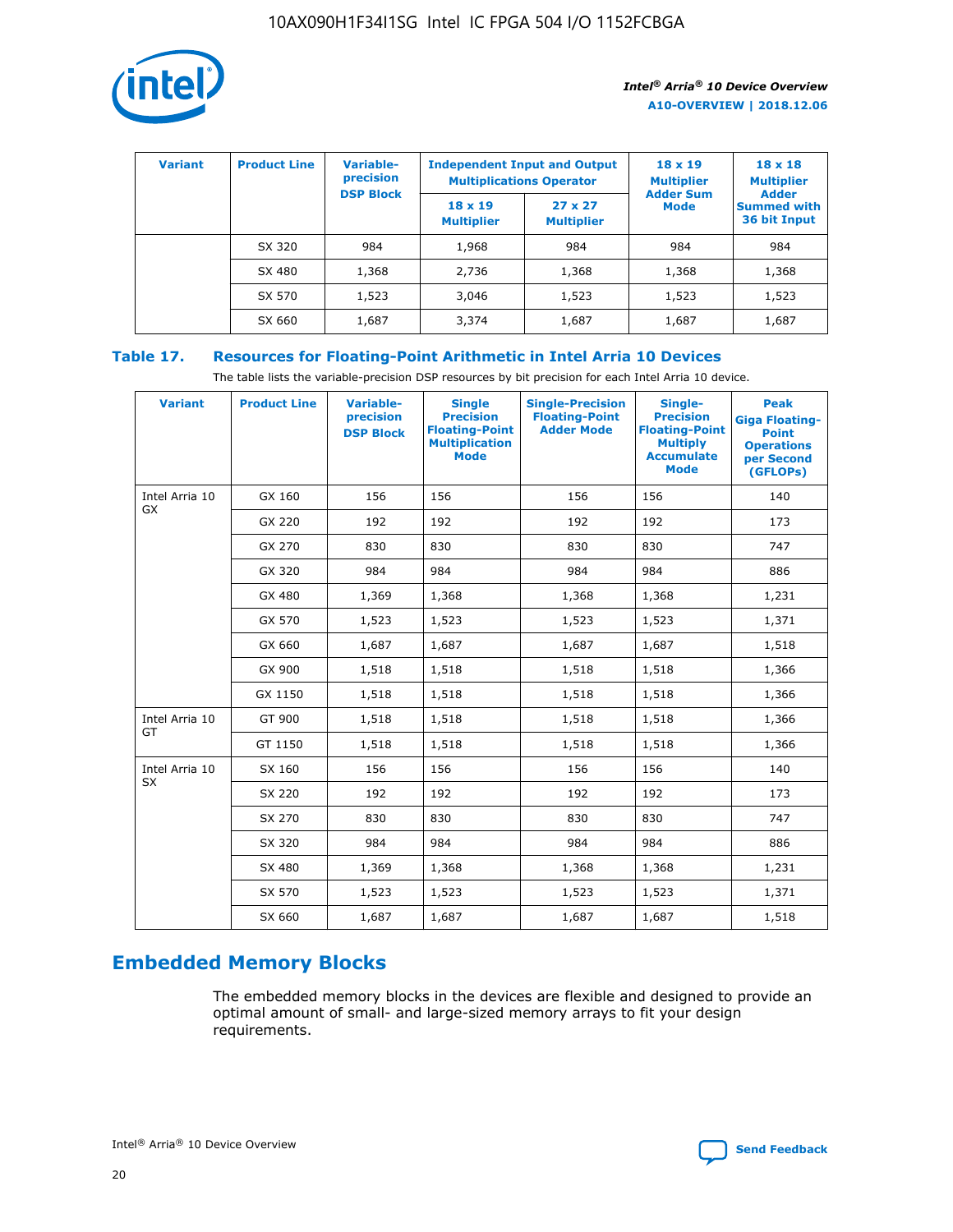

# **Types of Embedded Memory**

The Intel Arria 10 devices contain two types of memory blocks:

- 20 Kb M20K blocks—blocks of dedicated memory resources. The M20K blocks are ideal for larger memory arrays while still providing a large number of independent ports.
- 640 bit memory logic array blocks (MLABs)—enhanced memory blocks that are configured from dual-purpose logic array blocks (LABs). The MLABs are ideal for wide and shallow memory arrays. The MLABs are optimized for implementation of shift registers for digital signal processing (DSP) applications, wide and shallow FIFO buffers, and filter delay lines. Each MLAB is made up of ten adaptive logic modules (ALMs). In the Intel Arria 10 devices, you can configure these ALMs as ten 32 x 2 blocks, giving you one 32 x 20 simple dual-port SRAM block per MLAB.

# **Embedded Memory Capacity in Intel Arria 10 Devices**

|                   | <b>Product</b> |              | <b>M20K</b>         | <b>MLAB</b>  |                     | <b>Total RAM Bit</b> |
|-------------------|----------------|--------------|---------------------|--------------|---------------------|----------------------|
| <b>Variant</b>    | <b>Line</b>    | <b>Block</b> | <b>RAM Bit (Kb)</b> | <b>Block</b> | <b>RAM Bit (Kb)</b> | (Kb)                 |
| Intel Arria 10 GX | GX 160         | 440          | 8,800               | 1,680        | 1,050               | 9,850                |
|                   | GX 220         | 587          | 11,740              | 2,703        | 1,690               | 13,430               |
|                   | GX 270         | 750          | 15,000              | 3,922        | 2,452               | 17,452               |
|                   | GX 320         | 891          | 17,820              | 4,363        | 2,727               | 20,547               |
|                   | GX 480         | 1,431        | 28,620              | 6,662        | 4,164               | 32,784               |
|                   | GX 570         | 1,800        | 36,000              | 8,153        | 5,096               | 41,096               |
|                   | GX 660         | 2,131        | 42,620              | 9,260        | 5,788               | 48,408               |
|                   | GX 900         | 2,423        | 48,460              | 15,017       | 9,386               | 57,846               |
|                   | GX 1150        | 2,713        | 54,260              | 20,774       | 12,984              | 67,244               |
| Intel Arria 10 GT | GT 900         | 2,423        | 48,460              | 15,017       | 9,386               | 57,846               |
|                   | GT 1150        | 2,713        | 54,260              | 20,774       | 12,984              | 67,244               |
| Intel Arria 10 SX | SX 160         | 440          | 8,800               | 1,680        | 1,050               | 9,850                |
|                   | SX 220         | 587          | 11,740              | 2,703        | 1,690               | 13,430               |
|                   | SX 270         | 750          | 15,000              | 3,922        | 2,452               | 17,452               |
|                   | SX 320         | 891          | 17,820              | 4,363        | 2,727               | 20,547               |
|                   | SX 480         | 1,431        | 28,620              | 6,662        | 4,164               | 32,784               |
|                   | SX 570         | 1,800        | 36,000              | 8,153        | 5,096               | 41,096               |
|                   | SX 660         | 2,131        | 42,620              | 9,260        | 5,788               | 48,408               |

#### **Table 18. Embedded Memory Capacity and Distribution in Intel Arria 10 Devices**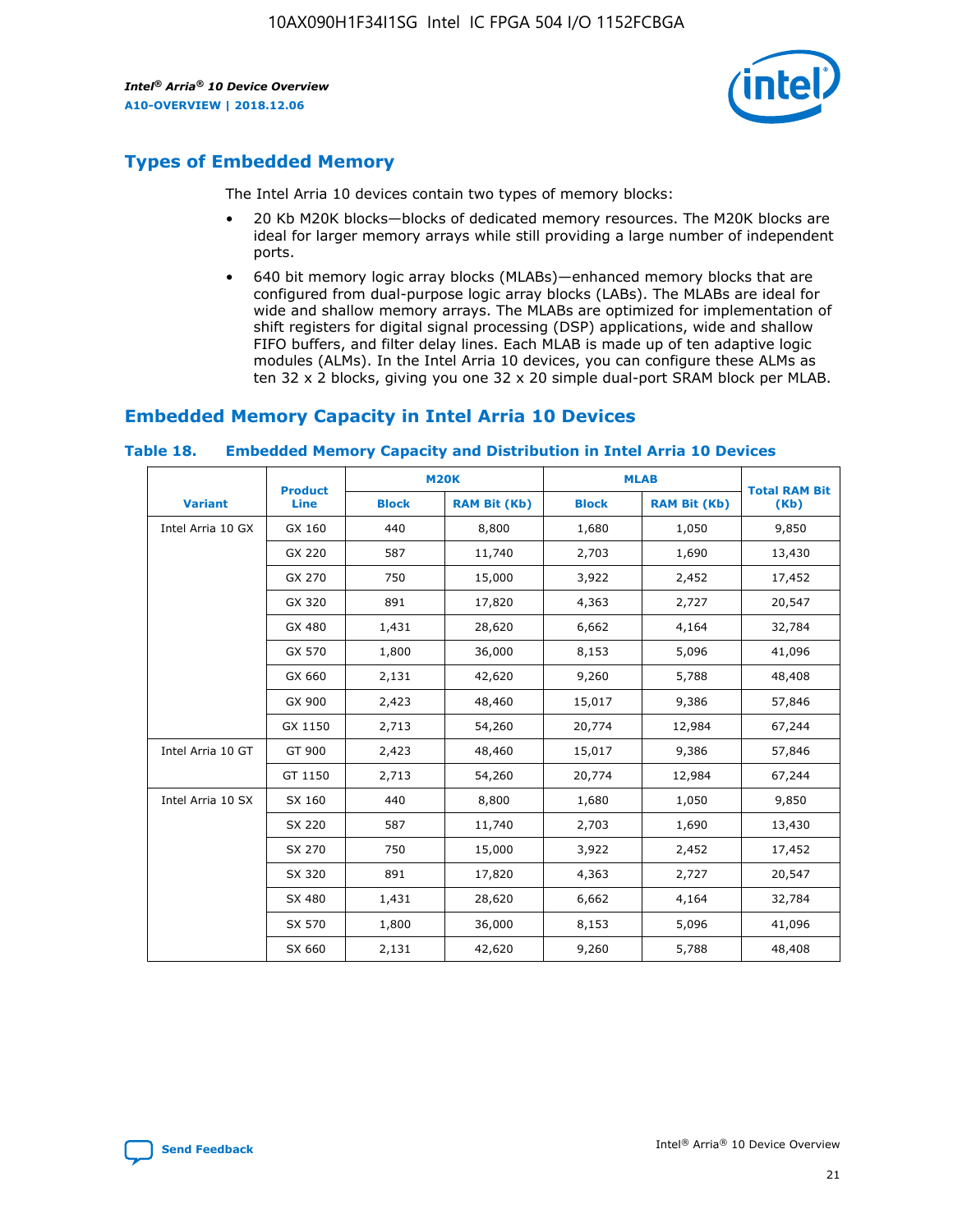

# **Embedded Memory Configurations for Single-port Mode**

### **Table 19. Single-port Embedded Memory Configurations for Intel Arria 10 Devices**

This table lists the maximum configurations supported for single-port RAM and ROM modes.

| <b>Memory Block</b> | Depth (bits) | <b>Programmable Width</b> |
|---------------------|--------------|---------------------------|
| MLAB                | 32           | x16, x18, or x20          |
|                     | 64(10)       | x8, x9, x10               |
| M20K                | 512          | x40, x32                  |
|                     | 1K           | x20, x16                  |
|                     | 2K           | x10, x8                   |
|                     | 4K           | x5, x4                    |
|                     | 8K           | x2                        |
|                     | 16K          | x1                        |

# **Clock Networks and PLL Clock Sources**

The clock network architecture is based on Intel's global, regional, and peripheral clock structure. This clock structure is supported by dedicated clock input pins, fractional clock synthesis PLLs, and integer I/O PLLs.

# **Clock Networks**

The Intel Arria 10 core clock networks are capable of up to 800 MHz fabric operation across the full industrial temperature range. For the external memory interface, the clock network supports the hard memory controller with speeds up to 2,400 Mbps in a quarter-rate transfer.

To reduce power consumption, the Intel Quartus Prime software identifies all unused sections of the clock network and powers them down.

# **Fractional Synthesis and I/O PLLs**

Intel Arria 10 devices contain up to 32 fractional synthesis PLLs and up to 16 I/O PLLs that are available for both specific and general purpose uses in the core:

- Fractional synthesis PLLs—located in the column adjacent to the transceiver blocks
- I/O PLLs—located in each bank of the 48 I/Os

# **Fractional Synthesis PLLs**

You can use the fractional synthesis PLLs to:

- Reduce the number of oscillators that are required on your board
- Reduce the number of clock pins that are used in the device by synthesizing multiple clock frequencies from a single reference clock source

<sup>(10)</sup> Supported through software emulation and consumes additional MLAB blocks.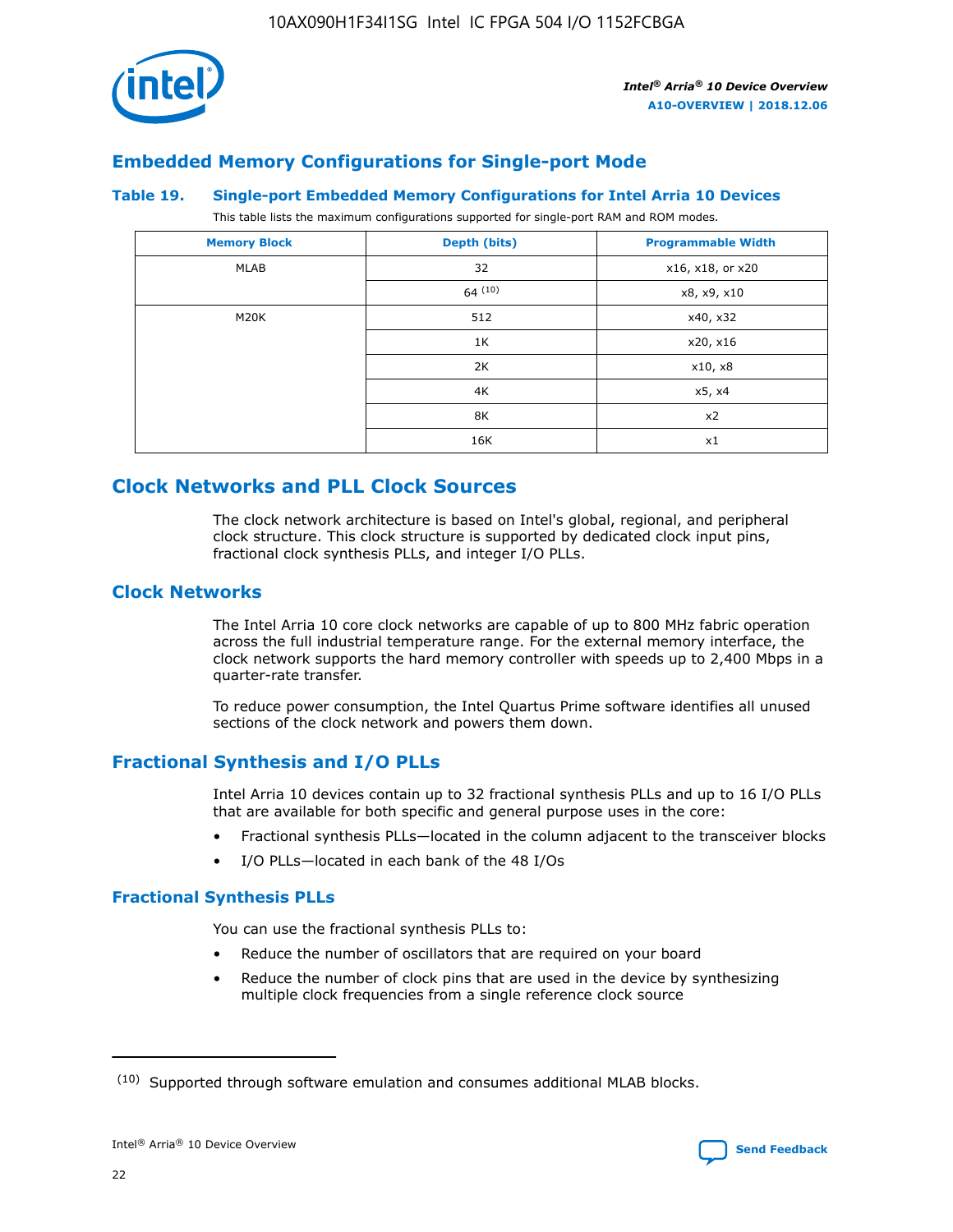

The fractional synthesis PLLs support the following features:

- Reference clock frequency synthesis for transceiver CMU and Advanced Transmit (ATX) PLLs
- Clock network delay compensation
- Zero-delay buffering
- Direct transmit clocking for transceivers
- Independently configurable into two modes:
	- Conventional integer mode equivalent to the general purpose PLL
	- Enhanced fractional mode with third order delta-sigma modulation
- PLL cascading

### **I/O PLLs**

The integer mode I/O PLLs are located in each bank of 48 I/Os. You can use the I/O PLLs to simplify the design of external memory and high-speed LVDS interfaces.

In each I/O bank, the I/O PLLs are adjacent to the hard memory controllers and LVDS SERDES. Because these PLLs are tightly coupled with the I/Os that need to use them, it makes it easier to close timing.

You can use the I/O PLLs for general purpose applications in the core such as clock network delay compensation and zero-delay buffering.

Intel Arria 10 devices support PLL-to-PLL cascading.

# **FPGA General Purpose I/O**

Intel Arria 10 devices offer highly configurable GPIOs. Each I/O bank contains 48 general purpose I/Os and a high-efficiency hard memory controller.

The following list describes the features of the GPIOs:

- Consist of 3 V I/Os for high-voltage application and LVDS I/Os for differential signaling
	- Up to two 3 V I/O banks, available in some devices, that support up to 3 V I/O standards
	- LVDS I/O banks that support up to 1.8 V I/O standards
- Support a wide range of single-ended and differential I/O interfaces
- LVDS speeds up to 1.6 Gbps
- Each LVDS pair of pins has differential input and output buffers, allowing you to configure the LVDS direction for each pair.
- Programmable bus hold and weak pull-up
- Programmable differential output voltage  $(V_{OD})$  and programmable pre-emphasis

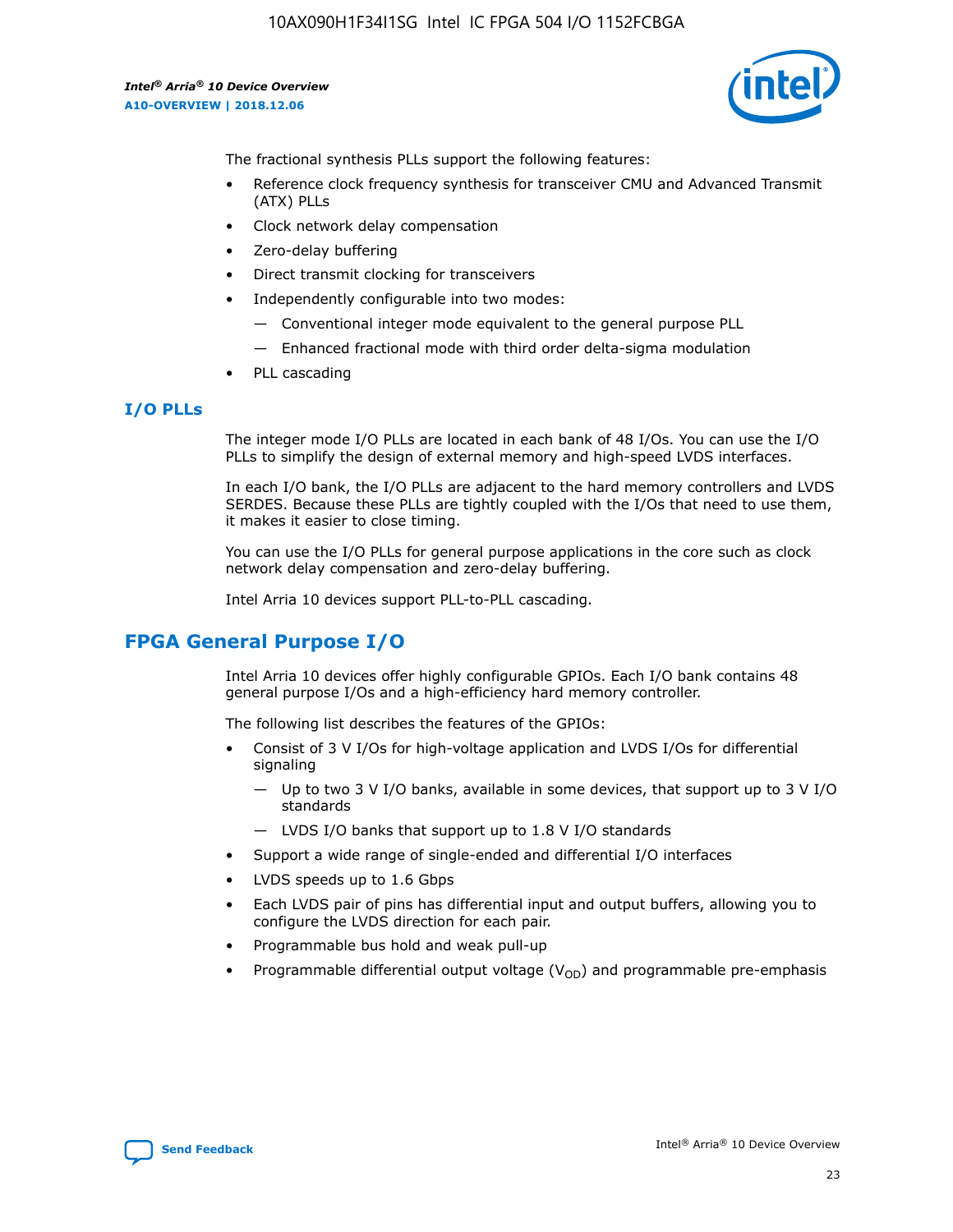

- Series (R<sub>S</sub>) and parallel (R<sub>T</sub>) on-chip termination (OCT) for all I/O banks with OCT calibration to limit the termination impedance variation
- On-chip dynamic termination that has the ability to swap between series and parallel termination, depending on whether there is read or write on a common bus for signal integrity
- Easy timing closure support using the hard read FIFO in the input register path, and delay-locked loop (DLL) delay chain with fine and coarse architecture

# **External Memory Interface**

Intel Arria 10 devices offer massive external memory bandwidth, with up to seven 32 bit DDR4 memory interfaces running at up to 2,400 Mbps. This bandwidth provides additional ease of design, lower power, and resource efficiencies of hardened highperformance memory controllers.

The memory interface within Intel Arria 10 FPGAs and SoCs delivers the highest performance and ease of use. You can configure up to a maximum width of 144 bits when using the hard or soft memory controllers. If required, you can bypass the hard memory controller and use a soft controller implemented in the user logic.

Each I/O contains a hardened DDR read/write path (PHY) capable of performing key memory interface functionality such as read/write leveling, FIFO buffering to lower latency and improve margin, timing calibration, and on-chip termination.

The timing calibration is aided by the inclusion of hard microcontrollers based on Intel's Nios® II technology, specifically tailored to control the calibration of multiple memory interfaces. This calibration allows the Intel Arria 10 device to compensate for any changes in process, voltage, or temperature either within the Intel Arria 10 device itself, or within the external memory device. The advanced calibration algorithms ensure maximum bandwidth and robust timing margin across all operating conditions.

In addition to parallel memory interfaces, Intel Arria 10 devices support serial memory technologies such as the Hybrid Memory Cube (HMC). The HMC is supported by the Intel Arria 10 high-speed serial transceivers which connect up to four HMC links, with each link running at data rates up to 15 Gbps.

### **Related Information**

#### [External Memory Interface Spec Estimator](http://www.altera.com/technology/memory/estimator/mem-emif-index.html)

Provides a parametric tool that allows you to find and compare the performance of the supported external memory interfaces in IntelFPGAs.

# **Memory Standards Supported by Intel Arria 10 Devices**

The I/Os are designed to provide high performance support for existing and emerging external memory standards.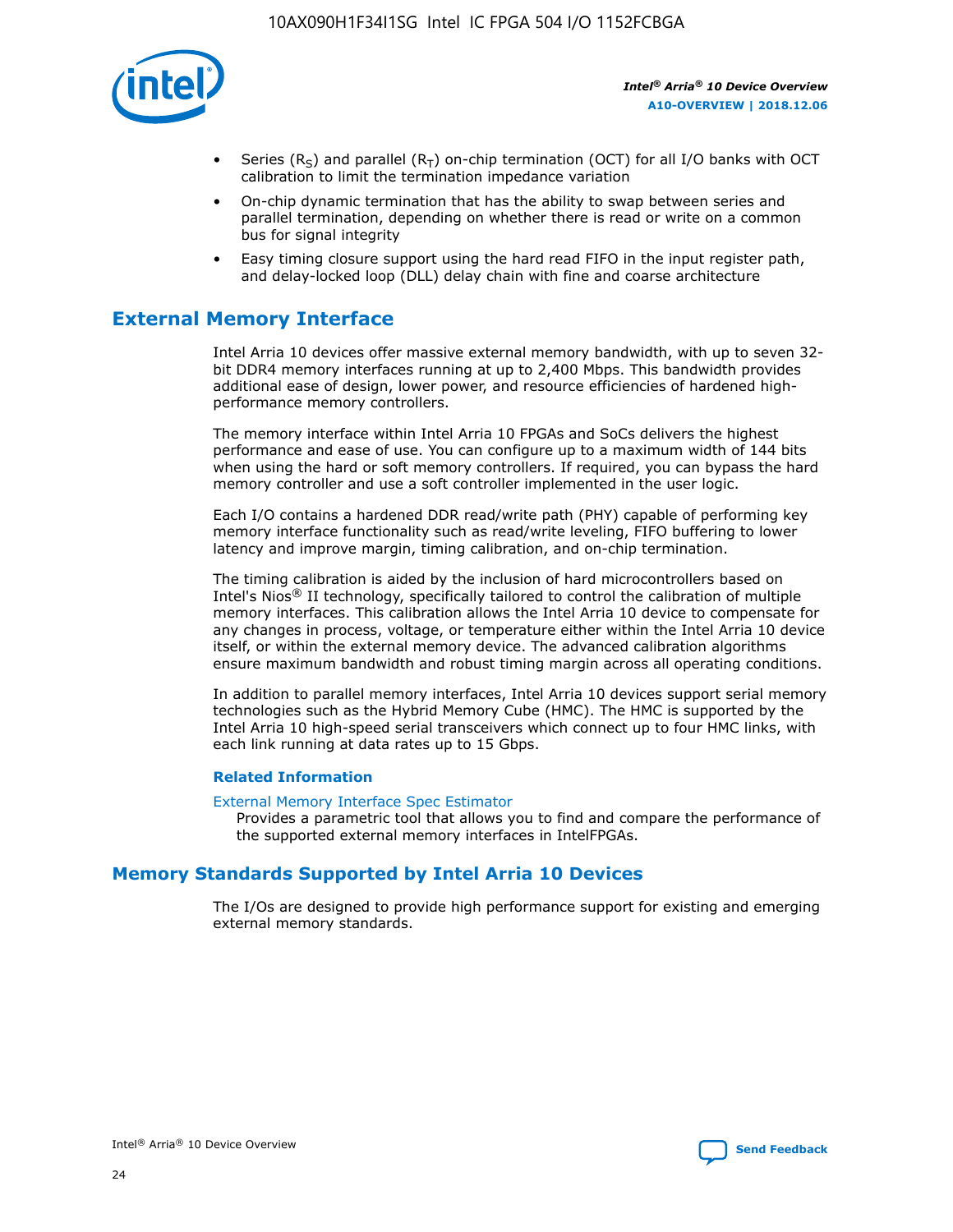

### **Table 20. Memory Standards Supported by the Hard Memory Controller**

This table lists the overall capability of the hard memory controller. For specific details, refer to the External Memory Interface Spec Estimator and Intel Arria 10 Device Datasheet.

| <b>Memory Standard</b> | <b>Rate Support</b> | <b>Ping Pong PHY Support</b> | <b>Maximum Frequency</b><br>(MHz) |
|------------------------|---------------------|------------------------------|-----------------------------------|
| <b>DDR4 SDRAM</b>      | Quarter rate        | Yes                          | 1,067                             |
|                        |                     |                              | 1,200                             |
| DDR3 SDRAM             | Half rate           | Yes                          | 533                               |
|                        |                     |                              | 667                               |
|                        | Quarter rate        | Yes                          | 1,067                             |
|                        |                     |                              | 1,067                             |
| <b>DDR3L SDRAM</b>     | Half rate           | Yes                          | 533                               |
|                        |                     |                              | 667                               |
|                        | Quarter rate        | Yes                          | 933                               |
|                        |                     |                              | 933                               |
| LPDDR3 SDRAM           | Half rate           |                              | 533                               |
|                        | Quarter rate        |                              | 800                               |

### **Table 21. Memory Standards Supported by the Soft Memory Controller**

| <b>Memory Standard</b>      | <b>Rate Support</b> | <b>Maximum Frequency</b><br>(MHz) |
|-----------------------------|---------------------|-----------------------------------|
| <b>RLDRAM 3 (11)</b>        | Quarter rate        | 1,200                             |
| ODR IV SRAM <sup>(11)</sup> | Quarter rate        | 1,067                             |
| <b>ODR II SRAM</b>          | Full rate           | 333                               |
|                             | Half rate           | 633                               |
| <b>ODR II+ SRAM</b>         | Full rate           | 333                               |
|                             | Half rate           | 633                               |
| <b>ODR II+ Xtreme SRAM</b>  | Full rate           | 333                               |
|                             | Half rate           | 633                               |

#### **Table 22. Memory Standards Supported by the HPS Hard Memory Controller**

The hard processor system (HPS) is available in Intel Arria 10 SoC devices only.

| <b>Memory Standard</b> | <b>Rate Support</b> | <b>Maximum Frequency</b><br>(MHz) |
|------------------------|---------------------|-----------------------------------|
| <b>DDR4 SDRAM</b>      | Half rate           | 1,200                             |
| <b>DDR3 SDRAM</b>      | Half rate           | 1,067                             |
| <b>DDR3L SDRAM</b>     | Half rate           | 933                               |

<sup>(11)</sup> Intel Arria 10 devices support this external memory interface using hard PHY with soft memory controller.

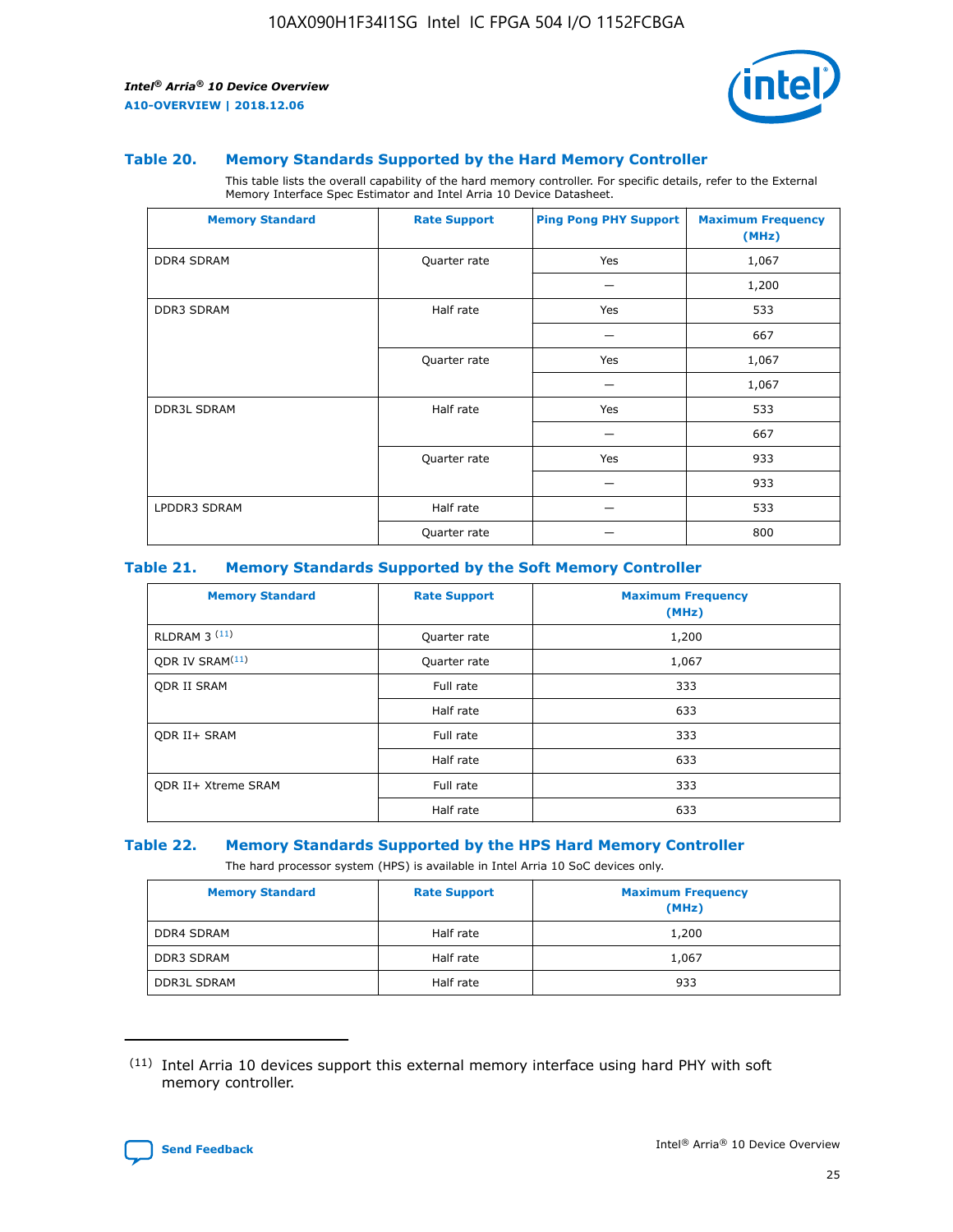

### **Related Information**

#### [Intel Arria 10 Device Datasheet](https://www.intel.com/content/www/us/en/programmable/documentation/mcn1413182292568.html#mcn1413182153340)

Lists the memory interface performance according to memory interface standards, rank or chip select configurations, and Intel Arria 10 device speed grades.

# **PCIe Gen1, Gen2, and Gen3 Hard IP**

Intel Arria 10 devices contain PCIe hard IP that is designed for performance and ease-of-use:

- Includes all layers of the PCIe stack—transaction, data link and physical layers.
- Supports PCIe Gen3, Gen2, and Gen1 Endpoint and Root Port in x1, x2, x4, or x8 lane configuration.
- Operates independently from the core logic—optional configuration via protocol (CvP) allows the PCIe link to power up and complete link training in less than 100 ms while the Intel Arria 10 device completes loading the programming file for the rest of the FPGA.
- Provides added functionality that makes it easier to support emerging features such as Single Root I/O Virtualization (SR-IOV) and optional protocol extensions.
- Provides improved end-to-end datapath protection using ECC.
- Supports FPGA configuration via protocol (CvP) using PCIe at Gen3, Gen2, or Gen1 speed.

#### **Related Information**

PCS Features on page 30

# **Enhanced PCS Hard IP for Interlaken and 10 Gbps Ethernet**

# **Interlaken Support**

The Intel Arria 10 enhanced PCS hard IP provides integrated Interlaken PCS supporting rates up to 25.8 Gbps per lane.

The Interlaken PCS is based on the proven functionality of the PCS developed for Intel's previous generation FPGAs, which demonstrated interoperability with Interlaken ASSP vendors and third-party IP suppliers. The Interlaken PCS is present in every transceiver channel in Intel Arria 10 devices.

### **Related Information**

PCS Features on page 30

# **10 Gbps Ethernet Support**

The Intel Arria 10 enhanced PCS hard IP supports 10GBASE-R PCS compliant with IEEE 802.3 10 Gbps Ethernet (10GbE). The integrated hard IP support for 10GbE and the 10 Gbps transceivers save external PHY cost, board space, and system power.

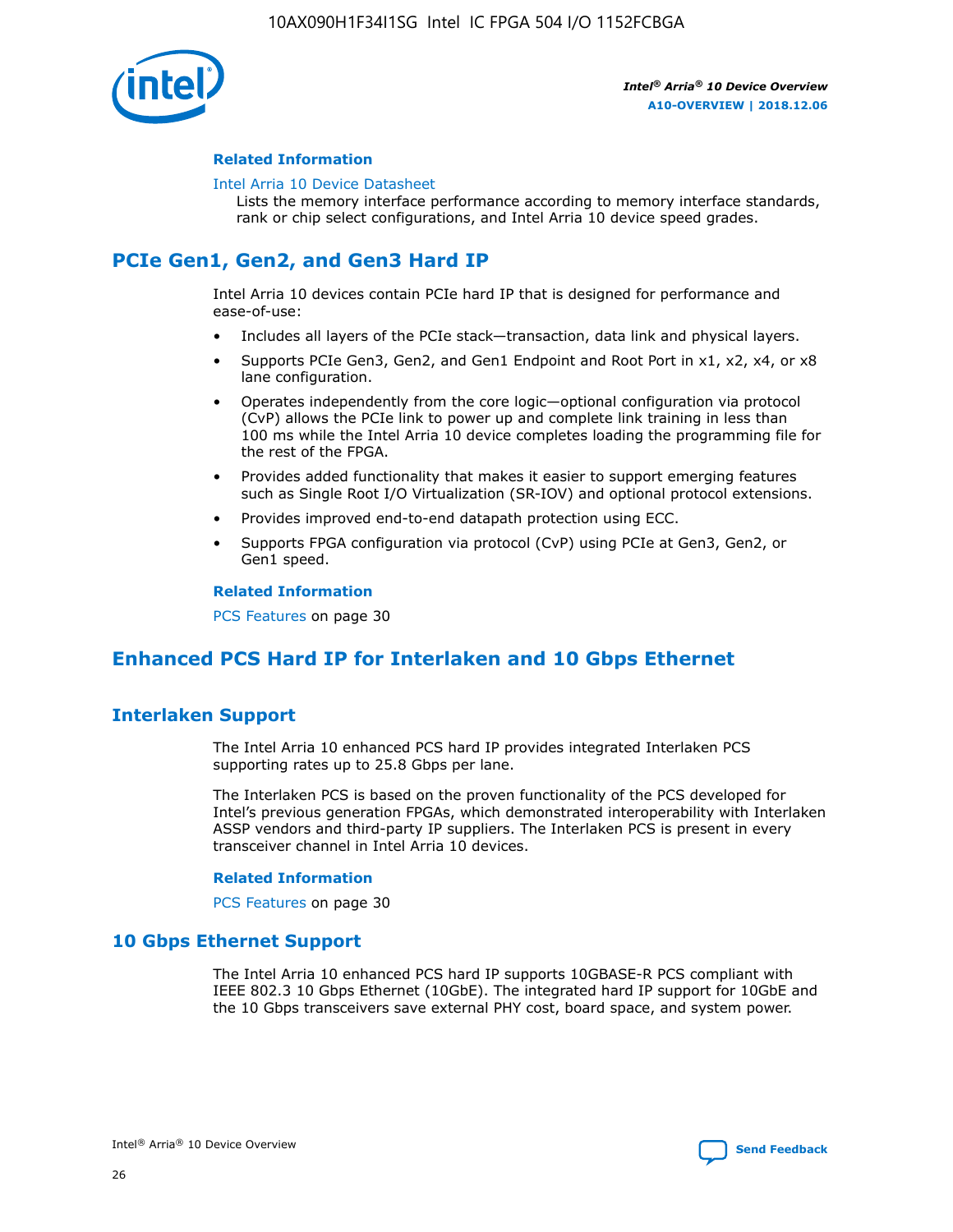

The scalable hard IP supports multiple independent 10GbE ports while using a single PLL for all the 10GBASE-R PCS instantiations, which saves on core logic resources and clock networks:

- Simplifies multiport 10GbE systems compared to XAUI interfaces that require an external XAUI-to-10G PHY.
- Incorporates Electronic Dispersion Compensation (EDC), which enables direct connection to standard 10 Gbps XFP and SFP+ pluggable optical modules.
- Supports backplane Ethernet applications and includes a hard 10GBASE-KR Forward Error Correction (FEC) circuit that you can use for 10 Gbps and 40 Gbps applications.

The 10 Gbps Ethernet PCS hard IP and 10GBASE-KR FEC are present in every transceiver channel.

### **Related Information**

PCS Features on page 30

# **Low Power Serial Transceivers**

Intel Arria 10 FPGAs and SoCs include lowest power transceivers that deliver high bandwidth, throughput and low latency.

Intel Arria 10 devices deliver the industry's lowest power consumption per transceiver channel:

- 12.5 Gbps transceivers at as low as 242 mW
- 10 Gbps transceivers at as low as 168 mW
- 6 Gbps transceivers at as low as 117 mW

Intel Arria 10 transceivers support various data rates according to application:

- Chip-to-chip and chip-to-module applications—from 1 Gbps up to 25.8 Gbps
- Long reach and backplane applications—from 1 Gbps up to 12.5 with advanced adaptive equalization
- Critical power sensitive applications—from 1 Gbps up to 11.3 Gbps using lower power modes

The combination of 20 nm process technology and architectural advances provide the following benefits:

- Significant reduction in die area and power consumption
- Increase of up to two times in transceiver I/O density compared to previous generation devices while maintaining optimal signal integrity
- Up to 72 total transceiver channels—you can configure up to 6 of these channels to run as fast as 25.8 Gbps
- All channels feature continuous data rate support up to the maximum rated speed

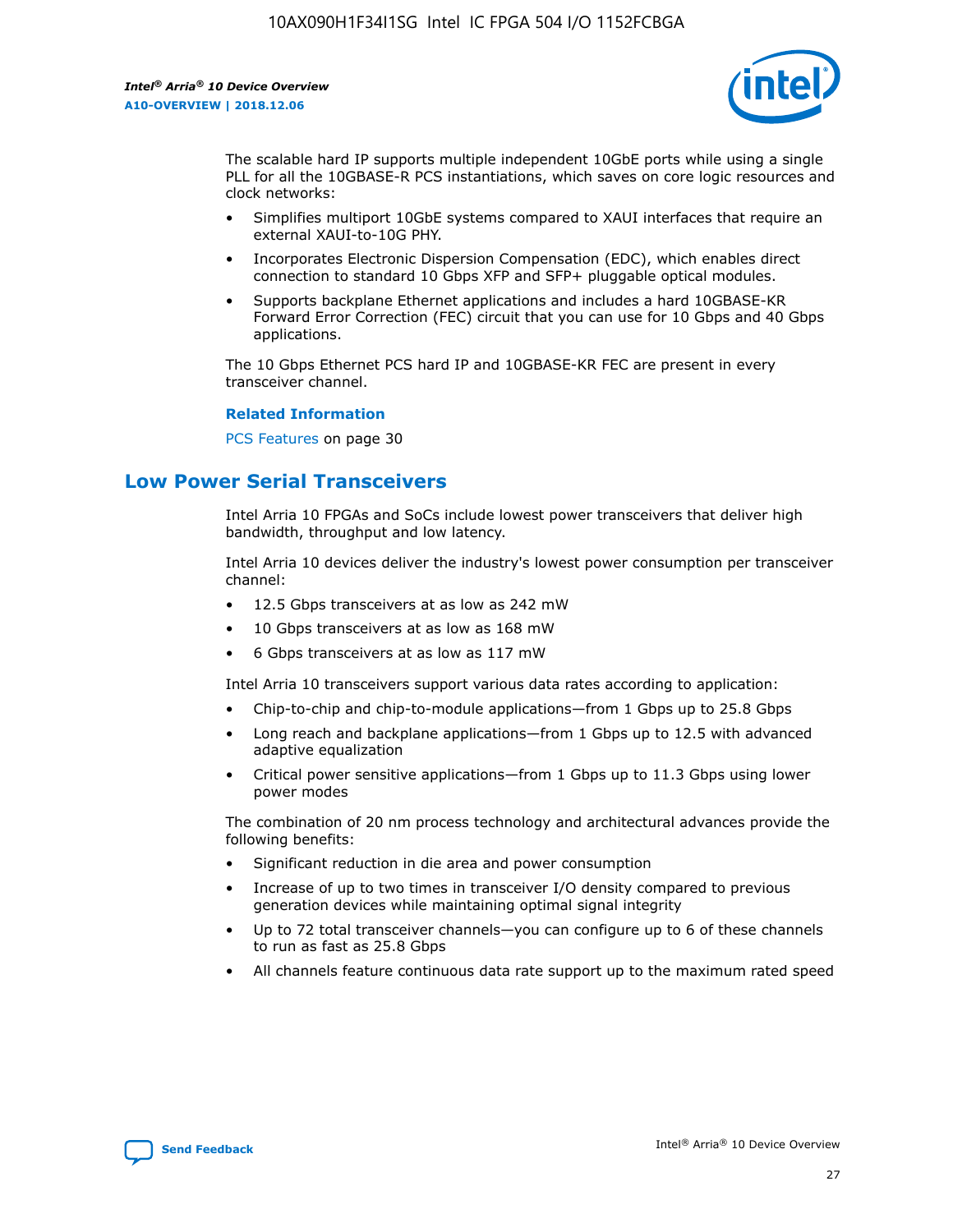



### **Figure 6. Intel Arria 10 Transceiver Block Architecture**

# **Transceiver Channels**

All transceiver channels feature a dedicated Physical Medium Attachment (PMA) and a hardened Physical Coding Sublayer (PCS).

- The PMA provides primary interfacing capabilities to physical channels.
- The PCS typically handles encoding/decoding, word alignment, and other preprocessing functions before transferring data to the FPGA core fabric.

A transceiver channel consists of a PMA and a PCS block. Most transceiver banks have 6 channels. There are some transceiver banks that contain only 3 channels.

A wide variety of bonded and non-bonded data rate configurations is possible using a highly configurable clock distribution network. Up to 80 independent transceiver data rates can be configured.

The following figures are graphical representations of top views of the silicon die, which correspond to reverse views for flip chip packages. Different Intel Arria 10 devices may have different floorplans than the ones shown in the figures.

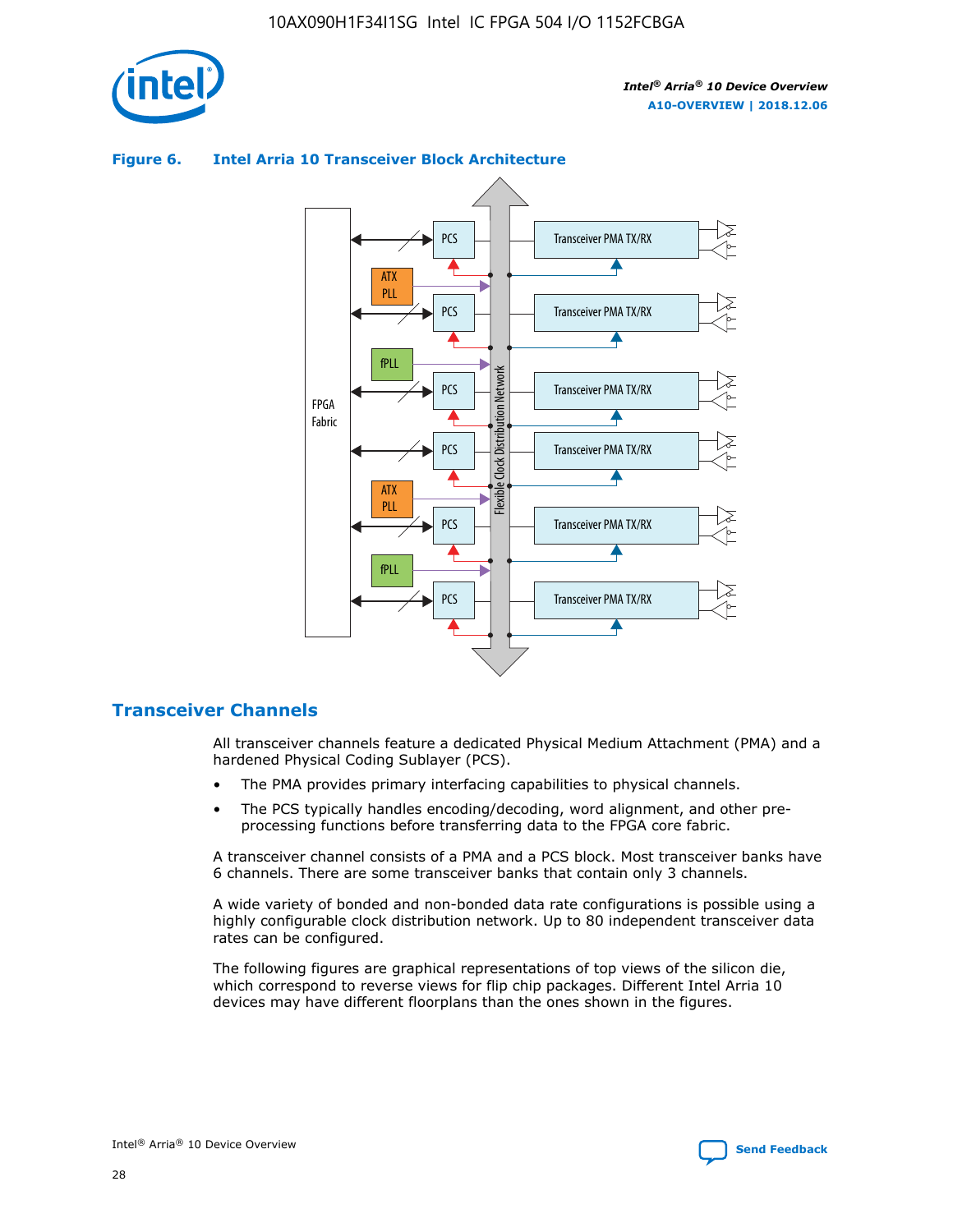

### **Figure 7. Device Chip Overview for Intel Arria 10 GX and GT Devices**



M20K Internal Memory Blocks Core Logic Fabric Transceiver Channels Hard IP Per Transceiver: Standard PCS and Enhanced PCS Hard IPs PCI Express Gen3 Hard IP Fractional PLLs M20K Internal Memory Blocks PCI Express Gen3 Hard IP Variable Precision DSP Blocks I/O PLLs Hard Memory Controllers, General-Purpose I/O Cells, LVDS Hard Processor Subsystem, Dual-Core ARM Cortex A9 M20K Internal Memory Blocks Variable Precision DSP Blocks M20K Internal Memory Blocks Core Logic Fabric I/O PLLs Hard Memory Controllers, General-Purpose I/O Cells, LVDS M20K Internal Memory Blocks Variable Precision DSP Blocks M20K Internal Memory Blocks Transceiver Channels Hard IP Per Transceiver: Standard PCS and Enhanced PCS Hard IPs PCI Express Gen3 Hard IP Fractional PLLs PCI Express Gen3 Hard IP Hard PCS Hard PCS Hard PCS Transceiver PMA fPLL ATX (LC) **Transmit** 

### **PMA Features**

Intel Arria 10 transceivers provide exceptional signal integrity at data rates up to 25.8 Gbps. Clocking options include ultra-low jitter ATX PLLs (LC tank based), clock multiplier unit (CMU) PLLs, and fractional PLLs.



Hard PCS Hard PCS Hard PCS Hard PCS Hard PCS Hard PCS

PLL fPLL ATX (LC) Transmi PLL fPLL ATX (LC) **Transmit** PLL

Transceiver PMA Transceiver PMA Transceiver PMA Transceiver PMA Transceiver PMA Transceiver PMA

 $\ddot{\cdot}$ 

Transceiver PMA Transceiver PMA

Transceiver Clock Networks

Unused transceiver chann can be used as additional transceiver transmit PLLs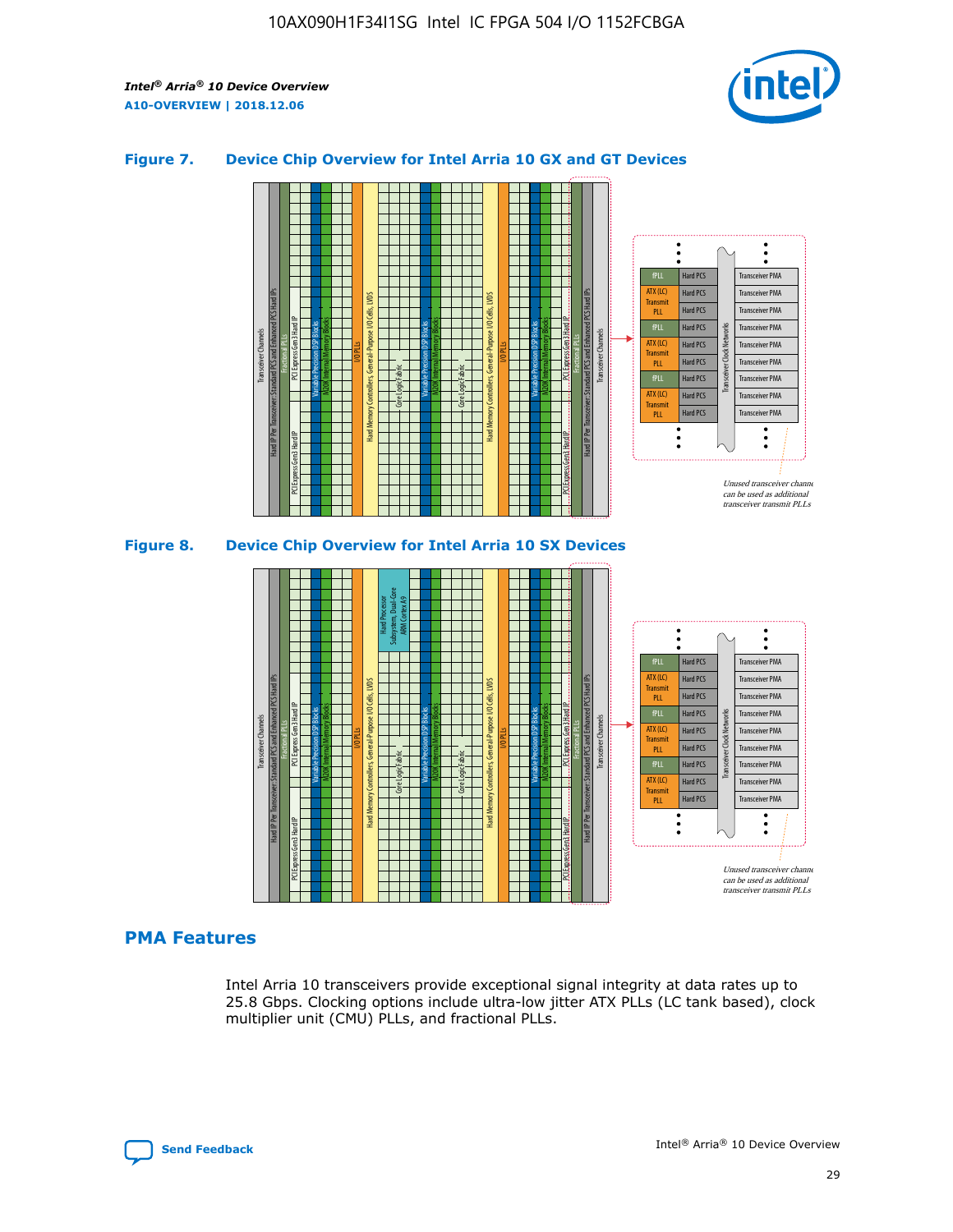

Each transceiver channel contains a channel PLL that can be used as the CMU PLL or clock data recovery (CDR) PLL. In CDR mode, the channel PLL recovers the receiver clock and data in the transceiver channel. Up to 80 independent data rates can be configured on a single Intel Arria 10 device.

### **Table 23. PMA Features of the Transceivers in Intel Arria 10 Devices**

| <b>Feature</b>                                             | <b>Capability</b>                                                                                                                                                                                                             |
|------------------------------------------------------------|-------------------------------------------------------------------------------------------------------------------------------------------------------------------------------------------------------------------------------|
| Chip-to-Chip Data Rates                                    | 1 Gbps to 17.4 Gbps (Intel Arria 10 GX devices)<br>1 Gbps to 25.8 Gbps (Intel Arria 10 GT devices)                                                                                                                            |
| <b>Backplane Support</b>                                   | Drive backplanes at data rates up to 12.5 Gbps                                                                                                                                                                                |
| <b>Optical Module Support</b>                              | SFP+/SFP, XFP, CXP, QSFP/QSFP28, CFP/CFP2/CFP4                                                                                                                                                                                |
| Cable Driving Support                                      | SFP+ Direct Attach, PCI Express over cable, eSATA                                                                                                                                                                             |
| Transmit Pre-Emphasis                                      | 4-tap transmit pre-emphasis and de-emphasis to compensate for system channel loss                                                                                                                                             |
| Continuous Time Linear<br>Equalizer (CTLE)                 | Dual mode, high-gain, and high-data rate, linear receive equalization to compensate for<br>system channel loss                                                                                                                |
| Decision Feedback Equalizer<br>(DFE)                       | 7-fixed and 4-floating tap DFE to equalize backplane channel loss in the presence of<br>crosstalk and noisy environments                                                                                                      |
| Variable Gain Amplifier                                    | Optimizes the signal amplitude prior to the CDR sampling and operates in fixed and<br>adaptive modes                                                                                                                          |
| Altera Digital Adaptive<br>Parametric Tuning (ADAPT)       | Fully digital adaptation engine to automatically adjust all link equalization parameters-<br>including CTLE, DFE, and variable gain amplifier blocks—that provide optimal link margin<br>without intervention from user logic |
| Precision Signal Integrity<br>Calibration Engine (PreSICE) | Hardened calibration controller to quickly calibrate all transceiver control parameters on<br>power-up, which provides the optimal signal integrity and jitter performance                                                    |
| Advanced Transmit (ATX)<br>PLL                             | Low jitter ATX (LC tank based) PLLs with continuous tuning range to cover a wide range of<br>standard and proprietary protocols                                                                                               |
| <b>Fractional PLLs</b>                                     | On-chip fractional frequency synthesizers to replace on-board crystal oscillators and reduce<br>system cost                                                                                                                   |
| Digitally Assisted Analog<br><b>CDR</b>                    | Superior jitter tolerance with fast lock time                                                                                                                                                                                 |
| Dynamic Partial<br>Reconfiguration                         | Allows independent control of the Avalon memory-mapped interface of each transceiver<br>channel for the highest transceiver flexibility                                                                                       |
| Multiple PCS-PMA and PCS-<br>PLD interface widths          | 8-, 10-, 16-, 20-, 32-, 40-, or 64-bit interface widths for flexibility of deserialization width,<br>encoding, and reduced latency                                                                                            |

# **PCS Features**

This table summarizes the Intel Arria 10 transceiver PCS features. You can use the transceiver PCS to support a wide range of protocols ranging from 1 Gbps to 25.8 Gbps.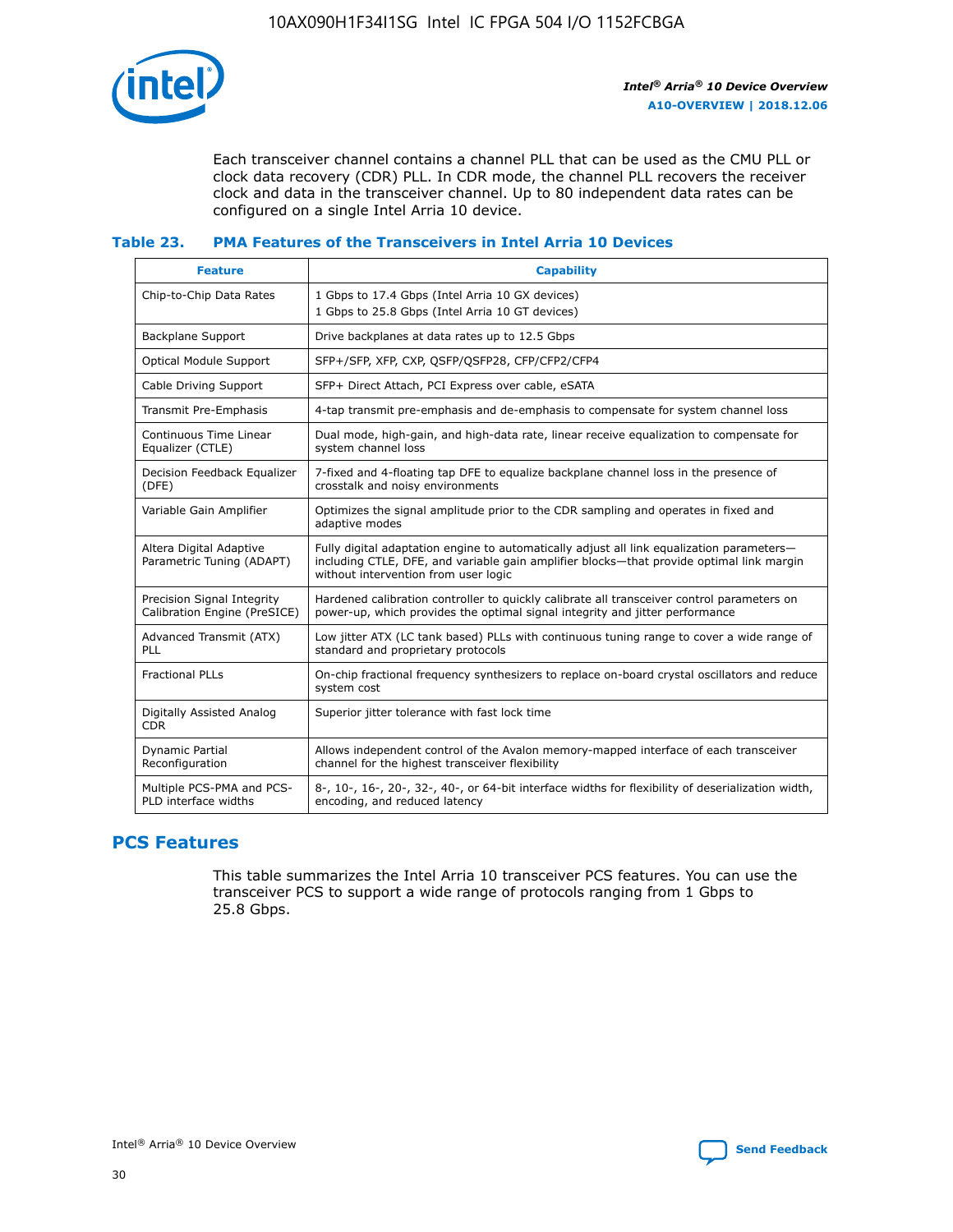

| <b>PCS</b>    | <b>Description</b>                                                                                                                                                                                                                                                                                                                                                                                             |
|---------------|----------------------------------------------------------------------------------------------------------------------------------------------------------------------------------------------------------------------------------------------------------------------------------------------------------------------------------------------------------------------------------------------------------------|
| Standard PCS  | Operates at a data rate up to 12 Gbps<br>Supports protocols such as PCI-Express, CPRI 4.2+, GigE, IEEE 1588 in Hard PCS<br>Implements other protocols using Basic/Custom (Standard PCS) transceiver<br>configuration rules.                                                                                                                                                                                    |
| Enhanced PCS  | Performs functions common to most serial data industry standards, such as word<br>alignment, encoding/decoding, and framing, before data is sent or received off-chip<br>through the PMA<br>• Handles data transfer to and from the FPGA fabric<br>Handles data transfer internally to and from the PMA<br>Provides frequency compensation<br>Performs channel bonding for multi-channel low skew applications |
| PCIe Gen3 PCS | Supports the seamless switching of Data and Clock between the Gen1, Gen2, and Gen3<br>data rates<br>Provides support for PIPE 3.0 features<br>Supports the PIPE interface with the Hard IP enabled, as well as with the Hard IP<br>bypassed                                                                                                                                                                    |

### **Related Information**

- PCIe Gen1, Gen2, and Gen3 Hard IP on page 26
- Interlaken Support on page 26
- 10 Gbps Ethernet Support on page 26

# **PCS Protocol Support**

This table lists some of the protocols supported by the Intel Arria 10 transceiver PCS. For more information about the blocks in the transmitter and receiver data paths, refer to the related information.

| <b>Protocol</b>                                 | <b>Data Rate</b><br>(Gbps) | <b>Transceiver IP</b>       | <b>PCS Support</b>                      |
|-------------------------------------------------|----------------------------|-----------------------------|-----------------------------------------|
| PCIe Gen3 x1, x2, x4, x8                        | 8.0                        | Native PHY (PIPE)           | Standard PCS and PCIe<br>Gen3 PCS       |
| PCIe Gen2 x1, x2, x4, x8                        | 5.0                        | Native PHY (PIPE)           | <b>Standard PCS</b>                     |
| PCIe Gen1 x1, x2, x4, x8                        | 2.5                        | Native PHY (PIPE)           | Standard PCS                            |
| 1000BASE-X Gigabit Ethernet                     | 1.25                       | Native PHY                  | <b>Standard PCS</b>                     |
| 1000BASE-X Gigabit Ethernet with<br>IEEE 1588v2 | 1.25                       | Native PHY                  | Standard PCS                            |
| 10GBASE-R                                       | 10.3125                    | Native PHY                  | <b>Enhanced PCS</b>                     |
| 10GBASE-R with IEEE 1588v2                      | 10.3125                    | Native PHY                  | <b>Enhanced PCS</b>                     |
| 10GBASE-R with KR FEC                           | 10.3125                    | Native PHY                  | <b>Enhanced PCS</b>                     |
| 10GBASE-KR and 1000BASE-X                       | 10.3125                    | 1G/10GbE and 10GBASE-KR PHY | Standard PCS and<br><b>Enhanced PCS</b> |
| Interlaken (CEI-6G/11G)                         | 3.125 to 17.4              | Native PHY                  | <b>Enhanced PCS</b>                     |
| SFI-S/SFI-5.2                                   | 11.2                       | Native PHY                  | <b>Enhanced PCS</b>                     |
| $10G$ SDI                                       | 10.692                     | Native PHY                  | <b>Enhanced PCS</b>                     |
|                                                 |                            |                             | continued                               |

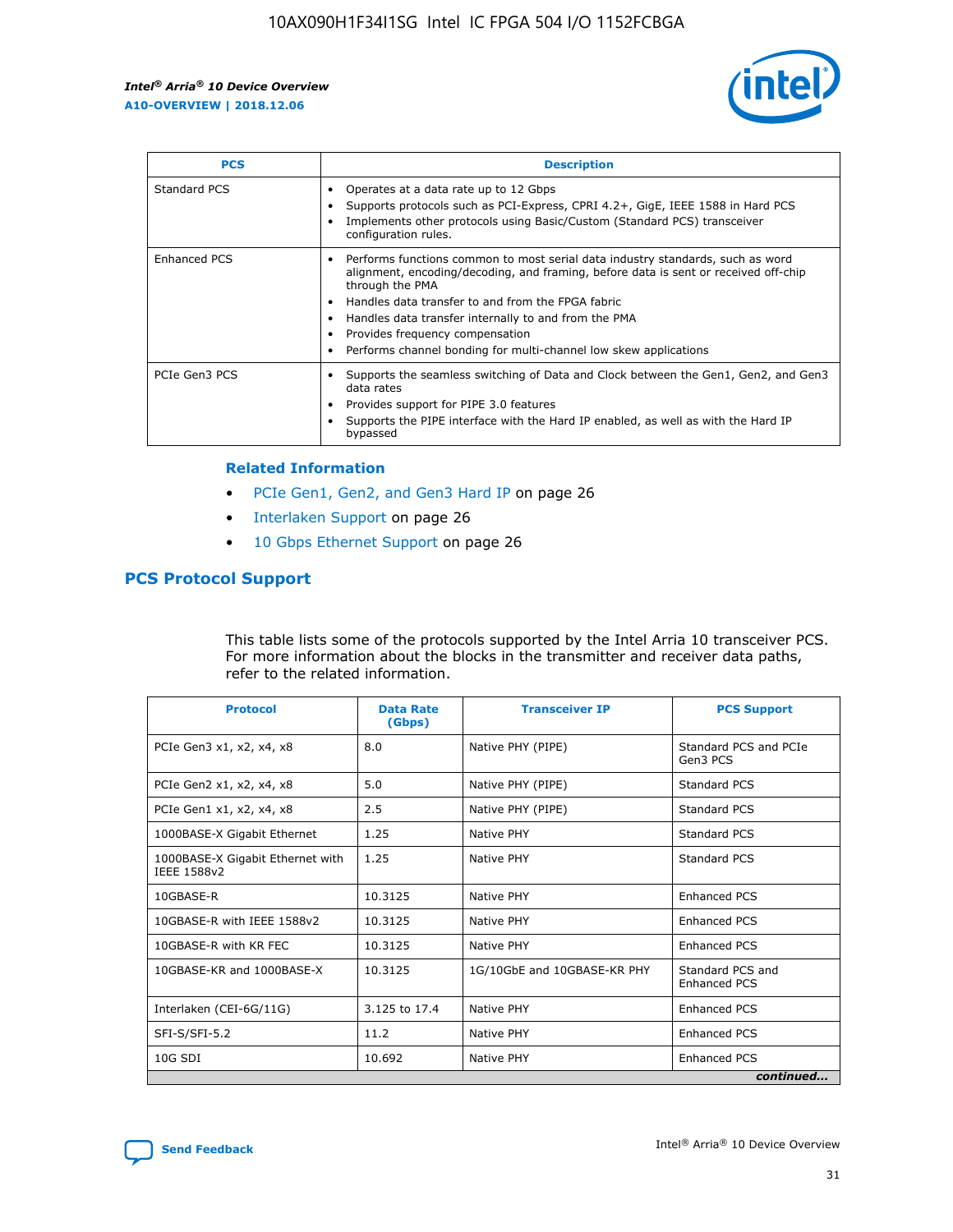

| <b>Protocol</b>      | <b>Data Rate</b><br>(Gbps) | <b>Transceiver IP</b> | <b>PCS Support</b> |
|----------------------|----------------------------|-----------------------|--------------------|
| CPRI 6.0 (64B/66B)   | 0.6144 to<br>10.1376       | Native PHY            | Enhanced PCS       |
| CPRI 4.2 (8B/10B)    | $0.6144$ to<br>9.8304      | Native PHY            | Standard PCS       |
| OBSAI RP3 v4.2       | 0.6144 to 6.144            | Native PHY            | Standard PCS       |
| SD-SDI/HD-SDI/3G-SDI | $0.143(12)$ to<br>2.97     | Native PHY            | Standard PCS       |

### **Related Information**

### [Intel Arria 10 Transceiver PHY User Guide](https://www.intel.com/content/www/us/en/programmable/documentation/nik1398707230472.html#nik1398707091164)

Provides more information about the supported transceiver protocols and PHY IP, the PMA architecture, and the standard, enhanced, and PCIe Gen3 PCS architecture.

# **SoC with Hard Processor System**

Each SoC device combines an FPGA fabric and a hard processor system (HPS) in a single device. This combination delivers the flexibility of programmable logic with the power and cost savings of hard IP in these ways:

- Reduces board space, system power, and bill of materials cost by eliminating a discrete embedded processor
- Allows you to differentiate the end product in both hardware and software, and to support virtually any interface standard
- Extends the product life and revenue through in-field hardware and software updates

 $(12)$  The 0.143 Gbps data rate is supported using oversampling of user logic that you must implement in the FPGA fabric.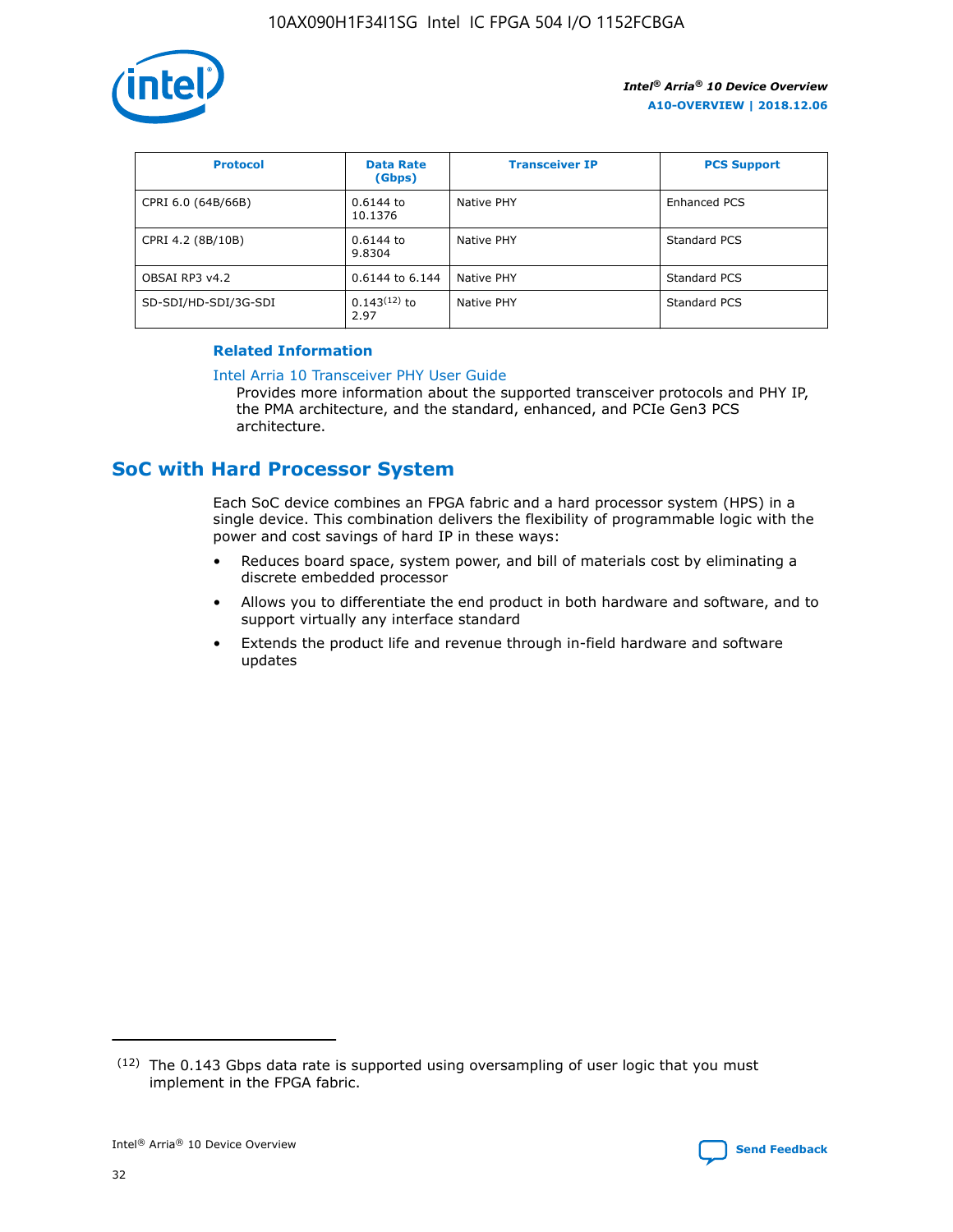

### **Figure 9. HPS Block Diagram**

This figure shows a block diagram of the HPS with the dual ARM Cortex-A9 MPCore processor.



# **Key Advantages of 20-nm HPS**

The 20-nm HPS strikes a balance between enabling maximum software compatibility with 28-nm SoCs while still improving upon the 28-nm HPS architecture. These improvements address the requirements of the next generation target markets such as wireless and wireline communications, compute and storage equipment, broadcast and military in terms of performance, memory bandwidth, connectivity via backplane and security.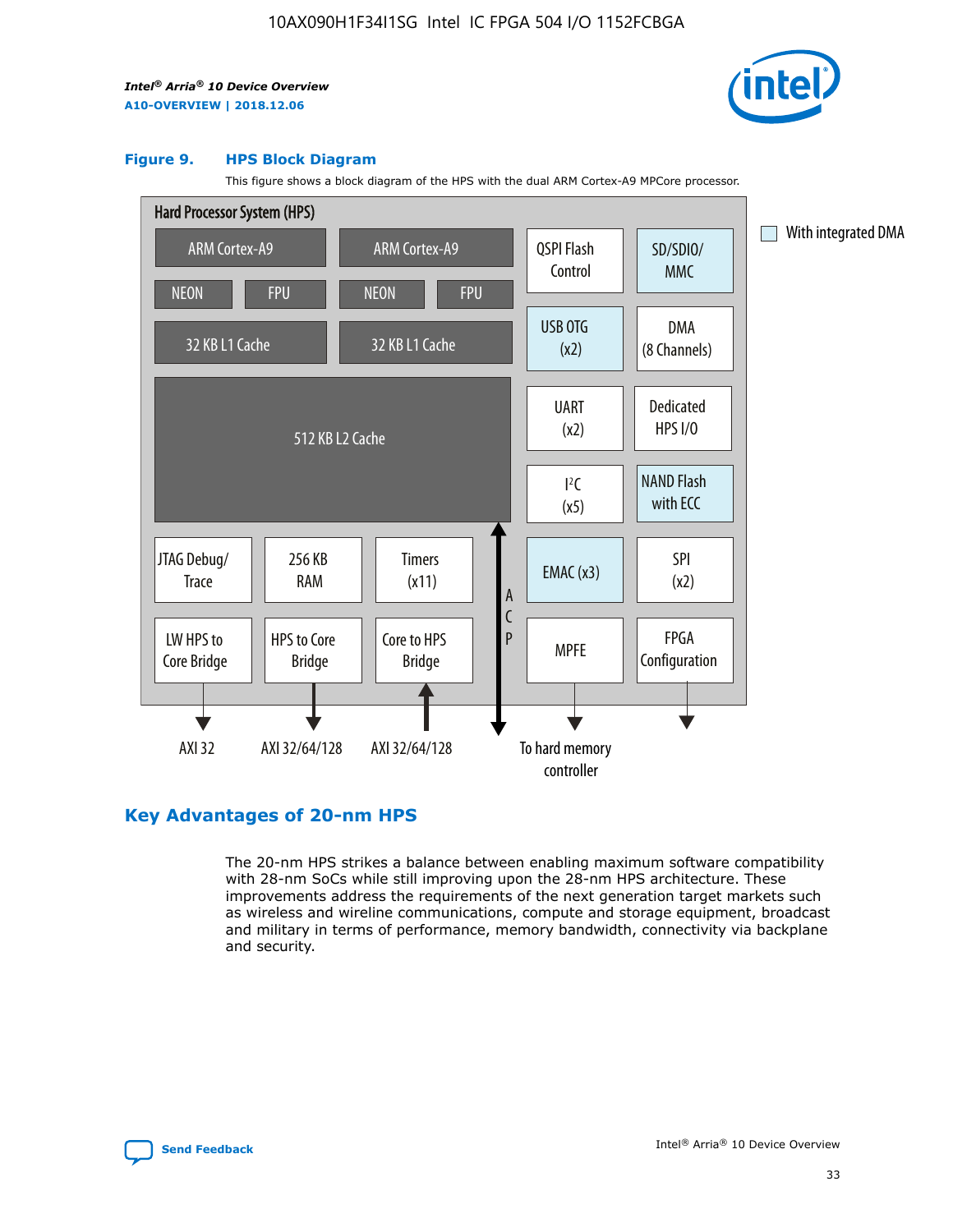

### **Table 24. Improvements in 20 nm HPS**

This table lists the key improvements of the 20 nm HPS compared to the 28 nm HPS.

| Advantages/<br><b>Improvements</b>                          | <b>Description</b>                                                                                                                                                                                                                                                                                                                                                                                                                                                                                                                                                                                                                                                                                                                                                                                                                                                                                                      |
|-------------------------------------------------------------|-------------------------------------------------------------------------------------------------------------------------------------------------------------------------------------------------------------------------------------------------------------------------------------------------------------------------------------------------------------------------------------------------------------------------------------------------------------------------------------------------------------------------------------------------------------------------------------------------------------------------------------------------------------------------------------------------------------------------------------------------------------------------------------------------------------------------------------------------------------------------------------------------------------------------|
| Increased performance and<br>overdrive capability           | While the nominal processor frequency is 1.2 GHz, the 20 nm HPS offers an "overdrive"<br>feature which enables a higher processor operating frequency. This requires a higher supply<br>voltage value that is unique to the HPS and may require a separate regulator.                                                                                                                                                                                                                                                                                                                                                                                                                                                                                                                                                                                                                                                   |
| Increased processor memory<br>bandwidth and DDR4<br>support | Up to 64-bit DDR4 memory at 2,400 Mbps support is available for the processor. The hard<br>memory controller for the HPS comprises a multi-port front end that manages connections<br>to a single port memory controller. The multi-port front end allows logic core and the HPS<br>to share ports and thereby the available bandwidth of the memory controller.                                                                                                                                                                                                                                                                                                                                                                                                                                                                                                                                                        |
| Flexible I/O sharing                                        | An advanced I/O pin muxing scheme allows improved sharing of I/O between the HPS and<br>the core logic. The following types of I/O are available for SoC:<br>17 dedicated I/Os-physically located inside the HPS block and are not accessible to<br>logic within the core. The 17 dedicated I/Os are used for HPS clock, resets, and<br>interfacing with boot devices, QSPI, and SD/MMC.<br>48 direct shared I/O-located closest to the HPS block and are ideal for high speed HPS<br>peripherals such as EMAC, USB, and others. There is one bank of 48 I/Os that supports<br>direct sharing where the 48 I/Os can be shared 12 I/Os at a time.<br>Standard (shared) I/O—all standard I/Os can be shared by the HPS peripherals and any<br>logic within the core. For designs where more than 48 I/Os are reguired to fully use all<br>the peripherals in the HPS, these I/Os can be connected through the core logic. |
| <b>EMAC</b> core                                            | Three EMAC cores are available in the HPS. The EMAC cores enable an application to<br>support two redundant Ethernet connections; for example, backplane, or two EMAC cores<br>for managing IEEE 1588 time stamp information while allowing a third EMAC core for debug<br>and configuration. All three EMACs can potentially share the same time stamps, simplifying<br>the 1588 time stamping implementation. A new serial time stamp interface allows core<br>logic to access and read the time stamp values. The integrated EMAC controllers can be<br>connected to external Ethernet PHY through the provided MDIO or I <sup>2</sup> C interface.                                                                                                                                                                                                                                                                  |
| On-chip memory                                              | The on-chip memory is updated to 256 KB support and can support larger data sets and<br>real time algorithms.                                                                                                                                                                                                                                                                                                                                                                                                                                                                                                                                                                                                                                                                                                                                                                                                           |
| <b>ECC</b> enhancements                                     | Improvements in L2 Cache ECC management allow identification of errors down to the<br>address level. ECC enhancements also enable improved error injection and status reporting<br>via the introduction of new memory mapped access to syndrome and data signals.                                                                                                                                                                                                                                                                                                                                                                                                                                                                                                                                                                                                                                                       |
| HPS to FPGA Interconnect<br>Backbone                        | Although the HPS and the Logic Core can operate independently, they are tightly coupled<br>via a high-bandwidth system interconnect built from high-performance ARM AMBA AXI bus<br>bridges. IP bus masters in the FPGA fabric have access to HPS bus slaves via the FPGA-to-<br>HPS interconnect. Similarly, HPS bus masters have access to bus slaves in the core fabric<br>via the HPS-to-FPGA bridge. Both bridges are AMBA AXI-3 compliant and support<br>simultaneous read and write transactions. Up to three masters within the core fabric can<br>share the HPS SDRAM controller with the processor. Additionally, the processor can be used<br>to configure the core fabric under program control via a dedicated 32-bit configuration port.                                                                                                                                                                  |
| FPGA configuration and HPS<br>booting                       | The FPGA fabric and HPS in the SoCs are powered independently. You can reduce the clock<br>frequencies or gate the clocks to reduce dynamic power.<br>You can configure the FPGA fabric and boot the HPS independently, in any order, providing<br>you with more design flexibility.                                                                                                                                                                                                                                                                                                                                                                                                                                                                                                                                                                                                                                    |
| Security                                                    | New security features have been introduced for anti-tamper management, secure boot,<br>encryption (AES), and authentication (SHA).                                                                                                                                                                                                                                                                                                                                                                                                                                                                                                                                                                                                                                                                                                                                                                                      |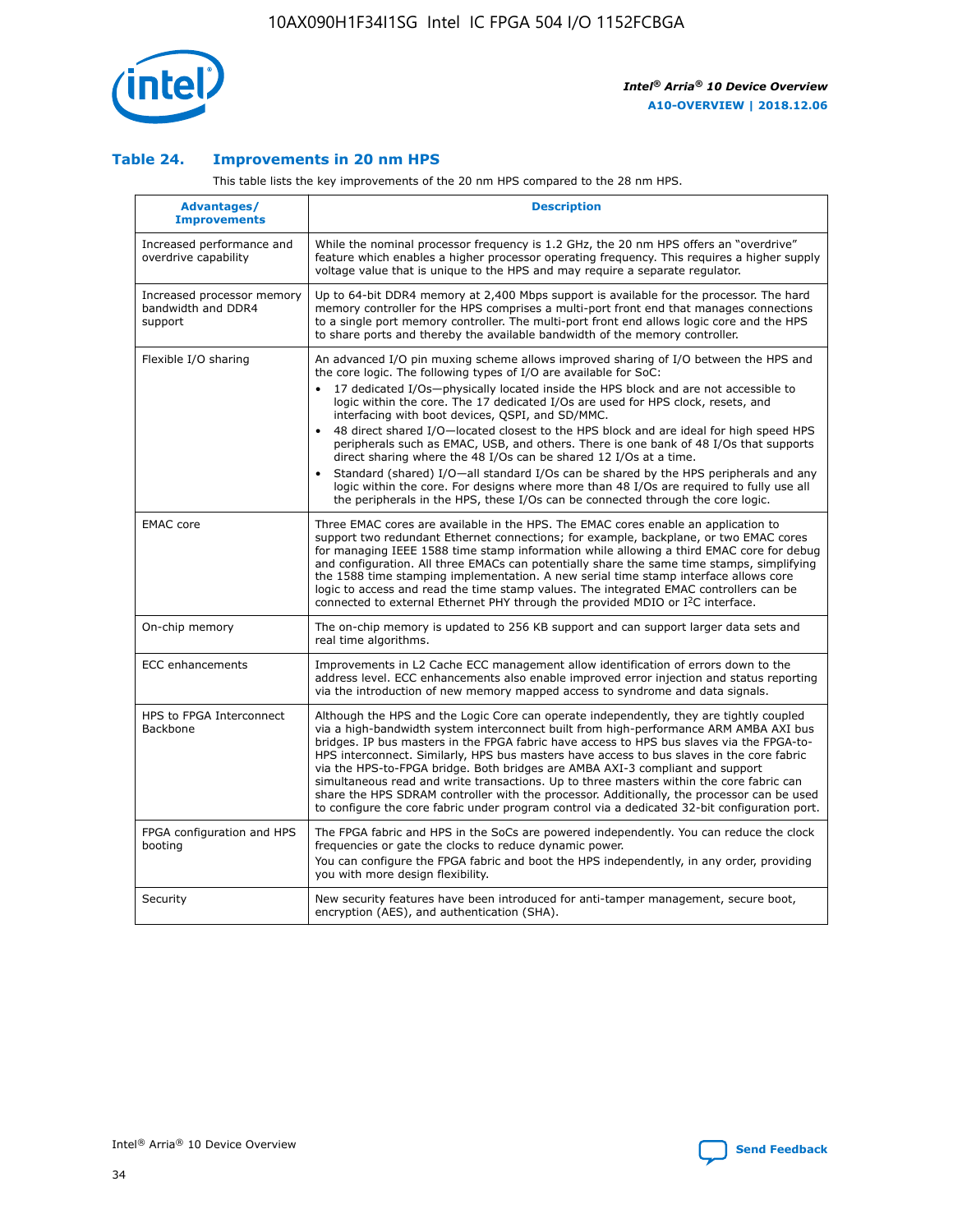

# **Features of the HPS**

The HPS has the following features:

- 1.2-GHz, dual-core ARM Cortex-A9 MPCore processor with up to 1.5-GHz via overdrive
	- ARMv7-A architecture that runs 32-bit ARM instructions, 16-bit and 32-bit Thumb instructions, and 8-bit Java byte codes in Jazelle style
	- Superscalar, variable length, out-of-order pipeline with dynamic branch prediction
	- Instruction Efficiency 2.5 MIPS/MHz, which provides total performance of 7500 MIPS at 1.5 GHz
- Each processor core includes:
	- 32 KB of L1 instruction cache, 32 KB of L1 data cache
	- Single- and double-precision floating-point unit and NEON media engine
	- CoreSight debug and trace technology
	- Snoop Control Unit (SCU) and Acceleration Coherency Port (ACP)
- 512 KB of shared L2 cache
- 256 KB of scratch RAM
- Hard memory controller with support for DDR3, DDR4 and optional error correction code (ECC) support
- Multiport Front End (MPFE) Scheduler interface to the hard memory controller
- 8-channel direct memory access (DMA) controller
- QSPI flash controller with SIO, DIO, QIO SPI Flash support
- NAND flash controller (ONFI 1.0 or later) with DMA and ECC support, updated to support 8 and 16-bit Flash devices and new command DMA to offload CPU for fast power down recovery
- Updated SD/SDIO/MMC controller to eMMC 4.5 with DMA with CE-ATA digital command support
- 3 10/100/1000 Ethernet media access control (MAC) with DMA
- 2 USB On-the-Go (OTG) controllers with DMA
- $\bullet$  5 I<sup>2</sup>C controllers (3 can be used by EMAC for MIO to external PHY)
- 2 UART 16550 Compatible controllers
- 4 serial peripheral interfaces (SPI) (2 Master, 2 Slaves)
- 62 programmable general-purpose I/Os, which includes 48 direct share I/Os that allows the HPS peripherals to connect directly to the FPGA I/Os
- 7 general-purpose timers
- 4 watchdog timers
- Anti-tamper, Secure Boot, Encryption (AES) and Authentication (SHA)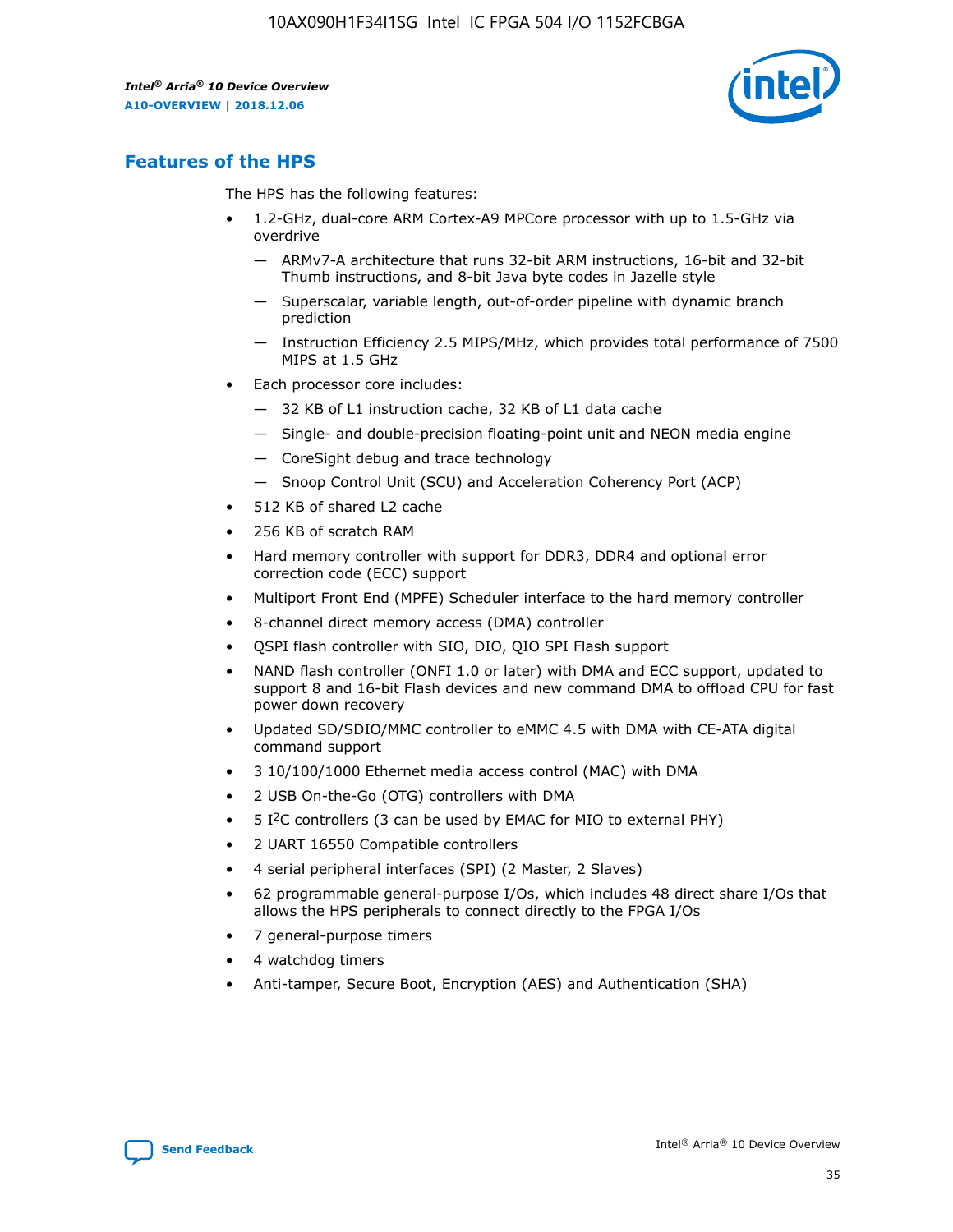

# **System Peripherals and Debug Access Port**

Each Ethernet MAC, USB OTG, NAND flash controller, and SD/MMC controller module has an integrated DMA controller. For modules without an integrated DMA controller, an additional DMA controller module provides up to eight channels of high-bandwidth data transfers. Peripherals that communicate off-chip are multiplexed with other peripherals at the HPS pin level. This allows you to choose which peripherals interface with other devices on your PCB.

The debug access port provides interfaces to industry standard JTAG debug probes and supports ARM CoreSight debug and core traces to facilitate software development.

### **HPS–FPGA AXI Bridges**

The HPS–FPGA bridges, which support the Advanced Microcontroller Bus Architecture (AMBA) Advanced eXtensible Interface (AXI™) specifications, consist of the following bridges:

- FPGA-to-HPS AMBA AXI bridge—a high-performance bus supporting 32, 64, and 128 bit data widths that allows the FPGA fabric to issue transactions to slaves in the HPS.
- HPS-to-FPGA Avalon/AMBA AXI bridge—a high-performance bus supporting 32, 64, and 128 bit data widths that allows the HPS to issue transactions to slaves in the FPGA fabric.
- Lightweight HPS-to-FPGA AXI bridge—a lower latency 32 bit width bus that allows the HPS to issue transactions to soft peripherals in the FPGA fabric. This bridge is primarily used for control and status register (CSR) accesses to peripherals in the FPGA fabric.

The HPS–FPGA AXI bridges allow masters in the FPGA fabric to communicate with slaves in the HPS logic, and vice versa. For example, the HPS-to-FPGA AXI bridge allows you to share memories instantiated in the FPGA fabric with one or both microprocessors in the HPS, while the FPGA-to-HPS AXI bridge allows logic in the FPGA fabric to access the memory and peripherals in the HPS.

Each HPS–FPGA bridge also provides asynchronous clock crossing for data transferred between the FPGA fabric and the HPS.

### **HPS SDRAM Controller Subsystem**

The HPS SDRAM controller subsystem contains a multiport SDRAM controller and DDR PHY that are shared between the FPGA fabric (through the FPGA-to-HPS SDRAM interface), the level 2 (L2) cache, and the level 3 (L3) system interconnect. The FPGA-to-HPS SDRAM interface supports AMBA AXI and Avalon® Memory-Mapped (Avalon-MM) interface standards, and provides up to six individual ports for access by masters implemented in the FPGA fabric.

The HPS SDRAM controller supports up to 3 masters (command ports), 3x 64-bit read data ports and 3x 64-bit write data ports.

To maximize memory performance, the SDRAM controller subsystem supports command and data reordering, deficit round-robin arbitration with aging, and high-priority bypass features.

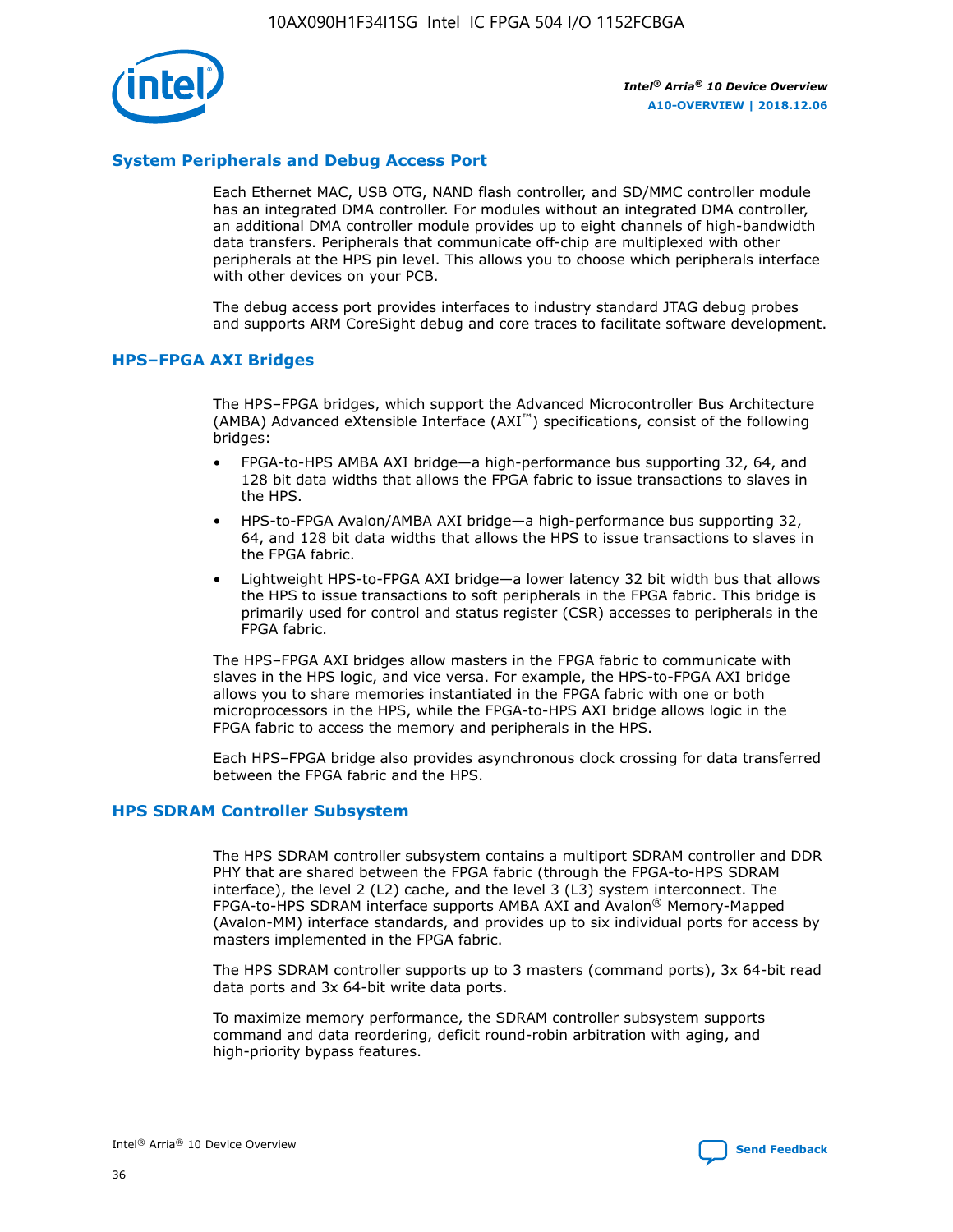

# **FPGA Configuration and HPS Booting**

The FPGA fabric and HPS in the SoC FPGA must be powered at the same time. You can reduce the clock frequencies or gate the clocks to reduce dynamic power.

Once powered, the FPGA fabric and HPS can be configured independently thus providing you with more design flexibility:

- You can boot the HPS independently. After the HPS is running, the HPS can fully or partially reconfigure the FPGA fabric at any time under software control. The HPS can also configure other FPGAs on the board through the FPGA configuration controller.
- Configure the FPGA fabric first, and then boot the HPS from memory accessible to the FPGA fabric.

### **Hardware and Software Development**

For hardware development, you can configure the HPS and connect your soft logic in the FPGA fabric to the HPS interfaces using the Platform Designer system integration tool in the Intel Quartus Prime software.

For software development, the ARM-based SoC FPGA devices inherit the rich software development ecosystem available for the ARM Cortex-A9 MPCore processor. The software development process for Intel SoC FPGAs follows the same steps as those for other SoC devices from other manufacturers. Support for Linux\*, VxWorks\*, and other operating systems are available for the SoC FPGAs. For more information on the operating systems support availability, contact the Intel FPGA sales team.

You can begin device-specific firmware and software development on the Intel SoC FPGA Virtual Target. The Virtual Target is a fast PC-based functional simulation of a target development system—a model of a complete development board. The Virtual Target enables the development of device-specific production software that can run unmodified on actual hardware.

# **Dynamic and Partial Reconfiguration**

The Intel Arria 10 devices support dynamic and partial reconfiguration. You can use dynamic and partial reconfiguration simultaneously to enable seamless reconfiguration of both the device core and transceivers.

# **Dynamic Reconfiguration**

You can reconfigure the PMA and PCS blocks while the device continues to operate. This feature allows you to change the data rates, protocol, and analog settings of a channel in a transceiver bank without affecting on-going data transfer in other transceiver banks. This feature is ideal for applications that require dynamic multiprotocol or multirate support.

# **Partial Reconfiguration**

Using partial reconfiguration, you can reconfigure some parts of the device while keeping the device in operation.

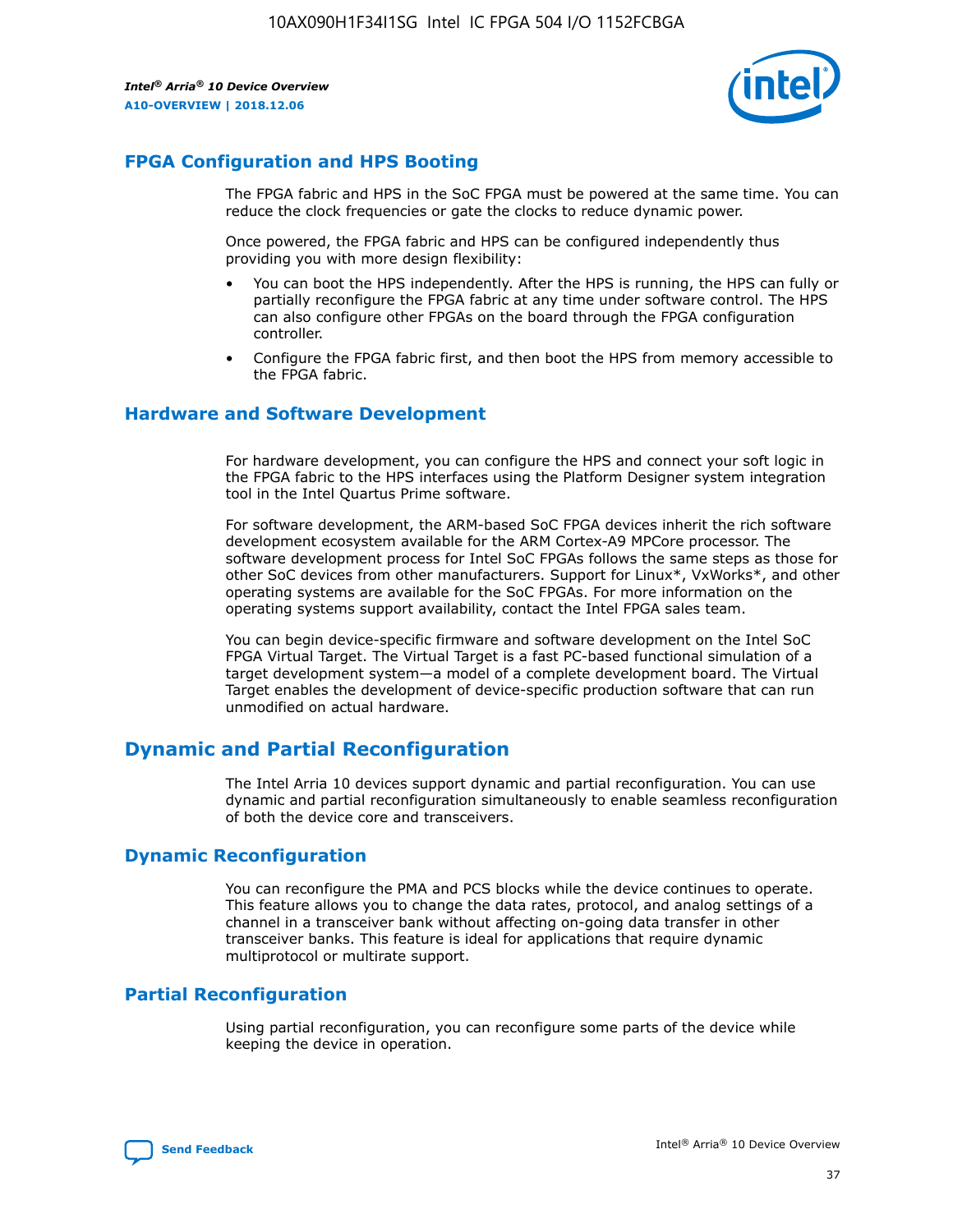

Instead of placing all device functions in the FPGA fabric, you can store some functions that do not run simultaneously in external memory and load them only when required. This capability increases the effective logic density of the device, and lowers cost and power consumption.

In the Intel solution, you do not have to worry about intricate device architecture to perform a partial reconfiguration. The partial reconfiguration capability is built into the Intel Quartus Prime design software, making such time-intensive task simple.

Intel Arria 10 devices support partial reconfiguration in the following configuration options:

- Using an internal host:
	- All supported configuration modes where the FPGA has access to external memory devices such as serial and parallel flash memory.
	- Configuration via Protocol [CvP (PCIe)]
- Using an external host—passive serial (PS), fast passive parallel (FPP) x8, FPP x16, and FPP x32 I/O interface.

# **Enhanced Configuration and Configuration via Protocol**

# **Table 25. Configuration Schemes and Features of Intel Arria 10 Devices**

Intel Arria 10 devices support 1.8 V programming voltage and several configuration schemes.

| <b>Scheme</b>                                                          | <b>Data</b><br><b>Width</b> | <b>Max Clock</b><br>Rate<br>(MHz) | <b>Max Data</b><br>Rate<br>(Mbps)<br>(13) | <b>Decompression</b> | <b>Design</b><br>Security <sup>(1</sup><br>4) | <b>Partial</b><br><b>Reconfiguration</b><br>(15) | <b>Remote</b><br><b>System</b><br><b>Update</b> |
|------------------------------------------------------------------------|-----------------------------|-----------------------------------|-------------------------------------------|----------------------|-----------------------------------------------|--------------------------------------------------|-------------------------------------------------|
| <b>JTAG</b>                                                            | 1 bit                       | 33                                | 33                                        |                      |                                               | Yes(16)                                          |                                                 |
| Active Serial (AS)<br>through the<br>EPCO-L<br>configuration<br>device | 1 bit,<br>4 bits            | 100                               | 400                                       | Yes                  | Yes                                           | $Y_{PS}(16)$                                     | Yes                                             |
| Passive serial (PS)<br>through CPLD or<br>external<br>microcontroller  | 1 bit                       | 100                               | 100                                       | Yes                  | Yes                                           | Yes(16)                                          | Parallel<br>Flash<br>Loader<br>(PFL) IP<br>core |
|                                                                        |                             |                                   |                                           |                      |                                               |                                                  | continued                                       |

<sup>(13)</sup> Enabling either compression or design security features affects the maximum data rate. Refer to the Intel Arria 10 Device Datasheet for more information.

<sup>(14)</sup> Encryption and compression cannot be used simultaneously.

 $<sup>(15)</sup>$  Partial reconfiguration is an advanced feature of the device family. If you are interested in</sup> using partial reconfiguration, contact Intel for support.

 $(16)$  Partial configuration can be performed only when it is configured as internal host.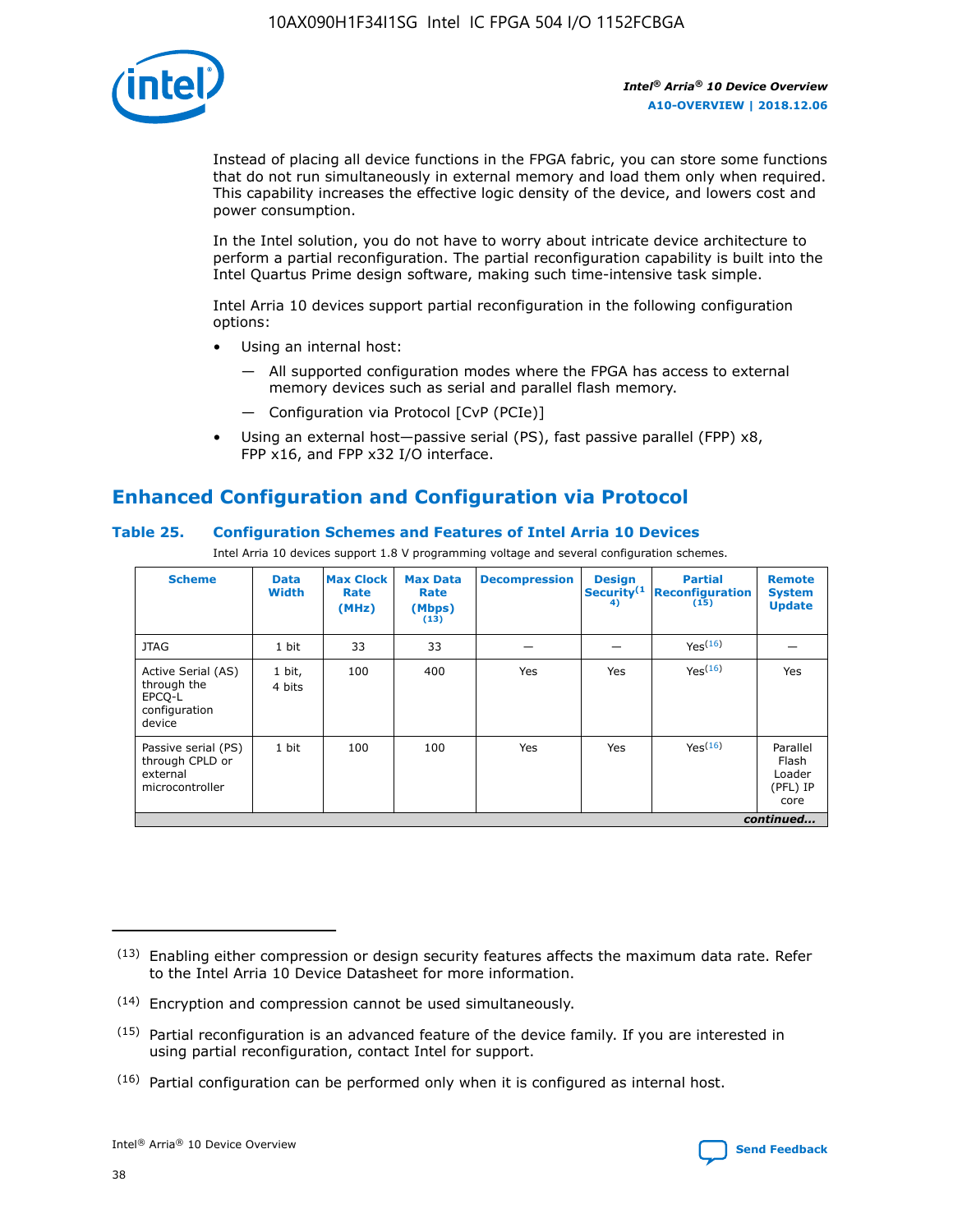

| <b>Scheme</b>                                    | <b>Data</b><br><b>Width</b> | <b>Max Clock</b><br>Rate<br>(MHz) | <b>Max Data</b><br>Rate<br>(Mbps)<br>(13) | <b>Decompression</b> | <b>Design</b><br>Security <sup>(1</sup><br>4) | <b>Partial</b><br><b>Reconfiguration</b><br>(15) | <b>Remote</b><br><b>System</b><br><b>Update</b> |
|--------------------------------------------------|-----------------------------|-----------------------------------|-------------------------------------------|----------------------|-----------------------------------------------|--------------------------------------------------|-------------------------------------------------|
| Fast passive                                     | 8 bits                      | 100                               | 3200                                      | <b>Yes</b>           | Yes                                           | Yes(17)                                          | PFL IP                                          |
| parallel (FPP)<br>through CPLD or                | 16 bits                     |                                   |                                           | Yes                  | Yes                                           |                                                  | core                                            |
| external<br>microcontroller                      | 32 bits                     |                                   |                                           | Yes                  | Yes                                           |                                                  |                                                 |
| Configuration via                                | 16 bits                     | 100                               | 3200                                      | Yes                  | Yes                                           | Yes <sup>(17)</sup>                              |                                                 |
| <b>HPS</b>                                       | 32 bits                     |                                   |                                           | Yes                  | Yes                                           |                                                  |                                                 |
| Configuration via<br>Protocol [CvP<br>$(PCIe^*)$ | x1, x2,<br>x4, x8<br>lanes  |                                   | 8000                                      | Yes                  | Yes                                           | Yes <sup>(16)</sup>                              |                                                 |

You can configure Intel Arria 10 devices through PCIe using Configuration via Protocol (CvP). The Intel Arria 10 CvP implementation conforms to the PCIe 100 ms power-up-to-active time requirement.

### **Related Information**

[Configuration via Protocol \(CvP\) Implementation in Intel FPGAs User Guide](https://www.intel.com/content/www/us/en/programmable/documentation/dsu1441819344145.html#dsu1442269728522) Provides more information about the CvP configuration scheme.

# **SEU Error Detection and Correction**

Intel Arria 10 devices offer robust and easy-to-use single-event upset (SEU) error detection and correction circuitry.

The detection and correction circuitry includes protection for Configuration RAM (CRAM) programming bits and user memories. The CRAM is protected by a continuously running CRC error detection circuit with integrated ECC that automatically corrects one or two errors and detects higher order multi-bit errors. When more than two errors occur, correction is available through reloading of the core programming file, providing a complete design refresh while the FPGA continues to operate.

The physical layout of the Intel Arria 10 CRAM array is optimized to make the majority of multi-bit upsets appear as independent single-bit or double-bit errors which are automatically corrected by the integrated CRAM ECC circuitry. In addition to the CRAM protection, the M20K memory blocks also include integrated ECC circuitry and are layout-optimized for error detection and correction. The MLAB does not have ECC.

(14) Encryption and compression cannot be used simultaneously.

<sup>(17)</sup> Supported at a maximum clock rate of 100 MHz.



 $(13)$  Enabling either compression or design security features affects the maximum data rate. Refer to the Intel Arria 10 Device Datasheet for more information.

 $(15)$  Partial reconfiguration is an advanced feature of the device family. If you are interested in using partial reconfiguration, contact Intel for support.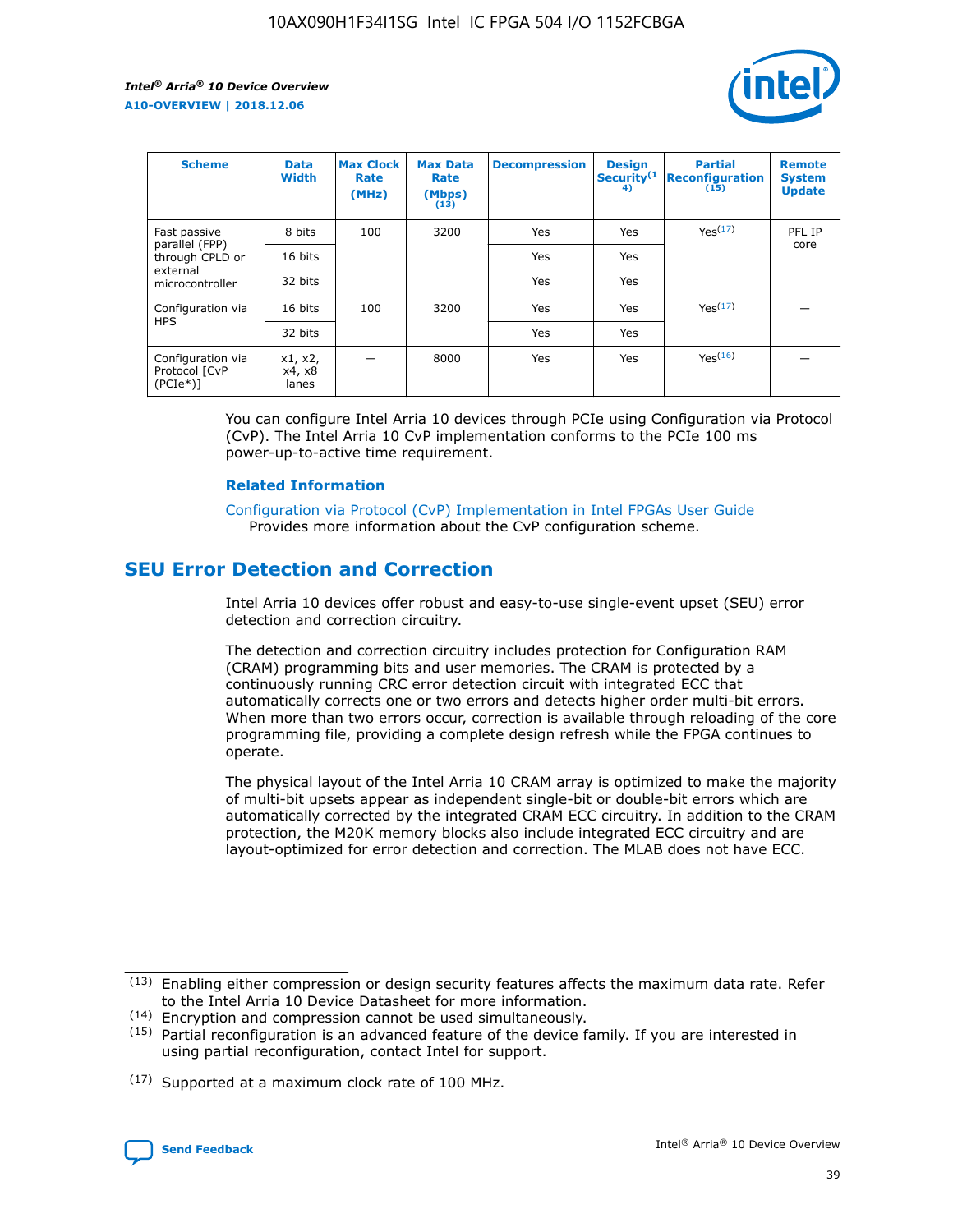

# **Power Management**

Intel Arria 10 devices leverage the advanced 20 nm process technology, a low 0.9 V core power supply, an enhanced core architecture, and several optional power reduction techniques to reduce total power consumption by as much as 40% compared to Arria V devices and as much as 60% compared to Stratix V devices.

The optional power reduction techniques in Intel Arria 10 devices include:

- **SmartVID**—a code is programmed into each device during manufacturing that allows a smart regulator to operate the device at lower core  $V_{CC}$  while maintaining performance
- **Programmable Power Technology**—non-critical timing paths are identified by the Intel Quartus Prime software and the logic in these paths is biased for low power instead of high performance
- **Low Static Power Options**—devices are available with either standard static power or low static power while maintaining performance

Furthermore, Intel Arria 10 devices feature Intel's industry-leading low power transceivers and include a number of hard IP blocks that not only reduce logic resources but also deliver substantial power savings compared to soft implementations. In general, hard IP blocks consume up to 90% less power than the equivalent soft logic implementations.

# **Incremental Compilation**

The Intel Quartus Prime software incremental compilation feature reduces compilation time and helps preserve performance to ease timing closure. The incremental compilation feature enables the partial reconfiguration flow for Intel Arria 10 devices.

Incremental compilation supports top-down, bottom-up, and team-based design flows. This feature facilitates modular, hierarchical, and team-based design flows where different designers compile their respective design sections in parallel. Furthermore, different designers or IP providers can develop and optimize different blocks of the design independently. These blocks can then be imported into the top level project.

# **Document Revision History for Intel Arria 10 Device Overview**

| <b>Document</b><br><b>Version</b> | <b>Changes</b>                                                                                                                                                                                                                                                              |
|-----------------------------------|-----------------------------------------------------------------------------------------------------------------------------------------------------------------------------------------------------------------------------------------------------------------------------|
| 2018.12.06                        | Added links to Intel Arria 10 device errata documents.<br>Removed automotive temperature option from the Intel Arria 10 GX devices.<br>Removed -3 fabric speed grade from the Intel Arria 10 GT devices.<br>Updated power options for the Intel Arria 10 GX and GT devices. |
| 2018.04.09                        | Updated the lowest $V_{CC}$ from 0.83 V to 0.82 V in the topic listing a summary of the device features.                                                                                                                                                                    |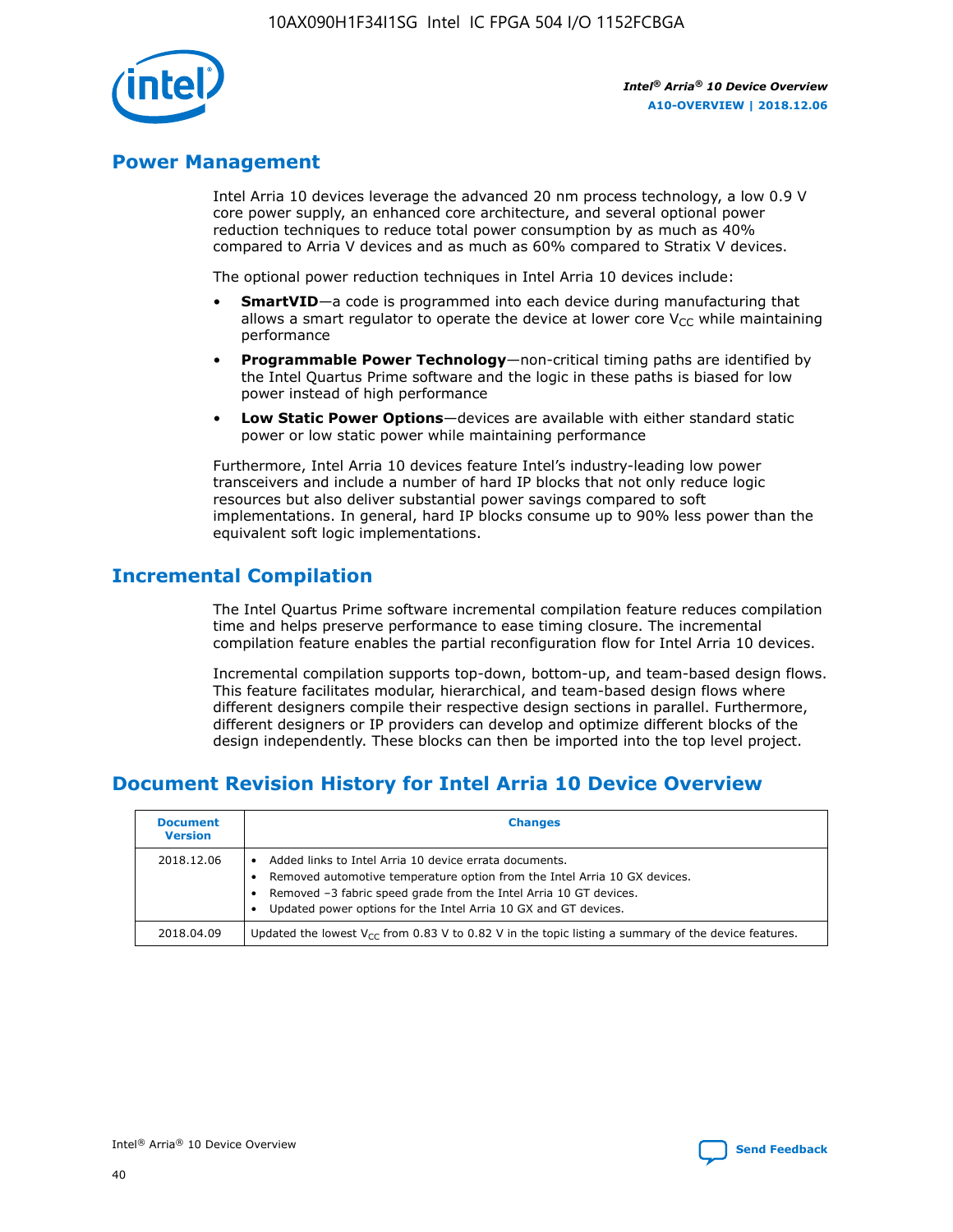*Intel® Arria® 10 Device Overview* **A10-OVERVIEW | 2018.12.06**



| <b>Date</b>    | <b>Version</b> | <b>Changes</b>                                                                                                                                                                                                                                                                                                                                                                                                                                                                                                                                                                                                                                                                                                                                                                                                                                                                                                                                                            |
|----------------|----------------|---------------------------------------------------------------------------------------------------------------------------------------------------------------------------------------------------------------------------------------------------------------------------------------------------------------------------------------------------------------------------------------------------------------------------------------------------------------------------------------------------------------------------------------------------------------------------------------------------------------------------------------------------------------------------------------------------------------------------------------------------------------------------------------------------------------------------------------------------------------------------------------------------------------------------------------------------------------------------|
| January 2018   | 2018.01.17     | Updated the maximum data rate for HPS (Intel Arria 10 SX devices<br>external memory interface DDR3 controller from 2,166 Mbps to 2,133<br>Mbps.<br>Updated maximum frequency supported for half rate QDRII and QDRII<br>+ SRAM to 633 MHz in Memory Standards Supported by the Soft<br>Memory Controller table.<br>Updated transceiver backplane capability to 12.5 Gbps.<br>$\bullet$<br>Removed transceiver speed grade 5 in Sample Ordering Core and<br>Available Options for Intel Arria 10 GX Devices figure.<br>Removed package code 40, low static power, SmartVID, industrial, and<br>military operating temperature support from Sample Ordering Core and<br>Available Options for Intel Arria 10 GT Devices figure.<br>Updated short reach transceiver rate for Intel Arria 10 GT devices to<br>25.8 Gbps.<br>Removed On-Die Instrumentation - EyeQ and Jitter Margin Tool<br>support from PMA Features of the Transceivers in Intel Arria 10 Devices<br>table. |
| September 2017 | 2017.09.20     | Updated the maximum speed of the DDR4 external memory interface from<br>1,333 MHz/2,666 Mbps to 1,200 MHz/2,400 Mbps.                                                                                                                                                                                                                                                                                                                                                                                                                                                                                                                                                                                                                                                                                                                                                                                                                                                     |
| July 2017      | 2017.07.13     | Corrected the automotive temperature range in the figure showing the<br>available options for the Intel Arria 10 GX devices from "-40°C to 100°C"<br>to "-40°C to 125°C".                                                                                                                                                                                                                                                                                                                                                                                                                                                                                                                                                                                                                                                                                                                                                                                                 |
| July 2017      | 2017.07.06     | Added automotive temperature option to Intel Arria 10 GX device family.                                                                                                                                                                                                                                                                                                                                                                                                                                                                                                                                                                                                                                                                                                                                                                                                                                                                                                   |
| May 2017       | 2017.05.08     | Corrected protocol names with "1588" to "IEEE 1588v2".<br>$\bullet$<br>Updated the vertical migration table to remove vertical migration<br>$\bullet$<br>between Intel Arria 10 GX and Intel Arria 10 SX device variants.<br>Removed all "Preliminary" marks.<br>$\bullet$                                                                                                                                                                                                                                                                                                                                                                                                                                                                                                                                                                                                                                                                                                |
| March 2017     | 2017.03.15     | Removed the topic about migration from Intel Arria 10 to Intel Stratix<br>10 devices.<br>Rebranded as Intel.<br>$\bullet$                                                                                                                                                                                                                                                                                                                                                                                                                                                                                                                                                                                                                                                                                                                                                                                                                                                 |
| October 2016   | 2016.10.31     | Removed package F36 from Intel Arria 10 GX devices.<br>Updated Intel Arria 10 GT sample ordering code and maximum GX<br>$\bullet$<br>transceiver count. Intel Arria 10 GT devices are available only in the<br>SF45 package option with a maximum of 72 transceivers.                                                                                                                                                                                                                                                                                                                                                                                                                                                                                                                                                                                                                                                                                                     |
| May 2016       | 2016.05.02     | Updated the FPGA Configuration and HPS Booting topic.<br>$\bullet$<br>Remove V <sub>CC</sub> PowerManager from the Summary of Features, Power<br>Management and Arria 10 Device Variants and packages topics. This<br>feature is no longer supported in Arria 10 devices.<br>Removed LPDDR3 from the Memory Standards Supported by the HPS<br>Hard Memory Controller table in the Memory Standards Supported by<br>Intel Arria 10 Devices topic. This standard is only supported by the<br>FPGA.<br>Removed transceiver speed grade 5 from the Device Variants and<br>Packages topic for Arria 10 GX and SX devices.                                                                                                                                                                                                                                                                                                                                                      |
| February 2016  | 2016.02.11     | Changed the maximum Arria 10 GT datarate to 25.8 Gbps and the<br>minimum datarate to 1 Gbps globally.<br>Revised the state for Core clock networks in the Summary of Features<br>$\bullet$<br>topic.<br>Changed the transceiver parameters in the "Summary of Features for<br>$\bullet$<br>Arria 10 Devices" table.<br>• Changed the transceiver parameters in the "Maximum Resource Counts<br>for Arria 10 GT Devices" table.<br>Changed the package availability for GT devices in the "Package Plan<br>for Arria 10 GT Devices" table.<br>Changed the package configurations for GT devices in the "Migration"<br>Capability Across Arria 10 Product Lines" figure.<br>continued                                                                                                                                                                                                                                                                                       |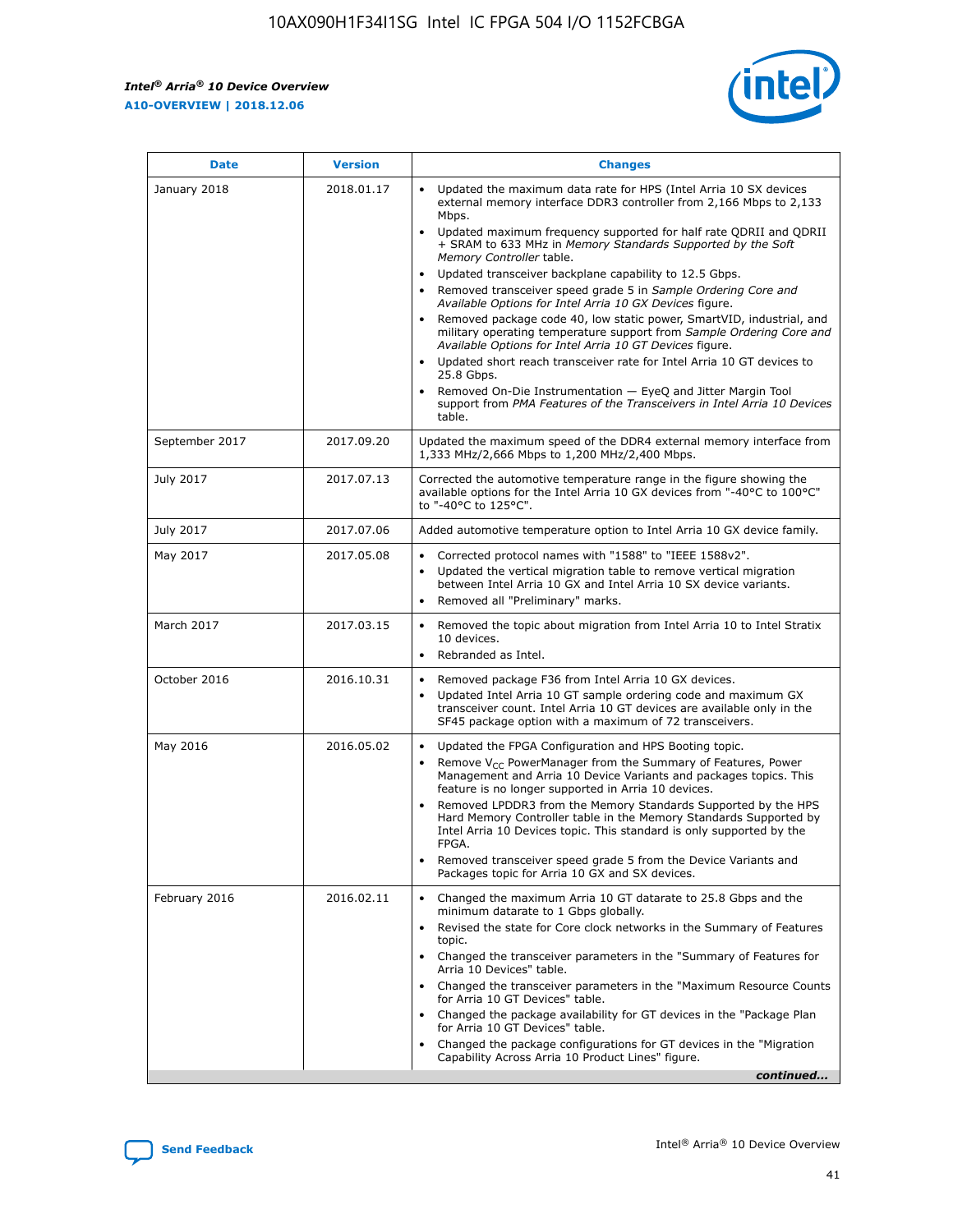

| <b>Date</b>   | <b>Version</b> | <b>Changes</b>                                                                                                                                                               |
|---------------|----------------|------------------------------------------------------------------------------------------------------------------------------------------------------------------------------|
|               |                | Changed transceiver parameters in the "Low Power Serial Transceivers"<br>$\bullet$<br>section.                                                                               |
|               |                | • Changed the transceiver descriptions in the "Device Variants for the<br>Arria 10 Device Family" table.                                                                     |
|               |                | • Changed the "Sample Ordering Code and Available Options for Arria 10<br>GT Devices" figure.                                                                                |
|               |                | Changed the datarates for GT devices in the "PMA Features" section.                                                                                                          |
|               |                | Changed the datarates for GT devices in the "PCS Features" section.<br>$\bullet$                                                                                             |
| December 2015 | 2015.12.14     | Updated the number of M20K memory blocks for Arria 10 GX 660 from<br>2133 to 2131 and corrected the total RAM bit from 48,448 Kb to<br>48,408 Kb.                            |
|               |                | Corrected the number of DSP blocks for Arria 10 GX 660 from 1688 to<br>$\bullet$<br>1687 in the table listing floating-point arithmetic resources.                           |
| November 2015 | 2015.11.02     | Updated the maximum resources for Arria 10 GX 220, GX 320, GX 480,<br>GX 660, SX 220, SX 320, SX 480, and SX 660.                                                            |
|               |                | Updated resource count for Arria 10 GX 320, GX 480, GX 660, SX 320,<br>SX 480, a SX 660 devices in Number of Multipliers in Intel Arria 10<br><b>Devices</b> table.          |
|               |                | Updated the available options for Arria 10 GX, GT, and SX.<br>$\bullet$                                                                                                      |
|               |                | Changed instances of Quartus II to Quartus Prime.<br>$\bullet$                                                                                                               |
| June 2015     | 2015.06.15     | Corrected label for Intel Arria 10 GT product lines in the vertical migration<br>figure.                                                                                     |
| May 2015      | 2015.05.15     | Corrected the DDR3 half rate and quarter rate maximum frequencies in the<br>table that lists the memory standards supported by the Intel Arria 10 hard<br>memory controller. |
| May 2015      | 2015.05.04     | • Added support for 13.5G JESD204b in the Summary of Features table.                                                                                                         |
|               |                | Added a link to Arria 10 GT Channel Usage in the Arria 10 GT Package<br>$\bullet$<br>Plan topic.                                                                             |
|               |                | • Added a note to the table, Maximum Resource Counts for Arria 10 GT<br>devices.                                                                                             |
|               |                | • Updated the power requirements of the transceivers in the Low Power<br>Serial Transceivers topic.                                                                          |
| January 2015  | 2015.01.23     | • Added floating point arithmetic features in the Summary of Features<br>table.                                                                                              |
|               |                | • Updated the total embedded memory from 38.38 megabits (Mb) to<br>65.6 Mb.                                                                                                  |
|               |                | • Updated the table that lists the memory standards supported by Intel<br>Arria 10 devices.                                                                                  |
|               |                | Removed support for DDR3U, LPDDR3 SDRAM, RLDRAM 2, and DDR2.                                                                                                                 |
|               |                | Moved RLDRAM 3 support from hard memory controller to soft memory<br>controller. RLDRAM 3 support uses hard PHY with soft memory<br>controller.                              |
|               |                | Added soft memory controller support for QDR IV.                                                                                                                             |
|               |                | Updated the maximum resource count table to include the number of<br>hard memory controllers available in each device variant.                                               |
|               |                | Updated the transceiver PCS data rate from 12.5 Gbps to 12 Gbps.                                                                                                             |
|               |                | Updated the max clock rate of PS, FPP x8, FPP x16, and Configuration<br>via HPS from 125 MHz to 100 MHz.                                                                     |
|               |                | Added a feature for fractional synthesis PLLs: PLL cascading.                                                                                                                |
|               |                | Updated the HPS programmable general-purpose I/Os from 54 to 62.<br>$\bullet$                                                                                                |
|               |                | continued                                                                                                                                                                    |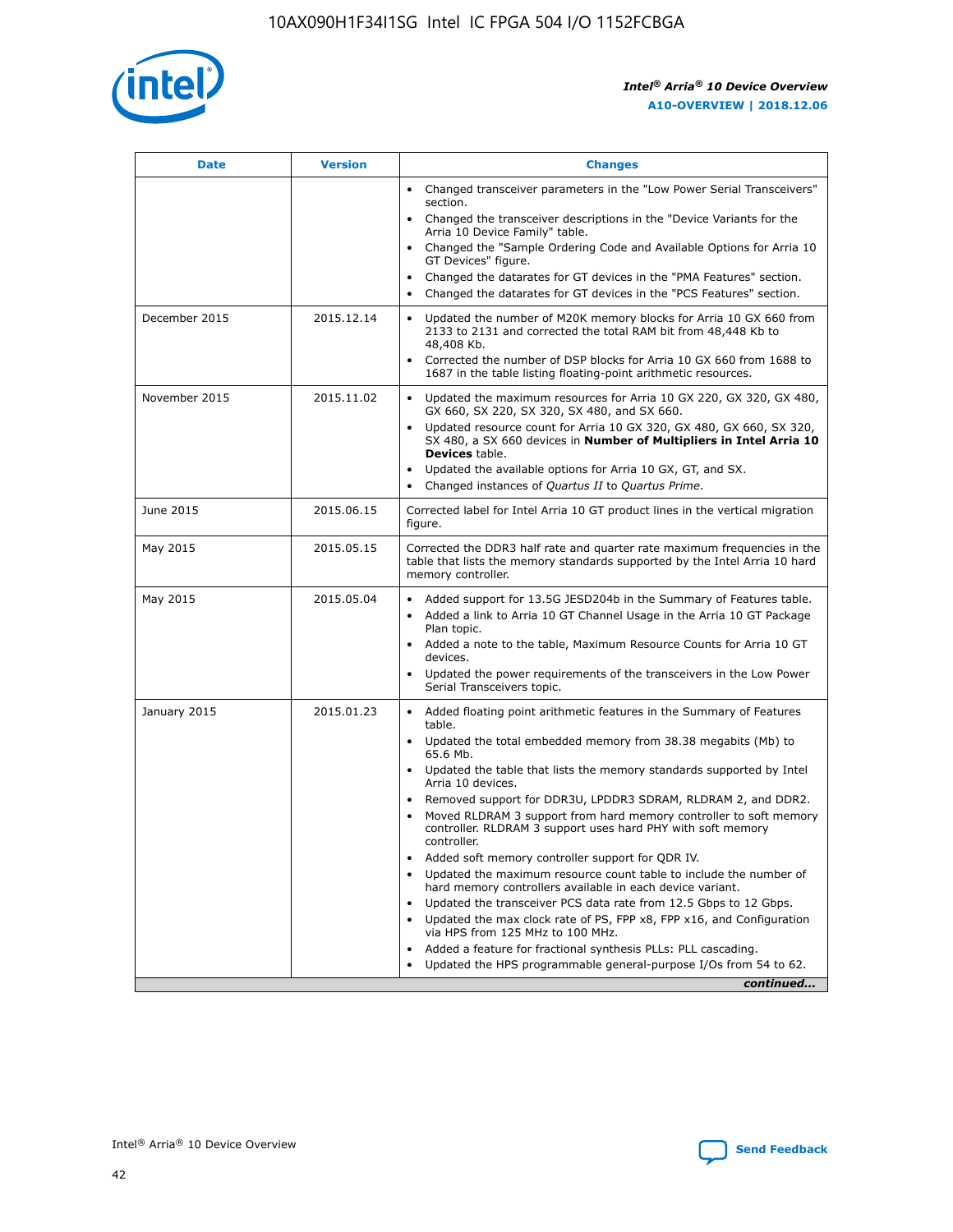r



| <b>Date</b>    | <b>Version</b> | <b>Changes</b>                                                                                                                                                                                                                                                                                                                                                                                                                                                                                                                         |
|----------------|----------------|----------------------------------------------------------------------------------------------------------------------------------------------------------------------------------------------------------------------------------------------------------------------------------------------------------------------------------------------------------------------------------------------------------------------------------------------------------------------------------------------------------------------------------------|
| September 2014 | 2014.09.30     | Corrected the 3 V I/O and LVDS I/O counts for F35 and F36 packages<br>of Arria 10 GX.<br>Corrected the 3 V I/O, LVDS I/O, and transceiver counts for the NF40<br>package of the Arria GX 570 and 660.<br>Removed 3 V I/O, LVDS I/O, and transceiver counts for the NF40<br>package of the Arria GX 900 and 1150. The NF40 package is not<br>available for Arria 10 GX 900 and 1150.                                                                                                                                                    |
| August 2014    | 2014.08.18     | Updated Memory (Kb) M20K maximum resources for Arria 10 GX 660<br>devices from 42,660 to 42,620.<br>Added GPIO columns consisting of LVDS I/O Bank and 3V I/O Bank in<br>$\bullet$<br>the Package Plan table.<br>Added how to use memory interface clock frequency higher than 533<br>$\bullet$<br>MHz in the I/O vertical migration.<br>Added information to clarify that RLDRAM3 support uses hard PHY with<br>$\bullet$<br>soft memory controller.<br>Added variable precision DSP blocks support for floating-point<br>arithmetic. |
| June 2014      | 2014.06.19     | Updated number of dedicated I/Os in the HPS block to 17.                                                                                                                                                                                                                                                                                                                                                                                                                                                                               |
| February 2014  | 2014.02.21     | Updated transceiver speed grade options for GT devices in Figure 2.                                                                                                                                                                                                                                                                                                                                                                                                                                                                    |
| February 2014  | 2014.02.06     | Updated data rate for Arria 10 GT devices from 28.1 Gbps to 28.3 Gbps.                                                                                                                                                                                                                                                                                                                                                                                                                                                                 |
| December 2013  | 2013.12.10     | Updated the HPS memory standards support from LPDDR2 to LPDDR3.<br>Updated HPS block diagram to include dedicated HPS I/O and FPGA<br>$\bullet$<br>Configuration blocks as well as repositioned SD/SDIO/MMC, DMA, SPI<br>and NAND Flash with ECC blocks.                                                                                                                                                                                                                                                                               |
| December 2013  | 2013.12.02     | Initial release.                                                                                                                                                                                                                                                                                                                                                                                                                                                                                                                       |